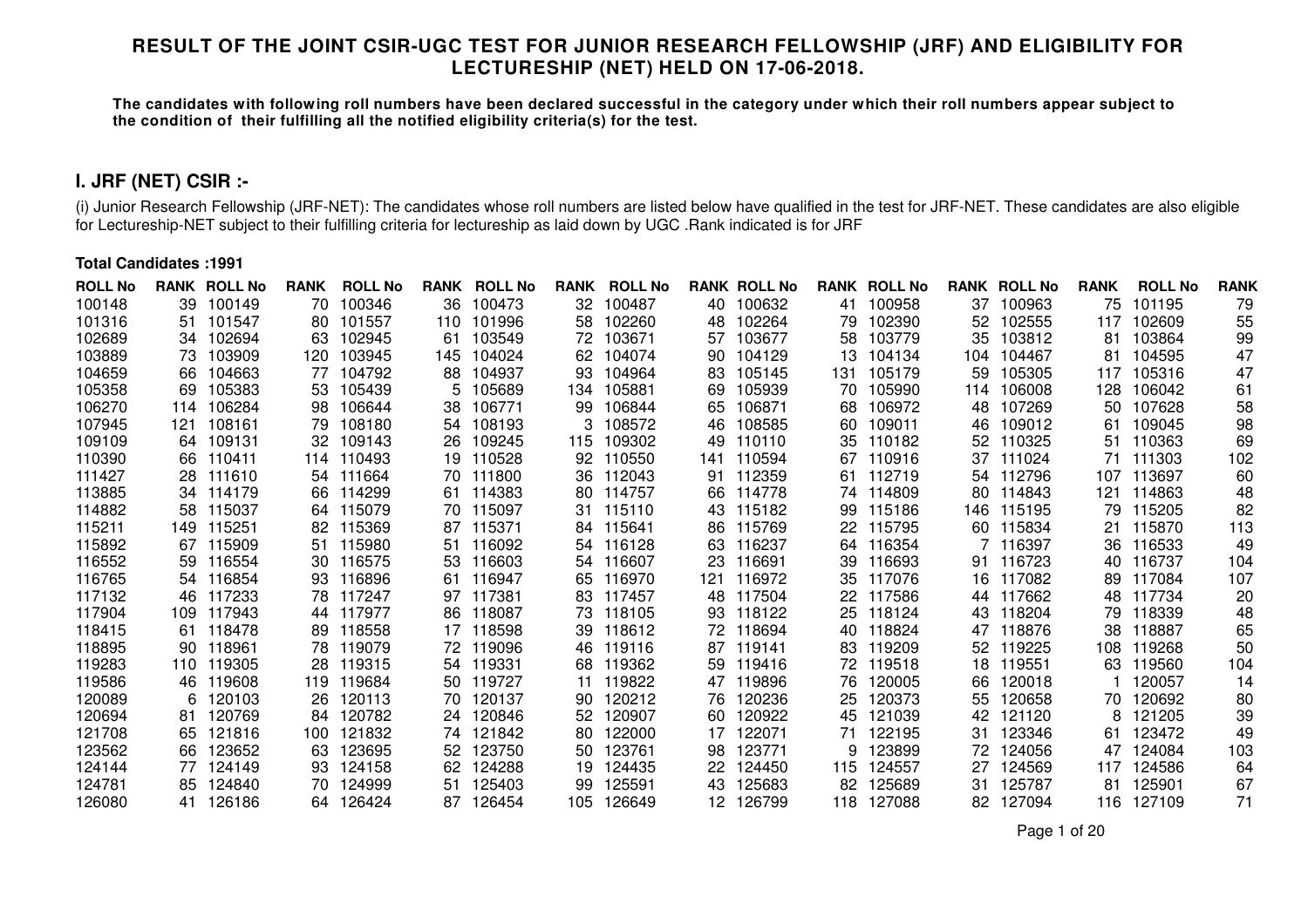| <b>ROLL No</b>   |     | <b>RANK ROLL No</b>    | RANK     | <b>ROLL No</b>   |           | <b>RANK ROLL No</b> |     | <b>RANK ROLL No</b> |           | <b>RANK ROLL No</b> |          | <b>RANK ROLL No</b> |          | <b>RANK ROLL No</b> | <b>RANK</b> | <b>ROLL No</b>   | <b>RANK</b> |
|------------------|-----|------------------------|----------|------------------|-----------|---------------------|-----|---------------------|-----------|---------------------|----------|---------------------|----------|---------------------|-------------|------------------|-------------|
| 127131           |     | 75 127165              | 43       | 127309           |           | 63 127351           |     | 106 127489          |           | 57 127639           |          | 82 127717           |          | 141 127943          |             | 47 128523        | 81          |
| 128561           | 79. | 128674                 | 73       | 128705           | 115       | 128935              | 64  | 128941              | 99        | 128985              | 31       | 129119              | 135      | 129128              | 56          | 129199           | 63          |
| 129273           | 98  | 129289                 | 106      | 129372           | 87        | 129461              | 79  | 129540              |           | 141 130369          |          | 114 130538          | 89       | 130547              | 120         | 130556           | 54          |
| 130625           |     | 117 130635             |          | 31 130637        | 18        | 130674              |     | 64 130754           |           | 83 130776           |          | 73 130777           |          | 71 130788           |             | 45 130801        | 49          |
| 130833           | 67  | 130834                 | 147      | 130956           | 113       | 130958              |     | 67 131010           | 106       | 131031              | 38       | 131072              | 117      | 131082              | 70          | 131114           | 93          |
| 131169           | 40. | 131224                 | 60.      | 131316           | 59        | 131339              | 86  | 131346              |           | 93 131387           | 68       | 131405              |          | 44 131453           | 123         | 131534           | 46          |
| 131546           |     | 32 131617              | 20       | 131637           |           | 149 131678          |     | 51 131710           |           | 114 131713          |          | 54 131732           | 50       | 131736              |             | 63 131755        | 82          |
| 131763           | 44  | 131780                 | 54       | 131821           | 113       | 131822              | 125 | 131832              | 22        | 131839              | 50       | 131893              | 88       | 131915              | 63          | 131926           | 120         |
| 131944           | 78. | 132118                 | 84       | 132123           | 50        | 132127              | 65  | 132145              |           | 64 132151           | 129      | 132155              | 62       | 132166              |             | 44 132232        | 37          |
| 132250           |     | 84 132258              |          | 114 132298       | 58        | 132393              | 31. | 132399              |           | 64 132422           |          | 64 132490           | 76.      | 132559              |             | 12 132615        | 85          |
| 132731           | 69. | 132737                 | 96       | 132751           | 115       | 132790              | 50. | 132850              | 55        | 132908              | 60       | 132914              | 64       | 132917              | 66          | 132941           | 43          |
| 133021           | 61. | 133113                 |          | 57 133120        | 86        | 133156              | 96. | 133196              |           | 101 133197          | 109      | 133231              | 79       | 133233              | 111         | 133297           | 43          |
| 133305           | 56. | 133329                 | 63       | 133395           |           | 70 133426           |     | 67 133446           |           | 61 133465           |          | 51 133489           | 75       | 133512              | 65          | 133520           | 38          |
| 133557           | 59  | 133563                 | 31       | 133578           | 28        | 133581              | 56  | 133586              | 52        | 133680              | 62       | 133688              | 55       | 133717              | 15          | 133782           | 26          |
| 133784           |     | 70 133801              |          | 24 133857        | 56        | 133916              |     | 64 133948           |           | 49 133966           |          | 50 133989           | 54       | 133998              |             | 50 134007        | 98          |
| 134039           | 18. | 134126                 | 32       | 134131           | 79        | 134145              |     | 57 134155           |           | 80 134206           |          | 60 134276           | 40       | 134374              | 55          | 134464           | 5           |
| 134596           | 50  | 134603                 | 56       | 134617           | 126       | 134885              | 133 | 134911              | 116       | 135015              | 77       | 135107              | 16       | 135141              | 75          | 135368           | 96          |
| 135577           | 38  | 135580                 |          | 51 135614        | 49        | 135731              |     | 85 136190           |           | 113 136407          |          | 53 137242           |          | 124 138093          | 83          | 138134           | 39          |
| 138519           | 88  | 138758                 | 80       | 139135           | 81        | 139347              | 91  | 139356              | 93        | 139632              |          | 77 139698           | 91       | 139960              | 56          | 140109           | 41          |
| 140349           | 93  | 140454                 | 32       | 140800           | 92        | 140961              |     | 107 141222          | 32        | 141373              | 48       | 141454              | 134      | 141512              | 75          | 141760           | 88          |
| 142675           |     | 111 142757             |          | 70 142822        |           | 42 142836           |     | 87 143314           |           | 127 143325          |          | 13 144097           |          | 29 144185           | 61          | 144630           | 89          |
| 144653           |     | 140 144662             | 84.      | 144727           | 90        | 144932              |     | 92 144947           |           | 43 145528           | 80       | 146189              | 62.      | 146236              | 61          | 146412           | 48          |
| 146544           |     | 60 146594              | 96       | 146746           | 52        | 147012              |     | 42 147050           | 65        | 147080              | 149      | 147213              | 37       | 147215              | 62          | 147384           | 132         |
| 147859           |     | 43 147992              | 33       | 148045           | 119       | 148085              |     | 64 148095           |           | 38 148489           |          | 64 148708           |          | 150 148736          | 49          | 148974           | 118         |
| 149072           | 128 | 149286                 | 68       | 149386           | 104       | 149498              | 89. | 149759              | 79        | 149765              | 89       | 150732              | 53.      | 150931              | 62          | 151107           | 50          |
| 151250<br>151777 |     | 65 151303<br>80 151872 | 75<br>38 | 151315<br>151900 | 94<br>128 | 151316<br>151927    | 26  | 151394<br>47 152166 | 20<br>85  | 151450<br>152179    | 66<br>60 | 151458<br>152440    | 72<br>54 | 151500<br>152452    | 41<br>74.   | 151507<br>152625 | 10<br>82    |
| 200145           | 5   | 200374                 | 29       | 200488           | 125       | 200505              |     | 87 200571           |           | 200578              | 130      | 200588              | 88       | 200664              | 99          | 200689           |             |
| 200764           | 36  | 200777                 | 63       | 200886           | 133       | 200946              | 3   | 200976              | 124<br>24 | 200992              | 43       | 201018              | 71       | 201057              |             | 201110           | 61<br>12    |
| 201127           |     | 45 201160              | 132      | 201184           | 95        | 201188              | 57  | 201207              | 65        | 201220              | 114      | 201240              | 17       | 201280              | 118         | 201411           | 83          |
| 201625           |     | 14 201695              | 22       | 201730           | 6         | 201759              |     | 47 201853           | 90        | 201874              | 70       | 202030              | 56       | 202097              | 62          | 202107           | 109         |
| 202302           | 106 | 202366                 | 78       | 202394           | 23        | 202401              | 66. | 202543              | 61        | 202595              | 32       | 202608              | 79       | 202613              | 105         | 202852           | 20          |
| 202866           |     | 108 202952             | 97       | 203658           | 122       | 203668              | 28. | 203674              | 72        | 203701              |          | 126 203706          | 93       | 203872              | 102         | 203994           | 119         |
| 203997           | 134 | 204022                 | 110      | 204769           | 33        | 204951              | 39  | 205073              | 123       | 205079              | 11       | 205116              | 120      | 205194              | 2           | 205351           | 9           |
| 205372           |     | 32 205391              | 30       | 205426           | 84        | 205498              | 100 | 205508              | 69        | 205609              | 50       | 205738              | 89       | 205777              | 91          | 205834           | 75          |
| 205881           |     | 94 206006              | 73       | 206093           | 67        | 206154              | 128 | 206216              | 26        | 206347              | 63       | 206381              | 129      | 206418              | 51          | 206585           | 13          |
| 206921           |     | 206972                 | 37       | 207081           | 10        | 207109              | 104 | 207590              | 82        | 207834              | 92       | 207937              | 60       | 207944              | 41          | 207969           | 19          |
| 208013           | 96  | 208017                 | 16       | 208104           | 54        | 208154              |     | 64 300051           | 57        | 300191              | 126      | 300334              | 90       | 300336              | 70          | 300358           | 63          |
| 300457           |     | 53 300536              | 62       | 300548           | 51        | 301084              |     | 17 301383           | 33        | 301425              | 94       | 301734              | 72.      | 301779              | 83          | 301932           | 166         |
| 302090           | 32. | 302111                 | 10       | 302272           | 86        | 302476              | 129 | 302647              | 40        | 302839              | 51       | 303013              | 26       | 303239              | 95          | 303258           | 54          |
| 303299           | 146 | 303534                 | 47       | 303913           | 94        | 304007              |     | 154 304254          | 54        | 304440              | 45       | 304557              | 71       | 305122              | 58          | 305313           | 9           |
| 305827           |     | 118 306523             | 63       | 306589           | 46        | 306599              | 58  | 306631              | 86        | 306874              | 30       | 306877              | 119      | 307088              | 60          | 307104           | 88          |
| 307477           | 60  | 307639                 | 64       | 307745           | 104       | 307746              | 67  | 307810              | 40        | 307954              | 71       | 307992              | 70       | 308107              | 69          | 308125           | 101         |
| 308152           |     | 103 308277             |          | 57 308291        | 65        | 308342              |     | 22 308426           |           | 60 308603           | 81.      | 308675              | 137      | 308765              | 93.         | 308842           | 113         |
|                  |     |                        |          |                  |           |                     |     |                     |           |                     |          |                     |          |                     |             |                  |             |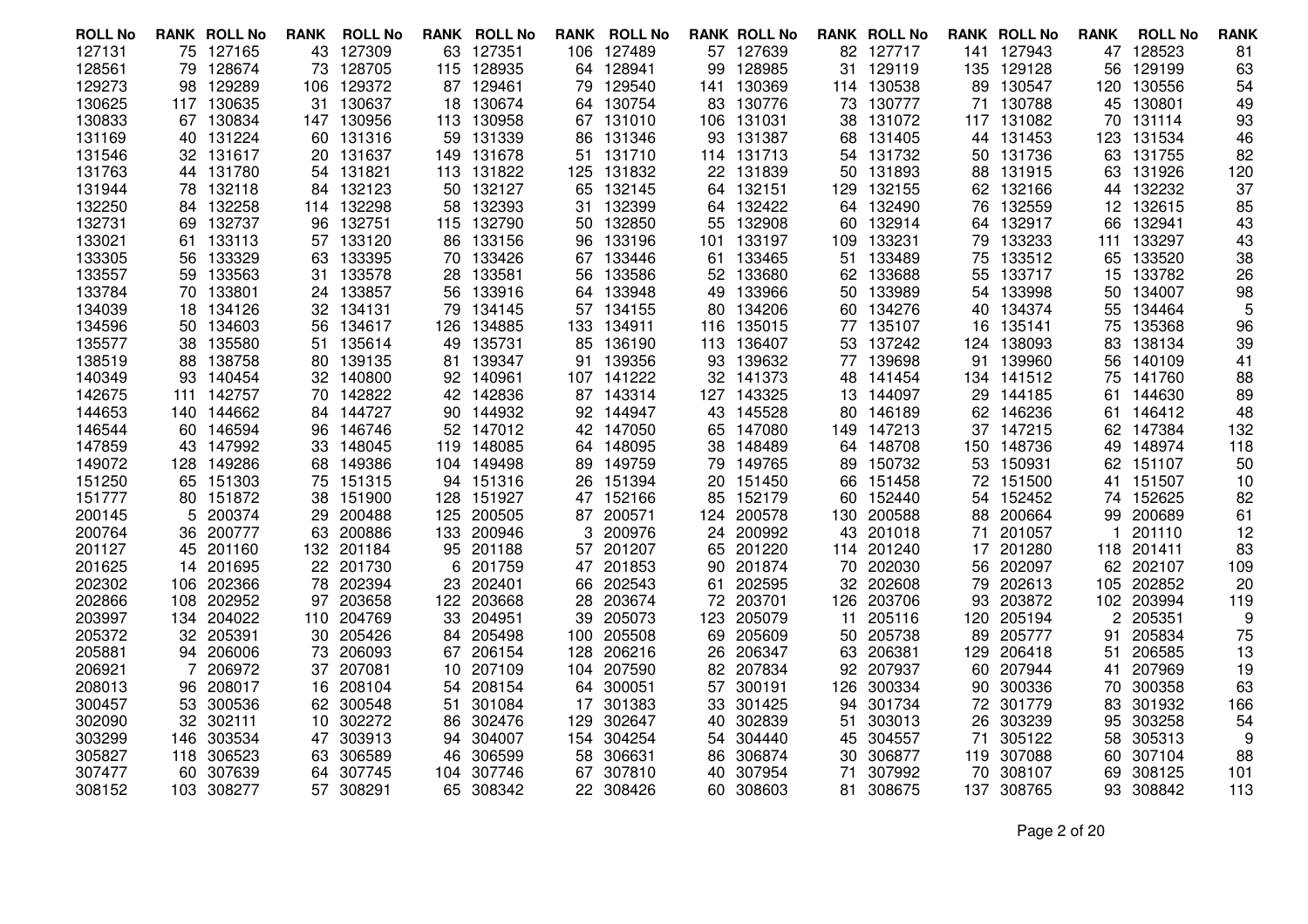| <b>ROLL No</b>   |           | <b>RANK ROLL No</b> | <b>RANK</b> | <b>ROLL No</b>   |           | <b>RANK ROLL No</b> |      | <b>RANK ROLL No</b>  |     | <b>RANK ROLL No</b> |          | <b>RANK ROLL No</b> |            | <b>RANK ROLL No</b> | <b>RANK</b> | <b>ROLL No</b>   | <b>RANK</b> |
|------------------|-----------|---------------------|-------------|------------------|-----------|---------------------|------|----------------------|-----|---------------------|----------|---------------------|------------|---------------------|-------------|------------------|-------------|
| 308912           |           | 68 309047           | 64          | 309261           | 107       | 309437              |      | 78 309525            |     | 119 309612          |          | 55 309674           |            | 115 310012          |             | 92 310020        | 95          |
| 310113           |           | 102 310186          | -61         | 310231           | 142       | 310408              |      | 140 310455           | 66  | 310552              | 29       | 310577              | 81         | 310810              | 60          | 310853           | 49          |
| 310950           |           | 57 311041           |             | 100 311297       | 41        | 311360              |      | 70 311625            |     | 123 311660          | 71       | 311663              | 89.        | 311695              |             | 164 311808       | 99          |
| 311895           |           | 122 311925          | 69          | 312116           |           | 109 312157          |      | 54 312186            |     | 64 312228           |          | 116 312305          | 61.        | 312447              | 96          | 312492           | 96          |
| 312738           |           | 111 312742          | 53          | 313135           | 69        | 313162              |      | 105 313247           |     | 157 313573          | 39       | 313801              | 94         | 314295              | 56          | 314590           | 91          |
| 314872           |           | 126 314893          |             | 94 314910        | 87        | 315541              |      | 95 315646            |     | 94 315733           |          | 87 315790           | 90         | 315907              | 78          | 316004           | 61          |
| 316114           |           | 37 316244           | 70          | 316325           | 55        | 316383              |      | 36 316427            |     | 80 316562           |          | 32 316925           |            | 75 317044           |             | 104 317045       | 42          |
| 317371           | 91        | 317379              | 76          | 317731           | 51        | 317772              | 25   | 317885               |     | 72 317921           | 93       | 317995              | 54         | 318094              | 90          | 318125           | 48          |
| 318842           |           | 122 318884          | 47          | 319085           | 87        | 319089              |      | 20 319143            |     | 69 319145           | 68       | 319189              | 67         | 319211              | 78          | 319228           | 57          |
| 319265           |           | 123 319276          | 75          | 319294           | 59        | 319297              |      | 53 319338            | 76  | 319362              |          | 105 319525          | 60         | 319563              | 51          | 319570           | 78          |
| 319619           | 57        | 319641              | 56          | 319652           | 63        | 319653              | 81   | 319678               | 24  | 319778              | 172      | 319813              | 34         | 319828              | 129         | 319882           | 61          |
| 320002           |           | 35 320059           | 68          | 320113           | 68        | 320231              |      | 45 320290            |     | 118 320303          | 4        | 320336              |            | 15 320365           | 100         | 320367           | 15          |
| 320480           | 71        | 320499              | 63          | 320553           | 77        | 320609              | 61   | 320625               | 60  | 320635              | 55       | 320653              | 70         | 320673              | 51          | 320773           | 59          |
| 320798           | 57        | 320837              | 50          | 320841           | 102       | 320853              | 91   | 320953               | 70  | 320993              | 53       | 321035              | 102        | 321077              | 61          | 321095           | 145         |
| 321102           |           | 130 321116          |             | 45 321155        | 64        | 321181              |      | 134 321315           |     | 57 321331           | 83       | 321355              |            | 90 321401           | 59          | 321414           | 100         |
| 321469           | 63        | 321530              | 93          | 321572           | 71        | 321638              | 75   | 321698               |     | 87 321706           | 129      | 321778              | 70         | 321815              | 69          | 321822           | 46          |
| 321834           | 71        | 321895              | 136         | 321937           | 60        | 322070              | 127  | 322132               | 71  | 322137              | 71       | 322175              | 113        | 322179              | 45          | 322228           | 147         |
| 322331           | 153       | 322348              | 67          | 322372           | 97        | 322466              |      | 44 322622            |     | 96 322735           | 53       | 322743              |            | 92 322755           | 163         | 322781           | 68          |
| 322791           | 51        | 322885              | 88          | 323010           | 84        | 323133              | 58   | 323166               | 56  | 323177              | 49       | 323204              | 55         | 323228              | 92          | 323263           | 20          |
| 323297           | 105       | 323359              | 54          | 323424           | 42        | 323433              | 136. | 323604               | 33  | 323611              | 100      | 323630              | 47         | 323641              | 60          | 323646           | 80          |
| 323711           |           | 128 323726          | -61         | 323785           | 22        | 323802              |      | 105 323909           |     | 68 324047           |          | 103 324108          | 28.        | 324142              | 54.         | 324154           | 81          |
| 324195           |           | 69 324318           | 154         | 324556           | 88        | 324719              | 128. | 324722               | 131 | 324730              | 84       | 324812              | 119        | 324863              | 85          | 324870           | 70          |
| 324984           | 82        | 325014              | 58          | 325018           | 103       | 325030              |      | 84 325141            | 123 | 325166              | 115      | 325172              | 102        | 325221              | 38          | 325226           | 90          |
| 325440           |           | 66 325447           | 57          | 325465           | 65        | 325537              | 42   | 325570               | 20  | 325603              |          | 115 325617          | 58         | 325637              | 83          | 325667           | 132         |
| 325678           | 74        | 325686              | 136         | 325871           | 171       | 325928              | 63   | 325965               | 48  | 325975              | 99       | 326035              | 111        | 326240              | 115         | 326270           | 30          |
| 326293           | 60        | 326358              | 45          | 326421           | 61        | 326465              | 96   | 326466               |     | 62 326564           | 43       | 326632              | 93         | 326691              | 68          | 326729           | 93          |
| 326791           |           | 87 327012           | 64          | 327041           | 58        | 327148              |      | 95 327173            | 64  | 327177              | 93       | 327291              |            | 54 327358           |             | 113 327454       | 171         |
| 327718           | 85        | 327896              | 18          | 327953           | 42        | 328058              | 84   | 328239               |     | 117 328240          | 45       | 328372              |            | 112 328507          | 58          | 328581           | 71          |
| 328607<br>330770 | 80        | 328624<br>331330    | 169         | 328693<br>331455 | 74        | 328830<br>331747    | 91   | 328906<br>150 331856 | 89  | 329155<br>331879    | 135      | 329372<br>331918    |            | 72 329445<br>331987 | 62          | 329750<br>332010 | 142<br>101  |
| 332048           | 151<br>73 | 332303              | 68<br>150   | 332373           | 85<br>149 | 333361              | 156  | 333562               | 63  | 46 333954           | 64<br>47 | 334260              | 126<br>133 | 334286              | 90<br>57    | 334345           | 65          |
| 334527           | 36        | 334566              | 107         | 335214           | 22        | 335540              | 158  | 335875               | 90  | 335950              | 126      | 335971              | 47         | 336522              | 85          | 336643           | 74          |
| 336961           |           | 100 337089          | 117         | 337449           | 97        | 337532              |      | 86 337724            | 64  | 338129              | 88       | 338190              |            | 118 338366          | 117         | 338496           | 86          |
| 338585           | 55        | 338668              | 16          | 338949           | 114       | 338990              | 97   | 339074               | 146 | 339159              | 116      | 339198              | 65         | 339275              | 32          | 339320           | 59          |
| 339333           | 56        | 339390              | 152         | 339417           | 57        | 339933              | 81   | 340236               | 102 | 340817              | 126      | 340834              | 57         | 340880              | 50          | 341203           | 64          |
| 341208           | 66        | 341272              | 112         | 341301           | 112       | 341345              |      | 106 341380           | 64  | 341390              | 66       | 341435              |            | 65 341443           | 60          | 341462           | 80          |
| 341485           | 34        | 341536              | 35          | 341652           | 145       | 341784              |      | 115 341838           | 48  | 341898              | 44       | 342019              | 63         | 342126              | 67          | 342178           | 54          |
| 342401           | 91.       | 342447              | 53          | 342530           | 56        | 342602              | 28   | 342716               | 49  | 342722              | 54       | 342742              | 19         | 342904              | 108         | 342915           | 98          |
| 342999           | 40.       | 343089              | 39          | 343209           | 65        | 343362              |      | 59 343375            | 117 | 343478              | 69       | 343494              |            | 116 343736          |             | 112 343952       | 66          |
| 344031           | 49        | 344034              | 52          | 344067           | 50        | 344082              |      | 63 344084            | 91  | 344085              | 60       | 344124              | 39         | 344196              | 72          | 344252           | 14          |
| 344290           | 122       | 344300              | 78          | 344325           | 129       | 344340              |      | 96 344359            |     | 62 344574           | 41       | 344629              | 31         | 344672              | 69          | 344707           | 114         |
| 344745           |           | 50 345104           | 107         | 345209           | 61        | 345216              |      | 59 345281            | 85  | 345472              | 63       | 345589              | 125.       | 345669              | 61          | 345696           | 118         |
| 345698           | 40        | 345849              | 38          | 345877           | 51        | 346018              | 57   | 346098               | 56  | 346262              | 71       | 346298              | 100        | 346345              | 55          | 346363           | 97          |
| 346409           |           | 58 346480           |             | 58 346540        |           | 67 346596           |      | 40 346627            |     | 94 346674           | 8        | 346752              | 58         | 346797              |             | 165 346815       | 127         |
|                  |           |                     |             |                  |           |                     |      |                      |     |                     |          |                     |            |                     |             |                  |             |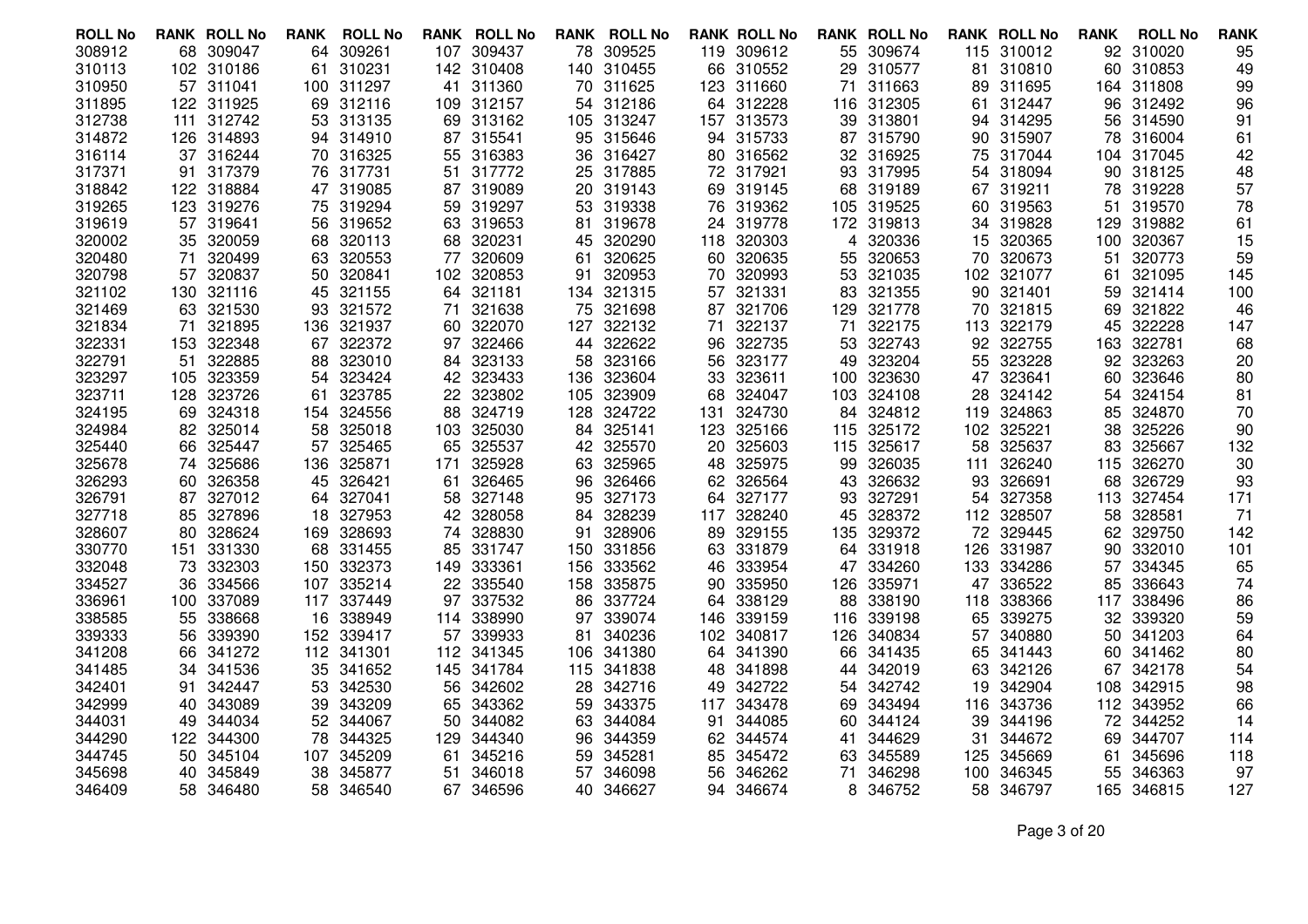| <b>ROLL No</b>   |      | <b>RANK ROLL No</b>      | <b>RANK</b> | <b>ROLL No</b>       | RANK      | <b>ROLL No</b>   |      | <b>RANK ROLL No</b> |     | <b>RANK ROLL No</b> |     | <b>RANK ROLL No</b> |     | <b>RANK ROLL No</b>  | <b>RANK</b> | <b>ROLL No</b>   | <b>RANK</b> |
|------------------|------|--------------------------|-------------|----------------------|-----------|------------------|------|---------------------|-----|---------------------|-----|---------------------|-----|----------------------|-------------|------------------|-------------|
| 346866           | 68   | 346870                   | 33          | 346871               | 69        | 346962           |      | 30 347148           |     | 163 347426          |     | 85 347663           |     | 68 347859            | 69          | 347929           | 84          |
| 348370           | 51   | 348887                   | 147         | 349224               | 40        | 349233           | 61   | 350053              |     | 82 350548           | 91  | 351103              | 88  | 351531               | 77          | 352077           | 50          |
| 352160           | 149. | 352204                   | 100         | 352396               | 93        | 352809           |      | 97 353286           | 46  | 353356              | 95  | 353462              | 85  | 353524               | 101         | 353680           | 97          |
| 353770           | 59.  | 353877                   | 93          | 354235               | 125       | 354428           | 5    | 354589              | 98  | 354677              |     | 102 354843          | 91  | 355089               |             | 102 355130       | 12          |
| 355225           | 72   | 355545                   | 63          | 355567               | 57        | 355902           | 56   | 356064              | 86  | 356135              | 65  | 356313              | 148 | 356314               | 57          | 356321           | 60          |
| 356374           | 99   | 356627                   | 148         | 356684               | 59        | 356704           |      | 92 356739           | 61  | 356782              |     | 32 356856           | 47  | 356869               | 127         | 357012           | 138         |
| 357156           |      | 68 357164                | 40          | 357185               | 60        | 357367           |      | 67 357384           | 93. | 357567              |     | 68 357580           | 102 | 357672               | 57          | 357679           | 31          |
| 357735           | 68   | 357788                   | 21          | 357812               | 23        | 357855           | 28   | 357886              | 78  | 357937              | 110 | 358138              | 62  | 358281               | 53          | 358296           | 112         |
| 358436           | 127  | 358753                   | 59          | 358879               | 57        | 358895           | 75   | 358908              |     | 82 358945           | 91  | 358986              | 79  | 359272               | 90          | 359292           | 50          |
| 359597           |      | 54 359675                | 70          | 359754               | 60        | 359883           | 131  | 359932              | 124 | 360015              |     | 153 360037          | 62. | 360040               | 59          | 360106           | 73          |
| 360187           | 57   | 360523                   | 101         | 360799               | 71        | 361099           | 105. | 361178              | 91  | 361309              | 113 | 361490              | 80  | 361498               | 114         | 361592           | 128         |
| 362438           |      | 110 362587               | 68          | 363661               | 155       | 364815           | 21   | 364827              |     | 103 364843          | 147 | 365218              | 56  | 365363               | 54          | 365369           | 67          |
| 365397           | 56   | 365731                   | 120         | 365805               | 64        | 366009           | 61   | 366097              | 62  | 366226              | 101 | 366269              | 36  | 366289               | 45          | 366313           | 84          |
| 366368           | 52   | 366370                   | 71          | 366375               | 59        | 366386           | 41   | 366428              | 58  | 366492              | 67  | 366570              | 56  | 366609               | 111         | 366769           | 131         |
| 366809           |      | 38 366820                |             | 72 366829            | 107       | 366868           | 71   | 366885              | 51  | 366890              | 105 | 366971              | 22  | 367081               |             | 78 367101        | 57          |
| 367106           |      | 105 367109               | 51          | 367132               | 44        | 367150           | 86   | 367255              | 116 | 367273              |     | 102 367312          | 76  | 367316               | 84          | 367326           | 28          |
| 367379           | 58   | 367442                   | 66          | 367484               | 59        | 367634           | 85   | 367719              | 35  | 367800              | 64  | 367894              | 61  | 368054               | 43          | 368056           | 57          |
| 368192           |      | 34 368195                | 41          | 368218               | 106       | 368473           | 71   | 368501              | 6   | 368723              | 124 | 368784              |     | 118 368912           | 85          | 369262           | 59          |
| 369277           |      | 160 369385               |             | 369482               | 51        | 370058           | 56   | 370130              | 53  | 370183              | 121 | 370346              | 150 | 370395               | 111         | 370409           | 60          |
| 370450           | 3    | 370488                   | 70          | 370517               | 92        | 370580           | 54   | 370638              | 48  | 370660              | 41  | 370749              | 79  | 370833               | 94          | 370854           | 50          |
| 370946           |      | 28 371029                |             | 97 371042            |           | 97 371110        |      | 101 371119          |     | 44 371128           |     | 65 371181           |     | 43 371246            |             | 102 371286       | 123         |
| 371311           |      | 129 371328               | 52          | 371331               |           | 105 371494       | 86.  | 371573              | 123 | 371664              | 87  | 371673              |     | 102 371701           | 66          | 371722           | 54          |
| 371853           |      | 113 371868               | 83          | 371904               | 104       | 372050           | 65   | 372215              | 71  | 372248              | 131 | 372250              | 79  | 372813               | 54          | 400354           | 76          |
| 400458           |      | 13 400463                | 259         | 400508               | 46        | 400934           | 71   | 401030              | 226 | 401100              | 5   | 401457              | 36  | 401970               | 108         | 402122           | 90          |
| 402189           | 85   | 402193                   | 69          | 402283               | 123       | 402331           | 28   | 402340              | 72  | 402492              | 159 | 402844              | 164 | 402940               | 239         | 403045           | 95          |
| 403128           | 91   | 403277                   | 150         | 403332               | 20        | 403592           | 156  | 403605              |     | 132 403634          |     | 248 403733          |     | 234 403776           | 114         | 403823           | 83          |
| 404071           |      | 68 404089                |             | 48 404277            |           | 166 404307       |      | 200 404341          | 79  | 404474              |     | 75 404479           |     | 157 404504           | 108         | 404650           | 53          |
| 404758<br>406096 | 229  | 405400                   | 69          | 405436               | 159       | 405564<br>407127 | 49   | 405565<br>407153    | 139 | 405762<br>407354    | 73  | 405853              | 77  | 405968               | 150<br>59   | 406011<br>407623 | 89<br>271   |
| 407837           |      | 173 406368<br>217 408584 | 35          | 406644<br>112 408754 | 64        | 134 409529       | 86   | 250 410221          | 49  | 410399              | 175 | 407540<br>410400    | 30  | 407580<br>177 410401 |             | 411095           | 163         |
| 411523           |      | 89 411670                |             | 412702               |           | 412898           |      | 78 413224           | 157 | 110 413267          | 25  | 413417              | 55  | 413484               | 77          | 413804           | 133         |
| 413842           |      | 129 413941               | 161<br>16   | 413988               | 78<br>103 | 414022           | 71   | 414057              |     | 110 414066          | 15  | 191 414105          | 221 | 414442               | 180         | 241 414476       | 199         |
| 414527           |      | 247 414587               |             | 219 414630           |           | 128 414718       |      | 63 414725           |     | 232 414755          |     | 156 414941          |     | 19 415003            |             | 52 415025        | 194         |
| 415026           |      | 1 415051                 | 34          | 415215               | 27        | 415281           |      | 67 415287           | 226 | 415294              | 199 | 415336              |     | 88 415411            | 21          | 415488           | 239         |
| 415499           |      | 111 415611               | 71          | 415716               | 176       | 415726           | 70   | 415821              |     | 114 415909          |     | 78 415923           |     | 104 416060           |             | 77 416192        | 37          |
| 416315           |      | 118 416410               | 24          | 416448               | 93        | 416548           |      | 20 416659           |     | 97 416875           |     | 242 416877          |     | 39 416887            | 11          | 416995           | 122         |
| 417147           |      | 138 417252               | 201         | 417335               | 31        | 417352           |      | 166 417464          | 121 | 417625              | 249 | 417756              |     | 47 417780            |             | 87 417795        | 116         |
| 417800           |      | 4 417821                 | 51          | 417924               | 268       | 417951           |      | 75 417970           | 241 | 417978              | 129 | 418003              |     | 165 418025           | 125         | 418167           | 79          |
| 418332           |      | 113 418341               |             | 87 418556            |           | 201 418561       |      | 153 418837          |     | 174 418855          |     | 131 418858          |     | 225 418928           |             | 116 419024       | 121         |
| 419125           |      | 78 419155                |             | 140 419260           | 58        | 419304           | 76   | 419354              | 8   | 419359              | 179 | 419493              |     | 18 419507            | 56          | 419510           | 147         |
| 419615           |      | 117 419637               |             | 40 419701            | 53        | 419749           | 89   | 419772              | 96  | 419883              |     | 244 419968          | 111 | 419984               |             | 193 420065       | 126         |
| 420066           |      | 42 420141                | 261.        | 420819               |           | 74 420939        | 226. | 420947              | 154 | 421010              |     | 203 421096          | 56  | 421155               | 26          | 421193           | 105         |
| 421233           |      | 263 421374               | 188         | 421516               | 65        | 421551           | 251  | 421569              | 251 | 421613              | 252 | 421621              | 67  | 421656               | 256         | 421684           | 242         |
| 421758           |      | 233 421870               |             | 95 421908            |           | 138 422293       |      | 99 422296           |     | 118 422684          |     | 126 422878          |     | 145 423209           |             | 110 423287       | 248         |
|                  |      |                          |             |                      |           |                  |      |                     |     |                     |     |                     |     |                      |             |                  |             |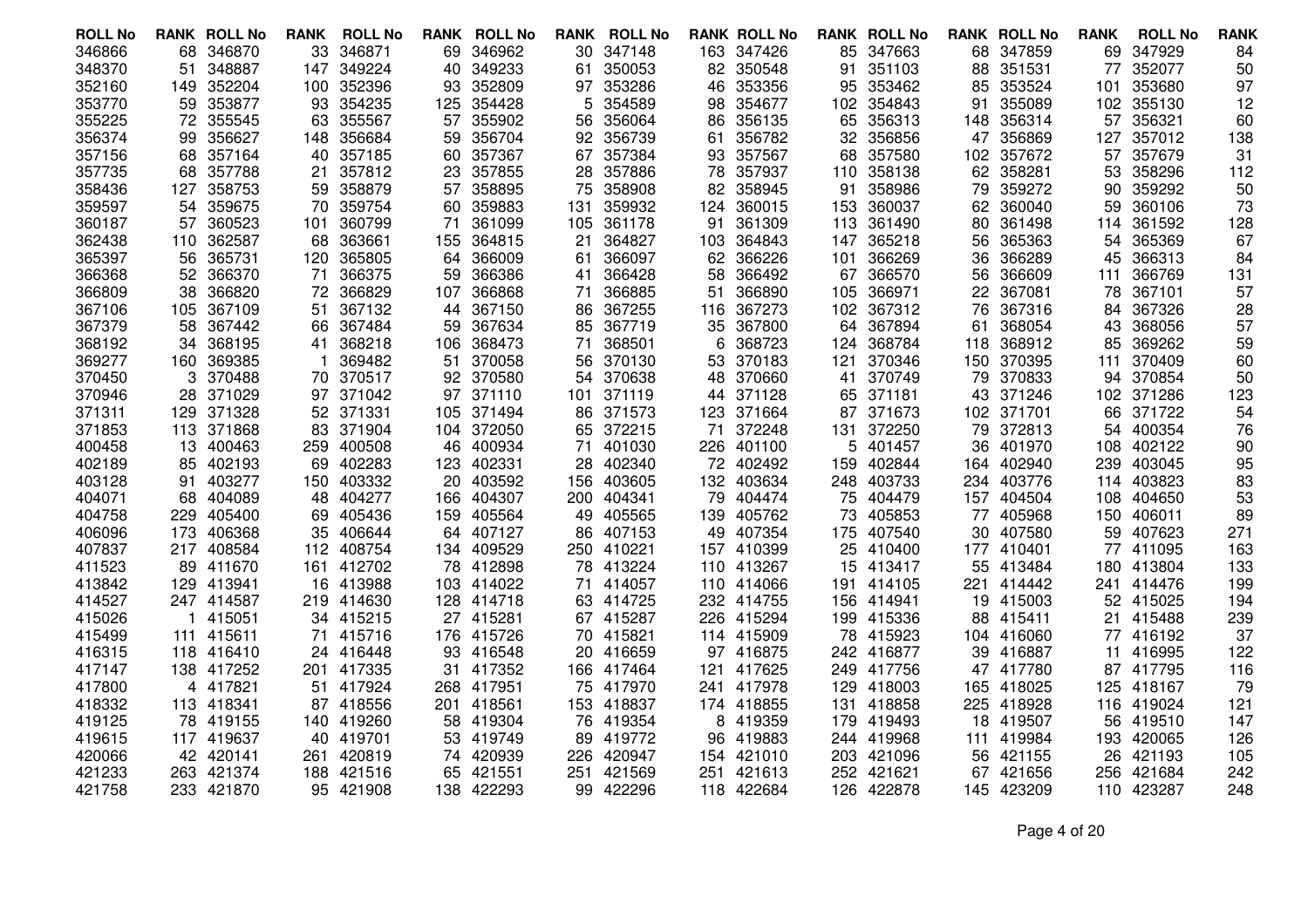| <b>ROLL No</b>   |     | <b>RANK ROLL No</b>     | <b>RANK</b> | <b>ROLL No</b>           |            | <b>RANK ROLL No</b>      |      | <b>RANK ROLL No</b> |     | <b>RANK ROLL No</b>  |     | <b>RANK ROLL No</b>      |     | <b>RANK ROLL No</b>  | <b>RANK</b> | <b>ROLL No</b>   | <b>RANK</b> |
|------------------|-----|-------------------------|-------------|--------------------------|------------|--------------------------|------|---------------------|-----|----------------------|-----|--------------------------|-----|----------------------|-------------|------------------|-------------|
| 423375           |     | 245 423380              | 60          | 423630                   |            | 213 423648               |      | 13 423675           |     | 154 423787           |     | 91 424760                |     | 53 425345            | 76          | 425970           | 47          |
| 425976           |     | 198 425994              | 166         | 426043                   | 129        | 426053                   |      | 126 426141          | 111 | 426168               |     | 32 426199                | 152 | 426417               | 108         | 426579           | 196         |
| 426622           |     | 98 426654               |             | 124 426688               | 108        | 426775                   |      | 162 426912          |     | 60 426925            | 180 | 426979                   |     | 182 427049           |             | 80 427108        | 197         |
| 427180           |     | 144 427189              |             | 84 427227                |            | 170 427382               |      | 91 427397           | 29  | 427444               |     | 111 427478               |     | 233 427481           | 81          | 427533           | 132         |
| 427534           |     | 176 427541              |             | 112 427593               |            | 224 427702               |      | 100 427755          | 211 | 427788               | 68  | 427903                   | 178 | 427909               | 79          | 427919           | 146         |
| 427997           |     | 79 428076               |             | 12 428130                |            | 172 428156               |      | 75 428160           | 159 | 428183               | 36  | 428244                   | 90. | 428261               | 109         | 428329           | 13          |
| 428359           |     | 69 428361               | 76          | 428483                   | 120        | 428551                   |      | 69 428606           | 161 | 428619               |     | 23 428621                |     | 66 428714            | 195         | 428822           | 66          |
| 428936           | 130 | 429040                  | 32.         | 429291                   | 155        | 429311                   | 57   | 429317              | 185 | 429342               | 160 | 429377                   | 199 | 429416               | 153         | 429518           | 83          |
| 429673           |     | 226 429756              |             | 182 429784               | 133        | 429914                   |      | 152 430016          | 135 | 430216               | 17  | 430441                   | 101 | 430455               | 66.         | 430457           | 204         |
| 430668           |     | 181 430678              |             | 62 430720                | 50         | 430960                   |      | 176 431317          | 48  | 431863               |     | 58 432136                |     | 111 432377           | 98          | 432478           | 89          |
| 432740           |     | 89 432837               | 166         | 432853                   | 151        | 433101                   |      | 65 433164           | 121 | 433167               | 137 | 433259                   | 257 | 433943               |             | 143 434307       | 69          |
| 434321           |     | 102 434335              |             | 98 434346                |            | 64 434490                |      | 164 434535          |     | 228 434678           |     | 246 434846               |     | 124 435004           |             | 86 435017        | 28          |
| 435123           |     | 275 435373              | 3           | 435392                   |            | 142 435481               |      | 82 435575           | 61  | 435706               |     | 115 435815               |     | 237 436117           | 155         | 436157           | 149         |
| 436196           |     | 109 436257              | 66          | 436359                   | 219        | 436536                   | 275  | 437775              | 235 | 437799               | 141 | 437804                   | 78  | 437881               | 153         | 437899           | 44          |
| 437914           |     | 135 437962              |             | 147 438066               | 156        | 438114                   |      | 177 438184          |     | 63 438569            |     | 162 438809               |     | 75 438933            |             | 60 439028        | 212         |
| 439187           | 171 | 439215                  |             | 152 439271               | 148        | 439345                   |      | 104 439374          | 105 | 439496               |     | 160 439606               | 159 | 439867               |             | 218 440053       | 40          |
| 440298           |     | 201 440334              | 184         | 440665                   | 195        | 440713                   |      | 107 440995          | 153 | 441198               | 220 | 441267                   | 108 | 441788               | 119         | 442136           | 208         |
| 442361           |     | 56 500173               |             | 162 500980               | 290        | 501366                   |      | 83 501784           |     | 27 501864            |     | 251 501997               |     | 185 502276           |             | 149 502327       | 144         |
| 502483           |     | 184 502648              |             | 52 502687                | 174        | 502706                   |      | 116 502713          | 151 | 502950               | 86  | 503160                   | 207 | 503257               | 146         | 503427           | 233         |
| 503496           |     | 160 503547              | 20          | 503557                   | 39         | 503565                   |      | 98 503831           | 170 | 503842               | 296 | 503925                   | 83  | 503968               |             | 187 503993       | 192         |
| 504107           |     | 269 504217              |             | 322 504581               | 67         | 505450                   |      | 6 505468            |     | 163 505611           |     | 278 505814               | 111 | 506033               | 95          | 506297           | 178         |
| 506520           |     | 14 507774               | 151         | 507801                   | 106        | 507979                   | 156. | 507980              | 254 | 508184               | 87  | 508263                   | 226 | 508678               | 80          | 508682           | 83          |
| 508714           |     | 159 509120              | 116         | 509342                   | 61         | 509726                   | 147. | 509849              | 208 | 510206               | 156 | 512159                   |     | 113 512201           | 156         | 512501           | 49          |
| 512646           |     | 280 512686              |             | 346 512854               |            | 135 512871               | 51   | 512884              | 89  | 512969               |     | 102 513070               |     | 70 513133            |             | 221 513246       | 112         |
| 513280           |     | 202 513315              |             | 240 513338               |            | 293 513577               |      | 206 513585          |     | 109 513656           | 166 | 513839                   | 256 | 513885               |             | 4 514078         | 66          |
| 514162           |     | 266 514173              | 89          | 514409                   | 36         | 514438                   |      | 215 514441          |     | 57 514473            | 228 | 514549                   | 8   | 514689               |             | 172 514718       | 217         |
| 514734           |     | 295 514796              |             | 354 514888               | 96         | 514897                   |      | 92 514977           |     | 116 514989           |     | 43 515016                |     | 23 515065            |             | 175 515116       | 96          |
| 515268           |     | 232 515285<br>25 515877 |             | 180 515345<br>135 515986 |            | 240 515387<br>152 516027 | 61   | 515412<br>516240    |     | 182 515467<br>516271 |     | 242 515528<br>203 516291 | 89  | 515812               | 195         | 515815<br>516392 | 155         |
| 515831<br>516468 |     | 123 516506              |             | 516683                   |            | 220 516712               | 91   | 227 516737          | 11  | 77 516740            |     | 203 516806               |     | 156 516382<br>516813 | 106         | 516824           | 66          |
| 516881           |     | 66 516882               | 73.         | 44 516885                |            | 516969                   |      | 46 516976           |     | 180 516978           |     | 303 517079               | 2   | 74 517197            | 230<br>205  | 517411           | 104<br>115  |
| 517526           |     | 186 517651              |             | 212 517653               | 230<br>289 | 517669                   |      | 194 517736          |     | 142 517819           | 111 | 517859                   | 123 | 518037               |             | 324 518479       | 247         |
| 518566           |     | 200 518615              |             | 76 518732                |            | 154 519366               |      | 327 519388          | 56  | 519615               | 90  | 519626                   |     | 45 519733            | 324         | 519923           | 19          |
| 519930           |     | 143 520176              | 161         | 520338                   | 86         | 520355                   |      | 3 520415            |     | 333 520548           |     | 348 520588               |     | 219 520778           |             | 350 520814       | 146         |
| 520891           | 277 | 520893                  |             | 250 521276               | 214        | 521785                   |      | 359 521876          |     | 85 522105            |     | 43 522153                | 140 | 522231               | 189         | 522243           | 273         |
| 522784           |     | 98 522888               | 135         | 523111                   |            | 352 524053               |      | 128 524064          | 26  | 524081               |     | 170 524091               |     | 198 524126           | 283         | 524159           | 270         |
| 524248           |     | 145 524250              | 143         | 524271                   | 257        | 524357                   | 160. | 524384              | 98  | 524387               | 35  | 524407                   | 191 | 524453               | 239         | 524510           | 276         |
| 524558           |     | 224 524638              | 95          | 524658                   | 22         | 524685                   | 193  | 524702              |     | 302 524731           | 29  | 524735                   | 1   | 524794               | 271         | 524808           | 239         |
| 524823           |     | 135 524852              | 138         | 524942                   | 285        | 524956                   | 41   | 525006              |     | 318 525011           | 92. | 525020                   |     | 18 525040            |             | 59 525103        | 124         |
| 525106           |     | 94 525119               |             | 286 525153               | 33         | 525218                   |      | 105 525227          |     | 183 525233           | 304 | 525245                   |     | 144 525257           |             | 103 525335       | 217         |
| 525338           | 281 | 525366                  | 110         | 525371                   | 232        | 525386                   | 58   | 525389              |     | 62 525438            | 66  | 525459                   |     | 287 525475           | 68          | 525509           | 78          |
| 525522           |     | 30 525554               | 201         | 525555                   | 255        | 525603                   | 180. | 525609              | 114 | 525655               | 53  | 525709                   |     | 10 525814            | 319         | 525831           | 128         |
| 525833           | 193 | 525840                  | 175         | 525906                   | 168        | 525929                   |      | 265 525963          | 119 | 526094               | 296 | 526131                   | 132 | 526215               | 40          | 526242           | 64          |
| 526380           |     | 150 526381              |             | 242 526421               |            | 236 526430               |      | 12 526464           |     | 17 526485            |     | 128 526497               |     | 39 526502            |             | 99 526540        | 234         |
|                  |     |                         |             |                          |            |                          |      |                     |     |                      |     |                          |     |                      |             |                  |             |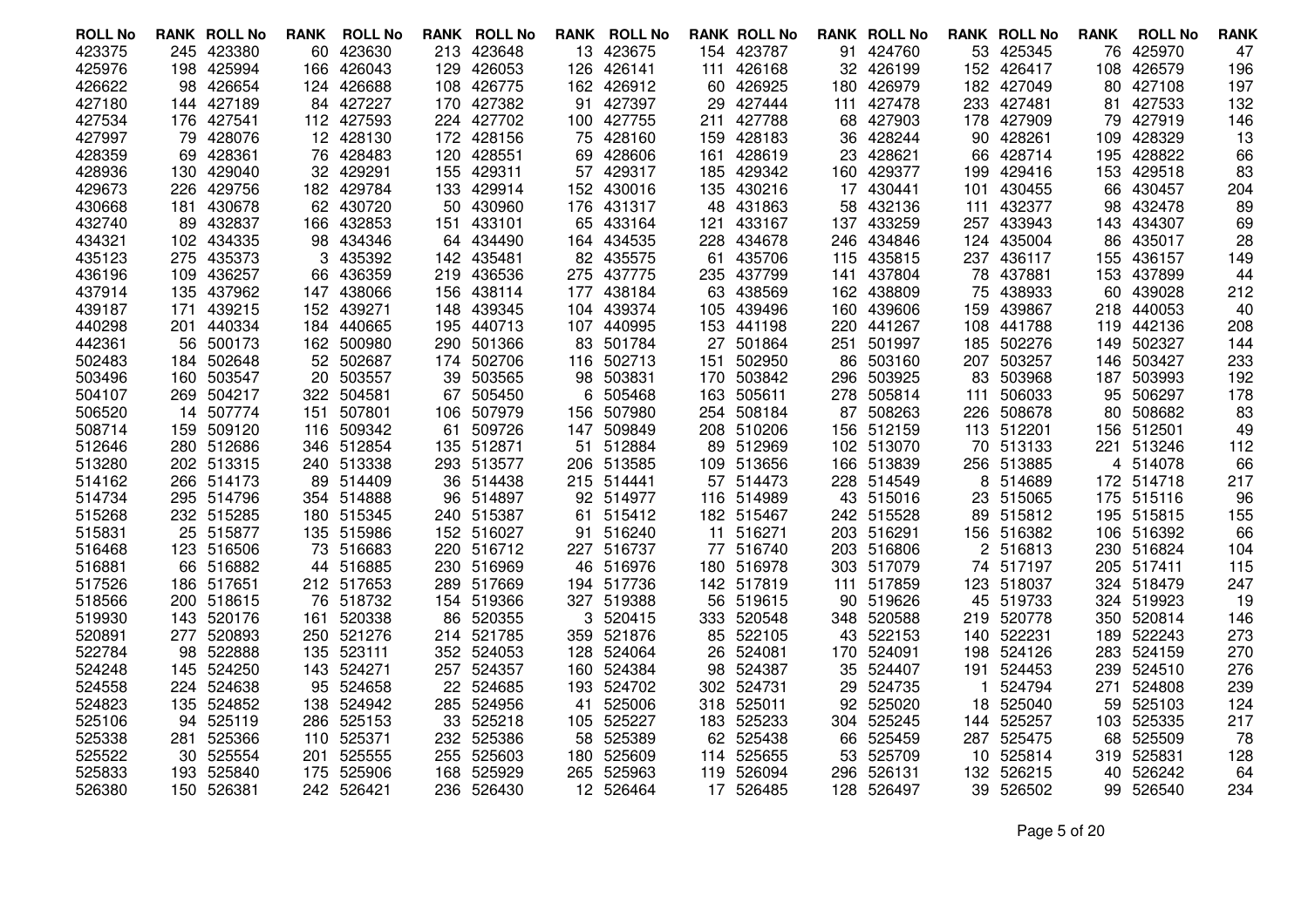| <b>ROLL No</b> | <b>RANK ROLL No</b> | <b>RANK</b> | <b>ROLL No</b> | <b>RANK ROLL No</b> | <b>RANK</b> | <b>ROLL No</b> |      | <b>RANK ROLL No</b> |      | <b>RANK ROLL No</b> | <b>RANK ROLL No</b> | <b>RANK</b> | <b>ROLL No</b> | <b>RANK</b> |
|----------------|---------------------|-------------|----------------|---------------------|-------------|----------------|------|---------------------|------|---------------------|---------------------|-------------|----------------|-------------|
| 526574         | 299 526627          |             | 100 526649     | 203 526680          |             | 179 526716     |      | 7 526722            |      | 97 526736           | 275 526748          |             | 165 526912     | 201         |
| 526978         | 283 526989          |             | 67 526990      | 67 526995           |             | 194 527016     |      | 16 527038           |      | 31 527086           | 274 527151          |             | 120 527172     | 135         |
| 527183         | 316 527193          |             | 72 527273      | 235 527291          |             | 315 527322     |      | 168 527331          | 151  | 527426              | 114 527564          | 118         | 527571         | 15          |
| 527828         | 260 527830          |             | 225 527833     | 37 527861           |             | 216 527865     |      | 112 527942          |      | 97 527953           | 156 528022          |             | 243 528030     | 159         |
| 528225         | 300 528563          |             | 133 528581     | 160 529552          |             | 218 529598     |      | 337 529740          |      | 241 529926          | 145 530004          |             | 157 530030     | 314         |
| 530060         | 330 530079          |             | 104 530081     | 313 530151          |             | 261 530195     |      | 249 530231          |      | 224 530304          | 54 530550           |             | 213 530729     | 182         |
| 530854         | 282 530944          | 321.        | 530950         | 164 531005          |             | 272 531047     |      | 203 531081          |      | 71 531128           | 68 531242           |             | 290 531254     | 240         |
| 531488         | 235 531751          |             | 330 531782     | 169 532022          |             | 108 532154     |      | 114 532418          | 101  | 532752              | 59 532823           |             | 118 533082     | 127         |
| 533122         | 325 533214          |             | 230 533306     | 6 533358            |             | 90 533365      |      | 323 533467          | 186. | 533688              | 218 533804          |             | 170 533872     | 308         |
| 533881         | 174 533915          |             | 340 534208     | 358 534534          |             | 192 534551     | 267. | 534595              |      | 188 534670          | 109 534901          |             | 64 534985      | 253         |
| 535060         | 262 535084          |             | 199 535103     | 107 535210          |             | 230 535211     |      | 85 535280           |      | 92 535380           | 349 535414          |             | 336 535440     | 291         |
| 535487         | 356 535752          |             | 140 535939     | 210 535979          |             | 53 536037      |      | 28 536458           |      | 50 536710           | 135 536809          | 361         | 536945         | 165         |
| 537291         | 34 537394           |             | 309 537415     | 118 537422          |             | 173 537425     |      | 318 537468          |      | 354 537576          | 342 537578          |             | 105 537590     | 188         |
| 537706         | 279 537871          |             | 176 537911     | 353 537936          |             | 320 538014     |      | 295 538253          |      | 204 538286          | 66 538419           |             | 134 538424     | 252         |
| 538483         | 355 538488          |             | 154 538524     | 80 538588           |             | 319 538648     |      | 248 538700          |      | 196 538738          | 48 539018           | 157.        | 539182         | 197         |
| 539188         | 82 539252           | 363         |                |                     |             |                |      |                     |      |                     |                     |             |                |             |
|                |                     |             |                |                     |             |                |      |                     |      |                     |                     |             |                |             |

(ii)The candidates whose roll numbers are listed below have qualified in the test for fellowship (JRF only) as per clause 2.2 of our notification.

#### **Total Candidates :59**

| <b>ROLL No</b> | <b>RANK ROLL No</b> | <b>RANK</b> | <b>ROLL No</b> | RANK | <b>ROLL No</b> | RANK | <b>ROLL No</b> |     | <b>RANK ROLL No</b> | <b>RANK ROLL No</b> | <b>RANK ROLL No</b> | RANK | <b>ROLL No</b> | <b>RANK</b> |
|----------------|---------------------|-------------|----------------|------|----------------|------|----------------|-----|---------------------|---------------------|---------------------|------|----------------|-------------|
| 100207         | 87 117535           |             | 49 118359      |      | 45 118685      |      | 63 131032      |     | 47 132582           | 109 134173          | 45 200572           |      | 68 202144      | 59          |
| 205256         | 50 300437           |             | 90 301246      |      | 117 301506     |      | 67 305021      |     | 105 307008          | 82 307425           | 125 309179          |      | 63 311706      | 171         |
| 314560         | 6 315555            |             | 49 317413      |      | 93 320060      |      | 35 322264      |     | 57 323264           | 102 324877          | 63 325301           |      | 66 325964      | 67          |
| 326833         | 87 332513           |             | 85 348848      |      | 51 400252      |      | 65 400970      |     | 22 401566           | 405908              | 103 413004          |      | 6 416526       | 91          |
| 417131         | 186 421291          |             | 255 427151     |      | 204 427238     |      | 231 427528     |     | 228 428124          | 45 428382           | 46 428657           |      | 262 428894     | 104         |
| 429421         | 9 442128            |             | 189 508684     |      | 113 519125     |      | 357 519847     |     | 284 520014          | 148 520156          | 350 521575          |      | 351 526049     | 93          |
| 528032         | 307 528290          |             | 81 533907      |      | 259 535336     |      | 360 538678     | 118 |                     |                     |                     |      |                |             |

# **II. JRF (NET) UGC :-**

The candidates whose roll numbers are listed below have qualified in the test for JRF-NET. These candidates are also eligible for Lectureship-NET subject to their fulfilling criteria for lectureship as laid down by UGC .Rank indicated is for JRF

#### **Total Candidates :1500**

| <b>ROLL No</b> |    | <b>RANK ROLL No</b> | <b>RANK</b> | <b>ROLL No</b> | <b>RANK ROLL No</b> | RANK | <b>ROLL No</b> |    | <b>RANK ROLL No</b> | <b>RANK ROLL No</b> |     | <b>RANK ROLL No</b> | <b>RANK</b> | <b>ROLL No</b> | <b>RANK</b> |
|----------------|----|---------------------|-------------|----------------|---------------------|------|----------------|----|---------------------|---------------------|-----|---------------------|-------------|----------------|-------------|
| 100536         |    | 149 100770          |             | 68 101351      | 145 101909          |      | 59 102138      | 55 | 102621              | 140 103138          | 139 | 103309              |             | 93 103442      | 53          |
| 103756         | 92 | 103990              | 31          | 104468         | 51 104983           |      | 64 105027      |    | 52 105040           | 37 105141           |     | 64 105274           | 81.         | 105419         | 99          |
| 105532         |    | 110 105570          |             | 60 105700      | 39 105704           |      | 119 105733     | 91 | 105852              | 91 105883           |     | 95 105964           |             | 66 105995      | 57          |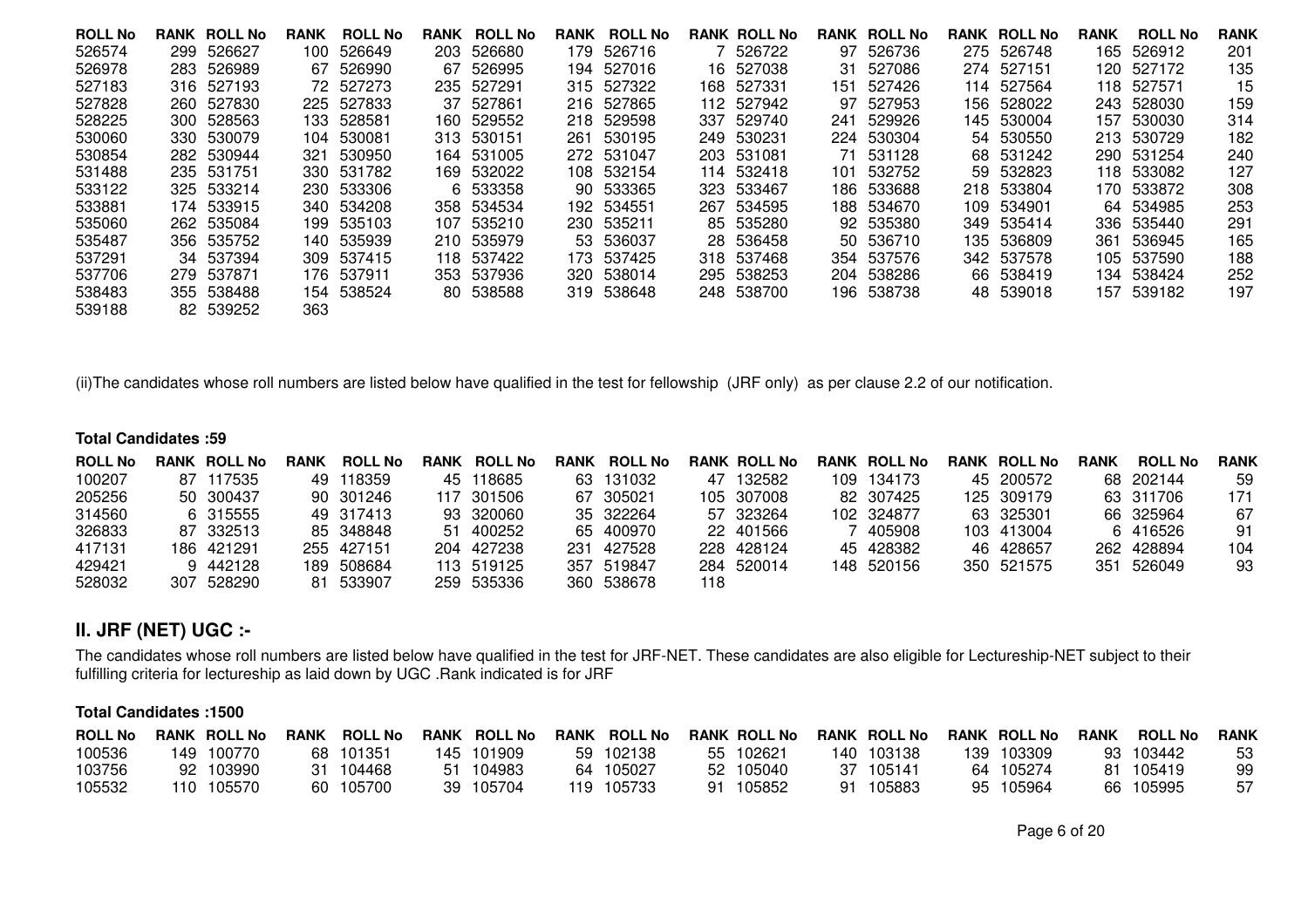| <b>ROLL No</b>   |     | <b>RANK ROLL No</b> | RANK      | <b>ROLL No</b>   |           | <b>RANK ROLL No</b> |      | <b>RANK ROLL No</b> |          | <b>RANK ROLL No</b> |            | <b>RANK ROLL No</b> |     | <b>RANK ROLL No</b>  | <b>RANK</b> | <b>ROLL No</b>   | <b>RANK</b> |
|------------------|-----|---------------------|-----------|------------------|-----------|---------------------|------|---------------------|----------|---------------------|------------|---------------------|-----|----------------------|-------------|------------------|-------------|
| 106026           |     | 38 106352           | 119       | 106612           |           | 63 107263           |      | 63 107265           |          | 54 107482           |            | 71 107601           |     | 116 107644           |             | 87 108222        | 60          |
| 108299           |     | 113 108464          | 113       | 109194           | 65        | 109218              | 56   | 109441              |          | 114 109450          |            | 107 109569          | 64  | 109928               | 59          | 109965           | 90          |
| 110423           | 66  | 110451              |           | 64 110866        | 62        | 110934              | 98   | 111118              | 85       | 111277              | 78         | 111682              | 56  | 111743               | 88          | 112065           | 54          |
| 112397           |     | 64 112406           |           | 57 112539        |           | 53 112650           |      | 60 112839           | 86       | 113202              |            | 89 113554           | 83. | 113609               | 85          | 114627           | 68          |
| 114860           |     | 87 114898           | 56        | 115048           | 86        | 115114              | 109. | 115244              |          | 72 115262           |            | 66 115345           | 70  | 115444               |             | 100 115752       | 26          |
| 115933           |     | 145 116047          | 92        | 116062           | 45        | 116078              |      | 33 116125           |          | 60 116157           | 65         | 116163              | 84  | 116186               | 61          | 116289           | 62          |
| 116391           |     | 63 116522           | 61.       | 116732           | 64.       | 116733              |      | 87 116743           |          | 51 116752           |            | 145 117015          |     | 31 117033            |             | 59 117093        | 57          |
| 117268           | 58  | 117280              | 104       | 117404           | 108       | 117558              | 32   | 117706              | 86       | 117817              | 60         | 117844              | 85  | 118229               | 80          | 118328           | 52          |
| 118353           |     | 21 118368           | 61.       | 118421           | 38        | 118466              |      | 91 118469           | 86       | 118600              | 58         | 118750              | 63  | 118849               |             | 87 118886        | 57          |
| 119004           |     | 59 119009           | 49        | 119031           |           | 63 119183           |      | 86 119248           |          | 87 119309           | 56         | 119420              | 54  | 119579               | 59.         | 119654           | 48          |
| 119664           | 86  | 119671              | 84.       | 119726           | 91        | 119879              | 29   | 119895              | 60       | 119898              | 78         | 120015              | 58  | 120047               | 4           | 120318           | 88          |
| 120341           |     | 43 120389           | 28        | 120435           | 135       | 120517              |      | 63 120521           |          | 121 120545          |            | 67 120613           | 138 | 120705               | 85          | 120791           | 65          |
| 120793           |     | 47 120804           | 139       | 120823           | 70        | 120826              |      | 120 121052          |          | 87 121079           |            | 109 121187          | 65  | 121259               |             | 92 121264        | 87          |
| 121284           | 41  | 121422              | 56        | 121429           | 114       | 121484              | 69   | 121546              | 108      | 121560              | 50         | 121629              | 132 | 121656               | 76          | 121908           | 89          |
| 121914           |     | 74 122156           | 60        | 122247           | 53        | 123253              |      | 132 123289          |          | 119 123340          |            | 58 123716           | 59  | 123758               |             | 78 123965        | 92          |
| 124041           |     | 148 124147          | 133       | 124257           | 63        | 124509              |      | 65 124555           |          | 80 124891           | 79         | 124922              | 90  | 124961               | 49          | 125133           | 138         |
| 125136           | 23  | 125274              | 77        | 125388           | 82        | 125586              | 101  | 125613              | 73       | 126015              | 65         | 126081              | 143 | 126501               |             | 137 126555       | 65          |
| 126718           | 81. | 126796              | 68        | 126884           | 56        | 127044              |      | 141 127118          |          | 62 127359           |            | 59 127552           |     | 120 127797           |             | 57 127908        | 90          |
| 127912           | 89. | 128289              | 111       | 128351           | 45        | 128476              |      | 145 128948          | 145      | 129097              |            | 134 129197          | 17  | 129297               | 70          | 129326           | 146         |
| 129377           | 88  | 129608              | 90        | 129787           | 75        | 130425              | 140  | 130700              | 58       | 130728              | 107        | 130937              | 82  | 130940               |             | 117 130976       | 57          |
| 130998           |     | 52 131314           |           | 60 131607        | 39        | 131735              | 34   | 131899              | 98       | 132029              |            | 119 132050          | 55  | 132101               |             | 51 132119        | 60          |
| 132401           |     | 60 132477           | 86        | 132806           | 65        | 132815              |      | 54 132955           | 9        | 132981              | 85         | 133014              | 55  | 133068               | 112         | 133248           | 118         |
| 133435           |     | 90 133716           | 60        | 133901           | 38        | 133938              | 59   | 133985              | 65       | 134086              | 58         | 134325              | 92  | 134349               | 109         | 134363           | 115         |
| 134446           |     | 115 134571          | 58        | 134575           | 14        | 134664              |      | 46 134667           |          | 111 134936          | 95         | 134975              | 150 | 135073               |             | 52 135146        | 65          |
| 135161           | 93  | 135182              | 90        | 135208           | 41        | 135262              |      | 42 135292           | 14       | 135357              | 65         | 135404              | 65  | 135470               | 45          | 135506           | 59          |
| 135586           | 71  | 135638              | 61        | 135772           | 38        | 135816              | 90   | 135959              |          | 117 136102          | 61         | 136231              | 112 | 136447               | 86          | 136665           | 92          |
| 136713           |     | 144 136885          |           | 113 137700       | 59        | 137971              |      | 50 138131           |          | 60 138144           | 88         | 138610              | 65  | 138768               | 2           | 138792           | 56          |
| 138793           |     | 87 138834           | 86        | 139334           | 58        | 139490              | 96   | 139577              | 63       | 139608              | 64.        | 139759              | 88  | 139769               | 39          | 139806           | 56          |
| 139934           |     | 75 140057           | 65        | 140185           | 56        | 140197              | 88   | 140359              | 43       | 140528              | 32         | 140563              | 58  | 140625               | 80          | 140712           | 134         |
| 140746           |     | 118 140802          | 61        | 140966           | 89        | 141451              |      | 91 141563           | 87       | 141883              | 63         | 141942              |     | 112 141991           |             | 92 142127        | 41          |
| 142263           | 58  | 142341              | 60        | 142751           | 117       | 142804              |      | 122 143061          | 90       | 143511              | 89         | 143637              | 120 | 143813               | 83          | 143988           | 40          |
| 144186           | 66  | 144188              | 79        | 144311           | 27        | 144333              |      | 61 144433           | 112      | 144494              | 59         | 144503              | 130 | 144528               | 56          | 144542           | 108         |
| 144590<br>145163 | 65  | 55 144611<br>145215 | 61<br>138 | 144633<br>145514 | 55<br>142 | 144754<br>145990    | 89.  | 63 144789<br>146259 | 65<br>62 | 144915<br>146267    | 115<br>117 | 144930<br>146294    | 35  | 112 144944<br>146751 | 91<br>57    | 145034<br>146778 | 114<br>57   |
| 146793           |     | 42 146808           | 86        | 146898           | 59        | 147046              | 89   | 147104              | 61       | 147153              | 48         | 147247              |     | 64 147282            | 57          | 147326           | 147         |
| 147548           |     | 63 147573           | 54        | 147659           | 136.      | 147987              |      | 64 148200           | 59       | 148358              | 88         | 148385              |     | 60 148482            | 55          | 148494           | 86          |
| 148641           | 51. | 148741              | 60        | 148802           | 64        | 148899              |      | 117 149420          | 61       | 149562              | 85         | 149646              | 136 | 150052               | 129         | 150056           | 75          |
| 150104           |     | 65 150119           | 81        | 150335           | 82        | 150928              |      | 145 151271          | 63       | 151353              | 88         | 151462              | 88  | 151477               |             | 112 151965       | 84          |
| 152273           |     | 82 152334           | 92        | 152448           | 92.       | 152450              |      | 59 152512           | 85       | 152530              |            | 68 152597           |     | 104 200274           | 25          | 200704           | 98          |
| 201048           | 40  | 201060              | 48        | 202457           | 40        | 202515              | 35   | 202720              | 77       | 202725              | 55         | 202730              | 45  | 202763               | 34          | 202779           | 74          |
| 202847           |     | 27 202974           | 8         | 203015           | 58        | 203072              | 126  | 203085              |          | 112 203512          | 80         | 203577              | 113 | 203599               | 101         | 203712           | 15          |
| 203756           | 49  | 204010              | 53        | 204069           | 131       | 204114              |      | 103 204240          | 85       | 204430              | 107        | 204523              | 111 | 205182               | 116         | 205569           | 117         |
| 205650           | 31  | 205743              | 4         | 205771           | 38        | 206062              | 86   | 206217              | 54       | 206565              | 44         | 206858              | 115 | 207151               | 18          | 207173           | 42          |
| 207181           |     | 121 207243          |           | 69 207356        |           | 46 207357           |      | 127 207960          |          | 52 208006           | 94         | 208011              |     | 21 208057            |             | 81 208252        | 76          |
|                  |     |                     |           |                  |           |                     |      |                     |          |                     |            |                     |     |                      |             |                  |             |

Page 7 of 20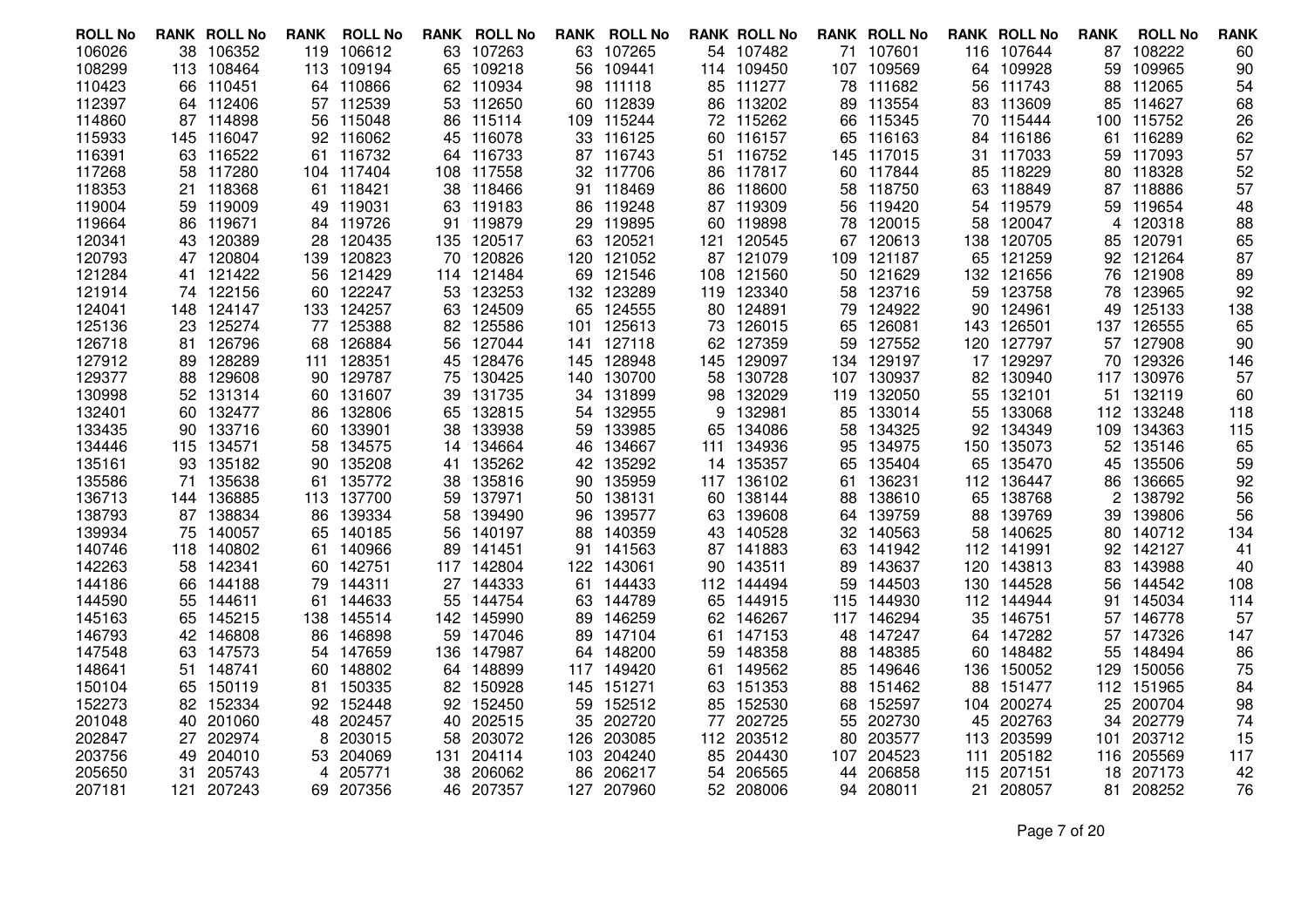| <b>ROLL No</b> |     | <b>RANK ROLL No</b> | <b>RANK</b> | <b>ROLL No</b> | RANK | <b>ROLL No</b> | RANK | <b>ROLL No</b> |                  | <b>RANK ROLL No</b> |     | <b>RANK ROLL No</b> |      | <b>RANK ROLL No</b> | <b>RANK</b> | <b>ROLL No</b> | <b>RANK</b> |
|----------------|-----|---------------------|-------------|----------------|------|----------------|------|----------------|------------------|---------------------|-----|---------------------|------|---------------------|-------------|----------------|-------------|
| 300326         |     | 102 300665          | 71          | 300759         | 68   | 301211         |      | 80 301316      |                  | 69 301741           |     | 59 301886           |      | 69 302123           | 73          | 302461         | 119         |
| 302735         | 100 | 302820              | 97          | 302836         | 63   | 302901         | 61   | 303155         | 100 <sub>1</sub> | 303224              | 104 | 303230              | 40   | 303515              | 68          | 303679         | 69          |
| 303719         |     | 102 304168          | 70          | 304669         | 64   | 305008         |      | 69 305154      |                  | 37 305388           | 128 | 305688              | 54   | 305734              | 18          | 306074         | 102         |
| 306451         |     | 153 306568          | 68          | 306784         | 65   | 306843         |      | 129 306870     | 69               | 306881              |     | 62 307002           | 58.  | 307204              | 100         | 307273         | 47          |
| 307303         | 71  | 307319              | 168         | 307479         | 64   | 307896         | 57   | 308029         | 98               | 308039              | 104 | 308072              | 71   | 308098              | 111         | 308344         | 60          |
| 308618         | 69  | 309036              | 105         | 309613         | 86   | 310042         |      | 150 310112     |                  | 127 310279          | 66  | 310487              | 75   | 310651              |             | 144 311116     | 104         |
| 311644         |     | 149 311714          |             | 92 311898      | 55   | 311906         |      | 69 311921      |                  | 63 312036           |     | 63 312256           |      | 43 312477           | 105         | 313206         | 101         |
| 313258         | 67  | 313420              | 53          | 313611         | 112  | 314003         | 96   | 314233         | 98               | 314316              | 96  | 314843              | 124  | 315265              | 71          | 315331         | 98          |
| 315776         |     | 116 315872          |             | 69 315890      | 81   | 315969         |      | 34 316183      | 71               | 316342              |     | 78 316374           | 118  | 316695              |             | 70 316740      | 127         |
| 316760         |     | 66 316773           | 69          | 316808         |      | 63 316879      | 96   | 316882         | 82               | 316884              |     | 42 316983           |      | 99 317299           | 96          | 317428         | 67          |
| 317566         | 66  | 317594              | 51          | 317649         | 72   | 317751         | 97   | 317778         | 147              | 317850              | 161 | 318008              | 97   | 318018              | 75          | 318224         | 100         |
| 318254         |     | 63 318313           | 87          | 318326         |      | 29 318433      |      | 71 318633      |                  | 54 318650           |     | 58 318719           | 101  | 318761              |             | 96 318818      | 98          |
| 318844         | 99  | 319086              | 68          | 319164         |      | 76 319213      |      | 104 319214     | 51               | 319239              |     | 102 319422          |      | 62 319505           | 93          | 319594         | 27          |
| 319605         | 89  | 319646              | 57          | 319857         | 70   | 319979         | 66   | 320006         | 68               | 320020              | 81  | 320078              | 104  | 320191              | 94          | 320331         | 117         |
| 320458         |     | 164 320465          |             | 125 320471     | 70   | 320646         |      | 70 320695      |                  | 77 320731           | 70  | 320789              |      | 65 320862           | 70          | 320901         | 65          |
| 320981         | 46  | 320984              | 85          | 321125         | 88   | 321402         | 125  | 321716         | 69               | 321808              | 124 | 321985              | 99   | 322345              | 131         | 322359         | 70          |
| 322527         | 118 | 322730              | 103         | 322912         | 49   | 323018         | 148  | 323067         | 95               | 323176              | 59  | 323200              | 63   | 323425              | 104         | 323729         | 63          |
| 323782         |     | 45 323828           |             | 130 323875     | 105  | 323881         |      | 65 323972      |                  | 66 324125           | 71  | 324170              |      | 63 324265           | 68          | 324288         | 97          |
| 324365         | 105 | 324508              | 120         | 324523         | 80   | 324589         | 103  | 324598         | 110              | 324623              | 129 | 324688              | 72   | 324875              | 38          | 325068         | 170         |
| 325112         | 51  | 325237              | 84          | 325421         | 67   | 325539         | 141  | 325734         | 63               | 325855              | 120 | 326149              | 123  | 326341              | 105         | 326385         | 71          |
| 326406         |     | 103 326519          | 93          | 326590         | 125  | 326723         | 41   | 326835         |                  | 65 327037           | 71  | 327039              | 105  | 327044              |             | 113 327056     | 162         |
| 327184         | 71  | 327353              | 154         | 327587         | 99   | 327806         | 65   | 328143         | 91               | 328202              | 101 | 328295              | 62   | 328328              | 65          | 328357         | 62          |
| 328653         | 121 | 328654              | 33          | 328729         | 70   | 328816         | 172  | 328880         | 69               | 330214              | 146 | 330629              | 153  | 330749              | 151         | 330867         | 123         |
| 331062         |     | 131 331371          | 148         | 331435         | 151  | 331457         |      | 147 331816     | 145              | 331858              | 103 | 331914              | 98   | 332461              | 130         | 332607         | 98          |
| 332645         | 160 | 333205              | 36          | 333984         | 60   | 334196         | 66   | 334207         | 131              | 334412              | 103 | 334826              | 90   | 335400              | 97          | 335525         | 104         |
| 336248         |     | 64 336656           | 64          | 336699         | 49   | 336768         | 161  | 336831         |                  | 150 337304          | 65  | 337357              | 66   | 337445              | 91          | 337547         | 64          |
| 337618         | 131 | 337636              | 159         | 337651         | 75   | 337837         | 125. | 337865         | 71               | 338025              | 149 | 338101              | 68   | 338484              | 66          | 338650         | 129         |
| 338657         |     | 122 338907          | 150         | 338914         | 124  | 338979         |      | 130 339232     | 123              | 339377              | 129 | 339378              | 143  | 339463              | 57          | 339718         | 127         |
| 339761         | 68  | 339785              | 56          | 340822         | 130  | 340842         |      | 58 340936      | 129              | 340941              | 88  | 340943              | 68   | 340949              | 70          | 341010         | 70          |
| 341095         |     | 94 341109           | 66          | 341373         | 67   | 341394         |      | 44 341450      | 107              | 341543              | 97  | 341590              | 92.  | 341717              | 132         | 341793         | 85          |
| 341839         | 104 | 341850              | 59.         | 341858         | 65   | 342110         | 96   | 342120         | 52               | 342182              | 45  | 342246              | 168  | 342251              | 65          | 342282         | 101         |
| 342366         | 102 | 342535              | 118         | 342635         | 91   | 342665         | 121  | 342694         | 120              | 342695              | 64  | 342938              | 46   | 343005              | 116         | 343178         | 65          |
| 343365         | 39. | 343504              | 114         | 343689         | 94   | 343757         |      | 98 343794      |                  | 102 343864          | 60  | 344002              | 149. | 344046              |             | 62 344075      | 71          |
| 344153         | 35  | 344258              | 63          | 344442         | 34   | 344490         | 69   | 344642         | 78               | 344711              | 97  | 344712              | 64   | 344719              | 65          | 344820         | 125         |
| 344849         | 86  | 344924              | 124         | 344935         | 120  | 344957         | 66   | 345020         | 67               | 345044              | 65  | 345080              | 61   | 345195              | 123         | 345247         | 62          |
| 345339         | 119 | 345343              | 119         | 345438         | 68   | 345524         | 116  | 345551         | 64               | 345630              | 129 | 345667              | 64   | 345810              | 71          | 346101         | 20          |
| 346211         | 28  | 346299              | 97          | 346441         | 44   | 346537         | 121  | 346538         | 59               | 346687              | 131 | 346702              | 50   | 346753              | 105         | 346833         | 69          |
| 346892         | 57  | 346898              | 69          | 347301         | 51   | 347318         | 126. | 347591         | 103              | 347768              | 66  | 347878              | 105  | 348086              |             | 112 348943     | 124         |
| 349206         | 91. | 349579              | 100         | 349830         | 62.  | 349977         |      | 103 350348     | 130              | 350437              | 63  | 350500              | 69   | 350712              | 120         | 350764         | 101         |
| 350792         | 68  | 351055              | 66          | 351089         | 54   | 352072         | 91   | 352339         | 146              | 352609              | 97  | 352728              | 130  | 353403              | 117         | 354202         | 71          |
| 354244         | 73  | 354416              | 124         | 354451         | 128  | 354632         | 69   | 354933         |                  | 124 354934          | 64  | 354991              | 96   | 355139              | 56          | 355242         | 68          |
| 355276         | 51  | 355328              | 70          | 355341         | 149  | 355350         | 124  | 355354         | 47               | 355486              | 95  | 355540              | 70   | 355605              | 66          | 355694         | 61          |
| 355862         | 105 | 355878              | 67          | 356071         | 24   | 356081         | 71   | 356310         | 59               | 356422              | 64  | 356448              | 131  | 356526              | 94          | 356571         | 65          |
| 356591         |     | 89 356749           |             | 38 356783      | 63.  | 356834         |      | 93 356943      |                  | 127 357026          | 98  | 357267              |      | 102 357352          |             | 103 357443     | 64          |

Page 8 of 20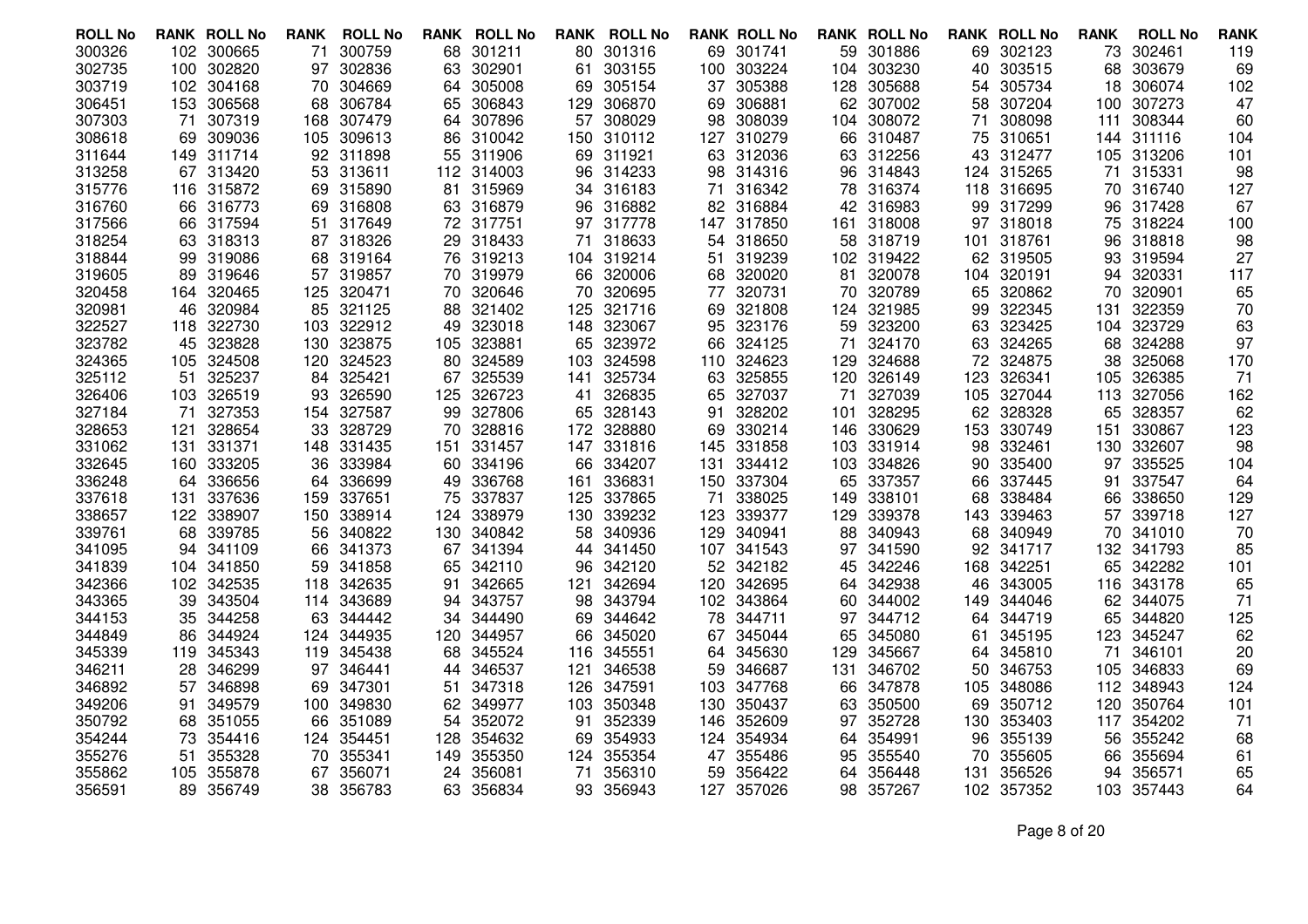| <b>ROLL No</b> |      | <b>RANK ROLL No</b> | RANK | <b>ROLL No</b> | RANK | <b>ROLL No</b> |     | <b>RANK ROLL No</b> |     | <b>RANK ROLL No</b> |     | <b>RANK ROLL No</b> |      | <b>RANK ROLL No</b> | <b>RANK</b> | <b>ROLL No</b> | <b>RANK</b> |
|----------------|------|---------------------|------|----------------|------|----------------|-----|---------------------|-----|---------------------|-----|---------------------|------|---------------------|-------------|----------------|-------------|
| 357532         |      | 59 357676           | 7    | 357692         | 139  | 357793         |     | 68 357902           |     | 101 357948          |     | 150 357967          |      | 69 358256           | 121         | 358272         | 57          |
| 358330         | 71   | 358600              | 139  | 358681         | 60   | 358733         | 56  | 358816              | 89  | 358842              | 70  | 358857              | 104  | 358972              | 13          | 359195         | 96          |
| 359290         | 113. | 359373              | 69   | 359427         | 95   | 359717         |     | 85 359721           |     | 104 359842          | 111 | 359853              | 130  | 359871              | 141         | 359938         | 70          |
| 360266         |      | 64 360307           | 59   | 360334         | 65   | 360546         | 84. | 360719              | 68  | 360861              | 70  | 360906              | 101  | 360995              | 49          | 361067         | 160         |
| 361120         | 73   | 361204              | 69   | 361217         | 75   | 361308         | 95  | 361373              | 139 | 361461              | 103 | 361465              | 84   | 361500              | 62          | 361539         | 77          |
| 362149         |      | 102 362537          |      | 104 362577     | 100  | 362695         | 131 | 362903              | 99  | 363588              | 78  | 363628              | 92   | 364672              | 66          | 364783         | 63          |
| 364791         |      | 67 364825           | 71   | 364973         | 71   | 365040         |     | 65 365262           | 67  | 365284              |     | 154 365347          | 110  | 365525              | 31          | 365833         | 106         |
| 365868         | 83.  | 365944              | 101  | 365961         | 83   | 365984         | 102 | 366026              | 30  | 366071              | 82  | 366288              | 63   | 366519              | 71          | 366532         | 50          |
| 366601         |      | 96 366693           | 80   | 366777         | 129  | 366783         | 101 | 366922              |     | 104 366927          | 28  | 366951              | 61   | 367022              |             | 86 367042      | 70          |
| 367063         |      | 70 367107           | 103  | 367117         | 94   | 367137         | 69  | 367178              | 68  | 367260              |     | 95 367319           | 99   | 367322              | 48          | 367388         | 28          |
| 367450         | 78   | 367461              | 66   | 367472         | 94   | 367525         | 56  | 367552              | 57  | 367555              | 66  | 367608              | 114  | 367663              | 102         | 367677         | 90          |
| 367684         |      | 59 367695           | 55   | 367775         |      | 109 367788     |     | 69 367798           |     | 22 367875           | 102 | 368077              |      | 126 368087          | 121         | 368102         | 70          |
| 368137         | 54   | 368156              | 86   | 368187         | 2    | 368219         | 11  | 368241              | 62  | 368277              | 164 | 368305              | 145  | 368398              | 40          | 368434         | 97          |
| 368843         | 104  | 369615              | 65   | 369917         | 133  | 370141         | 101 | 370579              | 85  | 371196              | 91  | 371239              | 167  | 371547              | 67          | 371666         | 61          |
| 372074         |      | 104 372463          |      | 96 372680      |      | 62 372755      |     | 98 372997           |     | 92 373332           |     | 105 373460          |      | 68 373505           |             | 62 400071      | 272         |
| 400101         |      | 262 400170          | 242  | 400264         | 169  | 400754         | 233 | 400762              | 79  | 402279              | 170 | 402484              |      | 167 402703          | 158         | 402997         | 154         |
| 403132         | 99   | 403199              | 111  | 403532         | 165  | 403729         |     | 92 403879           | 183 | 404710              | 14  | 404980              | 98   | 405386              | 171         | 405440         | 43          |
| 405587         | 21.  | 406504              |      | 57 406569      |      | 104 407012     |     | 103 407033          |     | 112 407133          |     | 97 407265           |      | 94 407394           |             | 75 407550      | 76          |
| 407613         |      | 168 407859          | 66   | 408436         | 168  | 408446         |     | 215 408481          | 96  | 408966              | 96  | 408991              | 159  | 409711              | 201         | 410039         | 51          |
| 410206         |      | 169 410610          | 121  | 410706         | 148  | 411486         |     | 172 411751          |     | 87 411803           |     | 102 411992          | 170  | 412027              |             | 58 412046      | 171         |
| 412079         |      | 60 412666           |      | 125 412990     | 91   | 413066         |     | 105 413176          |     | 33 413226           |     | 255 413311          |      | 166 413319          |             | 10 413374      | 153         |
| 413405         |      | 252 413559          |      | 214 413673     |      | 114 413757     |     | 156 413785          |     | 103 413857          | 205 | 413886              |      | 161 414102          | 96.         | 414176         | 103         |
| 414344         |      | 105 414492          | 81   | 414617         | 181  | 414735         |     | 123 414796          |     | 50 415103           |     | 259 415186          |      | 53 415219           |             | 112 415296     | 88          |
| 415316         |      | 78 415328           |      | 164 415467     |      | 170 415568     |     | 217 415667          |     | 161 415735          |     | 170 415738          |      | 146 415778          |             | 116 415953     | 84          |
| 415956         |      | 112 415961          | 273  | 416075         | 133  | 416131         |     | 98 416174           | 98  | 416178              |     | 162 416218          |      | 102 416245          | 83          | 416254         | 105         |
| 416260         |      | 85 416293           |      | 238 416349     |      | 212 416493     |     | 67 416532           | 96  | 416618              |     | 78 416723           |      | 175 416744          | 128         | 416818         | 198         |
| 416897         |      | 82 416942           |      | 48 417222      |      | 77 417303      |     | 107 417343          |     | 110 417358          |     | 111 417364          |      | 112 417397          |             | 111 417436     | 99          |
| 417543         |      | 81 417559           |      | 103 417583     | 23   | 417606         |     | 115 417863          | 89  | 417888              |     | 104 418005          | 171  | 418018              |             | 190 418048     | 231         |
| 418129         |      | 207 418138          |      | 185 418257     |      | 213 418266     |     | 65 418301           | 131 | 418323              |     | 174 418460          |      | 169 418524          |             | 147 418654     | 150         |
| 418766         |      | 174 418867          | 80   | 418992         | 96   | 419004         |     | 99 419015           | 223 | 419036              | 175 | 419051              |      | 80 419110           | 171         | 419149         | 169         |
| 419177         |      | 83 419266           |      | 264 419280     | 131  | 419292         |     | 254 419402          | 41  | 419410              | 106 | 419426              |      | 228 419428          |             | 54 419456      | 222         |
| 419497         |      | 266 419509          | 76   | 419513         |      | 167 419556     |     | 177 419562          | 35  | 419631              | 138 | 419723              |      | 153 419741          |             | 214 419784     | 136         |
| 419831         |      | 5 419834            | 161  | 419863         |      | 127 419902     |     | 243 419962          | 206 | 420013              |     | 134 420208          |      | 2 420857            |             | 265 420859     | 260         |
| 421490         |      | 262 421524          |      | 266 421723     |      | 258 421851     |     | 194 422774          | 216 | 423381              | 108 | 423382              | 60   | 423905              |             | 168 423939     | 40          |
| 423954         |      | 169 424093          |      | 259 424338     |      | 84 424377      |     | 78 424508           |     | 274 424513          |     | 253 424564          | 16   | 426013              | 121         | 426138         | 266         |
| 426209         |      | 174 426238          |      | 162 426284     | 176  | 426312         |     | 164 426342          |     | 157 426354          |     | 101 426415          | 92   | 426435              |             | 205 426490     | 202         |
| 426586         | 58.  | 426593              | 107  | 426606         | 236  | 426612         |     | 109 426637          | 232 | 426813              | 210 | 426920              | 89   | 426947              |             | 173 427086     | 174         |
| 427141         |      | 88 427158           |      | 217 427285     | 56   | 427320         |     | 52 427434           | 141 | 427457              | 175 | 427509              | 226. | 427597              |             | 73 427619      | 76          |
| 427631         |      | 273 427650          |      | 229 427885     | 89   | 427928         |     | 108 428037          | 55  | 428126              |     | 164 428148          | 81   | 428213              |             | 84 428512      | 86          |
| 428530         | 93   | 428559              | 92   | 428656         | 214  | 428786         | 227 | 428803              | 173 | 428942              |     | 204 428953          | 105  | 429105              |             | 270 429332     | 105         |
| 429412         |      | 60 429506           | 177  | 429530         | 105  | 429540         |     | 94 429570           |     | 172 429709          | 198 | 430250              | 46   | 430348              | 209         | 430495         | 38          |
| 430501         |      | 230 430630          | 233  | 430725         | 96   | 430913         |     | 89 430977           | 116 | 431520              |     | 224 431925          | 95   | 431940              | 85          | 432233         | 82          |
| 432826         | 159. | 432891              | 90   | 433021         | 106  | 433263         | 143 | 433320              | 94  | 433493              | 175 | 433498              | 110  | 433573              |             | 147 433643     | 224         |
| 433677         |      | 196 434135          |      | 68 434375      |      | 132 435086     |     | 177 435675          |     | 89 436004           |     | 84 436707           |      | 235 437376          |             | 160 437402     | 192         |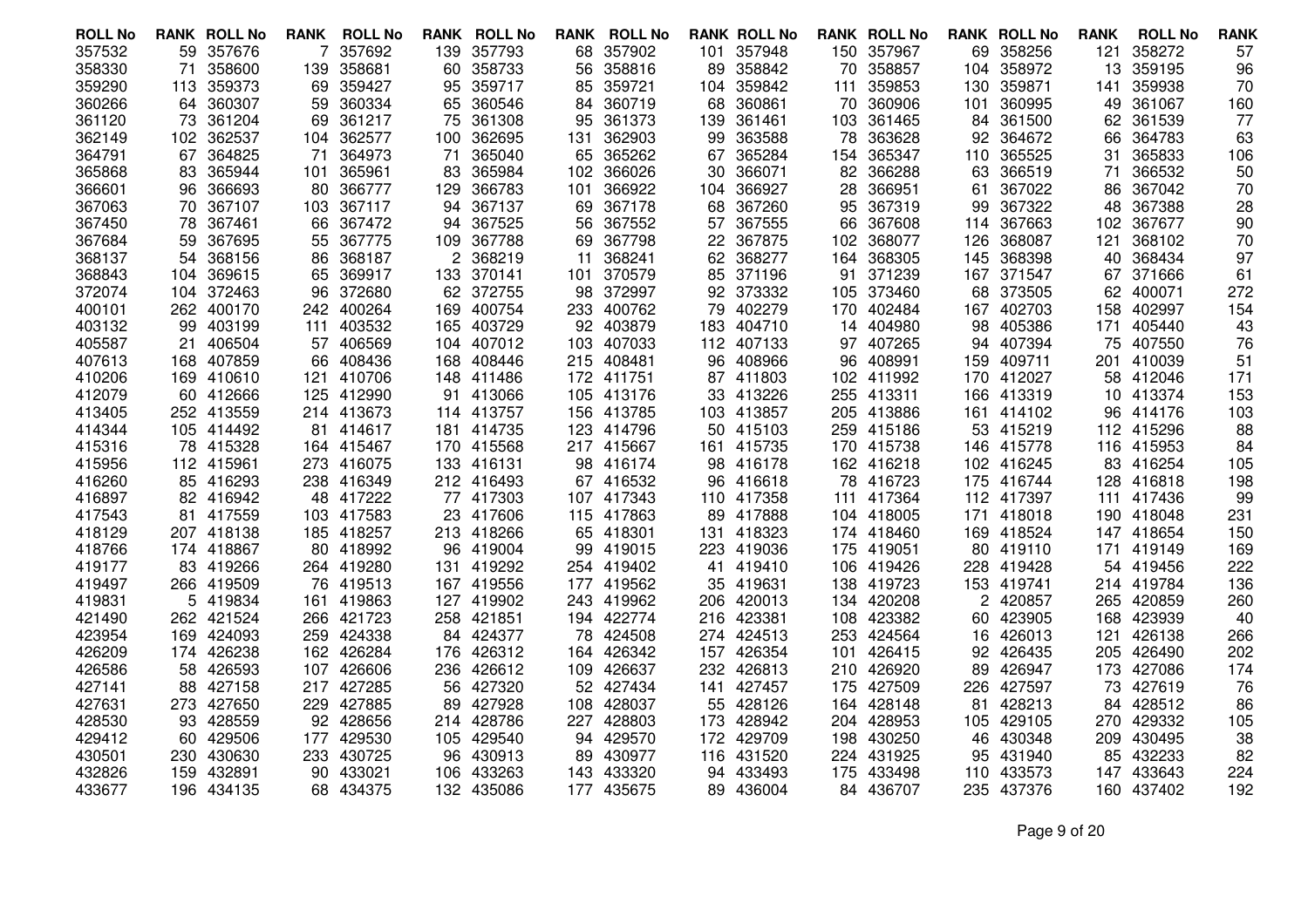| <b>ROLL No</b> |     | <b>RANK ROLL No</b> | <b>RANK</b> | <b>ROLL No</b> | <b>RANK</b> | <b>ROLL No</b> | <b>RANK</b> | <b>ROLL No</b> |     | <b>RANK ROLL No</b> |     | <b>RANK ROLL No</b> |     | <b>RANK ROLL No</b> | <b>RANK</b> | <b>ROLL No</b> | <b>RANK</b> |
|----------------|-----|---------------------|-------------|----------------|-------------|----------------|-------------|----------------|-----|---------------------|-----|---------------------|-----|---------------------|-------------|----------------|-------------|
| 437431         |     | 165 437779          | 187         | 437811         | 240         | 437860         |             | 162 437862     |     | 100 437876          | 83  | 437968              | 267 | 438023              | 176         | 438040         | 164         |
| 438065         |     | 36 438180           | 255         | 438736         | 89          | 438914         |             | 106 438958     |     | 60 439246           |     | 92 439435           | 107 | 439474              |             | 174 440213     | 144         |
| 440255         |     | 260 440617          | 157         | 440899         | 62          | 441124         | 109         | 441160         | 172 | 441407              | 87  | 441419              | 257 | 441636              | 31          | 441708         | 269         |
| 441751         |     | 92 441820           | 91          | 441875         | 89          | 442111         | 177         | 500775         | 332 | 501260              | 354 | 501386              |     | 344 502322          | 138         | 502370         | 148         |
| 502509         |     | 312 502568          | 131         | 502616         | 224         | 502679         | 301         | 502815         | 314 | 503283              | 150 | 503431              | 125 | 503580              | 188         | 503862         | 141         |
| 504200         |     | 167 504230          | 222         | 504280         | 123         | 504355         | 213         | 504391         | 287 | 504421              | 151 | 504512              | 120 | 504643              | 147         | 504656         | 117         |
| 504702         | 94  | 504988              | 144         | 505319         | 250         | 505343         | 207         | 505463         | 154 | 506144              | 196 | 506218              | 304 | 506293              | 42          | 506364         | 105         |
| 506591         |     | 54 507145           | 305         | 507290         | 102         | 507439         |             | 75 507563      | 99  | 507590              | 223 | 507823              | 97  | 508046              | 232         | 508047         | 152         |
| 508092         |     | 116 508809          | 135         | 509148         | 113         | 509380         |             | 112 510742     | 116 | 511347              | 51  | 511470              |     | 243 511563          | 221         | 512195         | 335         |
| 512269         |     | 234 512442          |             | 146 512671     |             | 245 512965     | 121         | 513002         | 331 | 513064              |     | 286 513120          |     | 309 513215          | 158         | 513317         | 136         |
| 513381         |     | 153 513478          | 345         | 513789         |             | 143 513842     |             | 311 513998     |     | 5 514044            |     | 296 514107          | 151 | 514245              |             | 214 514342     | 316         |
| 514394         |     | 141 514503          |             | 308 514580     | 246         | 514596         |             | 130 514708     | 317 | 514715              |     | 294 514843          |     | 165 514873          | 329         | 514958         | 231         |
| 515060         |     | 153 515330          | 299         | 515407         |             | 298 515595     |             | 125 515668     | 128 | 515670              |     | 144 515772          |     | 125 516107          | 181         | 516123         | 125         |
| 516236         |     | 229 516251          | 213         | 516263         |             | 239 516443     |             | 153 516500     | 247 | 516593              | 106 | 516607              |     | 38 516686           |             | 154 516814     | 292         |
| 516907         |     | 145 516962          | 201         | 516965         | 29          | 517177         |             | 45 517238      | 144 | 517277              | 233 | 517355              |     | 162 517393          | 219         | 517398         | 116         |
| 517421         |     | 118 517558          | 126         | 517685         | 145         | 517706         |             | 299 517826     | 171 | 517998              |     | 318 518083          |     | 135 518170          |             | 92 518178      | 158         |
| 518247         |     | 137 518296          | 157         | 518357         |             | 73 518389      |             | 270 518401     | 107 | 518403              | 13  | 518423              | 189 | 518466              | 139         | 518499         | 118         |
| 518521         |     | 32 518626           | 306         | 519855         | 289         | 520019         | 138         | 520228         | 341 | 520327              | 146 | 520377              | 221 | 520488              | 328         | 520519         | 72          |
| 520760         |     | 176 520878          | 297         | 520925         |             | 248 521486     |             | 244 522084     | 156 | 522085              | 339 | 522171              | 334 | 522251              | 216         | 522256         | 338         |
| 522323         |     | 292 522518          | 326         | 522715         | 213         | 523117         |             | 347 523288     | 364 | 523317              | 59  | 523634              |     | 248 524058          | 247         | 524190         | 272         |
| 524343         | 307 | 524378              | 159         | 524405         |             | 185 524408     | 69          | 524457         | 264 | 524489              | 147 | 524517              | 95  | 524531              | 191         | 524674         | 21          |
| 524682         | 209 | 524811              | 121         | 524866         | 57          | 525211         |             | 65 525428      | 288 | 525430              |     | 152 525444          |     | 210 525521          | 229         | 526102         | 320         |
| 526272         |     | 362 526461          | 132         | 526472         | 128         | 526611         |             | 135 526692     | 154 | 526906              | 24  | 526918              |     | 16 526925           | 261         | 526929         | 314         |
| 527041         |     | 309 527112          | 136         | 527221         | 114         | 527223         |             | 164 527237     | 84  | 527328              |     | 244 527334          |     | 142 527340          | 243         | 527406         | 149         |
| 527888         | 55  | 528021              | 224         | 528287         | 153         | 528544         | 157         | 528736         | 268 | 529062              | 258 | 529121              |     | 154 529441          | 316         | 529520         | 86          |
| 529525         |     | 66 529593           | 214         | 529663         | 256         | 529688         | 107         | 529728         | 208 | 529949              |     | 82 530070           | 237 | 530162              | 209         | 530185         | 199         |
| 530236         | 47  | 530247              | 159         | 530255         | 122         | 530267         |             | 216 530289     | 63  | 530389              | 303 | 530445              |     | 219 530510          | 60          | 530553         | 343         |
| 530566         |     | 184 530640          | 242         | 530717         | 129         | 530735         | 233         | 530830         | 249 | 530896              | 9   | 530908              | 263 | 531170              | 179         | 531497         | 310         |
| 531594         |     | 216 531956          | 76          | 533355         | 173         | 533368         | 134         | 533487         | 305 | 533626              | 121 | 533712              | 107 | 534997              | 234         | 535076         | 174         |
| 535142         |     | 142 535183          | 314         | 535264         | 79          | 536553         | 211         | 536569         | 199 | 537120              | 177 | 537583              |     | 348 537602          | 243         | 537702         | 354         |
| 537794         | 311 | 538216              | 85          | 538442         | 138         | 538492         | 67          | 538763         | 360 | 538862              | 238 | 538869              |     | 165 538892          | 279         | 538901         | 196         |
| 539017         |     | 168 539046          |             | 290 539052     | 88          | 539111         |             | 190 539112     | 147 | 539248              | 234 |                     |     |                     |             |                |             |
|                |     |                     |             |                |             |                |             |                |     |                     |     |                     |     |                     |             |                |             |

# **III. Lectureship (NET):-**

(i) The following candidates have qualified the eligibility test for Lectureship-NET. The candidates qualifying for Lectureship-NET will be eligible for recruitment as lecturer as well as for JRF-Ship in a Scheme/Project, if otherwise suitable as per the eligibility criteria of that Scheme/Project. However, they will not be eligible for regular<br>JRF-NET Fellowship. They will be eligible to pursue

### **Total Candidates :3756**

| <b>ROLL No</b> |     | <b>RANK ROLL No</b> | <b>RANK</b> | <b>ROLL No</b> |     | <b>RANK ROLL No</b> | <b>RANK ROLL No</b> |    | <b>RANK ROLL No</b> | <b>RANK ROLL No</b> | <b>RANK ROLL No</b> | <b>RANK</b> | <b>ROLL No</b> | <b>RANK</b> |
|----------------|-----|---------------------|-------------|----------------|-----|---------------------|---------------------|----|---------------------|---------------------|---------------------|-------------|----------------|-------------|
| 100059         |     | 24 100074           | 58.         | 100079         |     | 43 100109           | 46 100301           | 34 | 100458              | 64 100595           | 36 100777           | 21.         | 101196         |             |
| 101214         |     | 101270              |             | 24 101393      |     | 59 101560           | 22 101684           |    | 14 101863           | 44 101987           | 29 102019           |             | 65 102026      | 59          |
| 102034         | 64. | 102055              |             | 102145         | 21. | 102238              | 46 102430           |    | 102531              | 40 102695           | 15 102711           | 31.         | 103243         |             |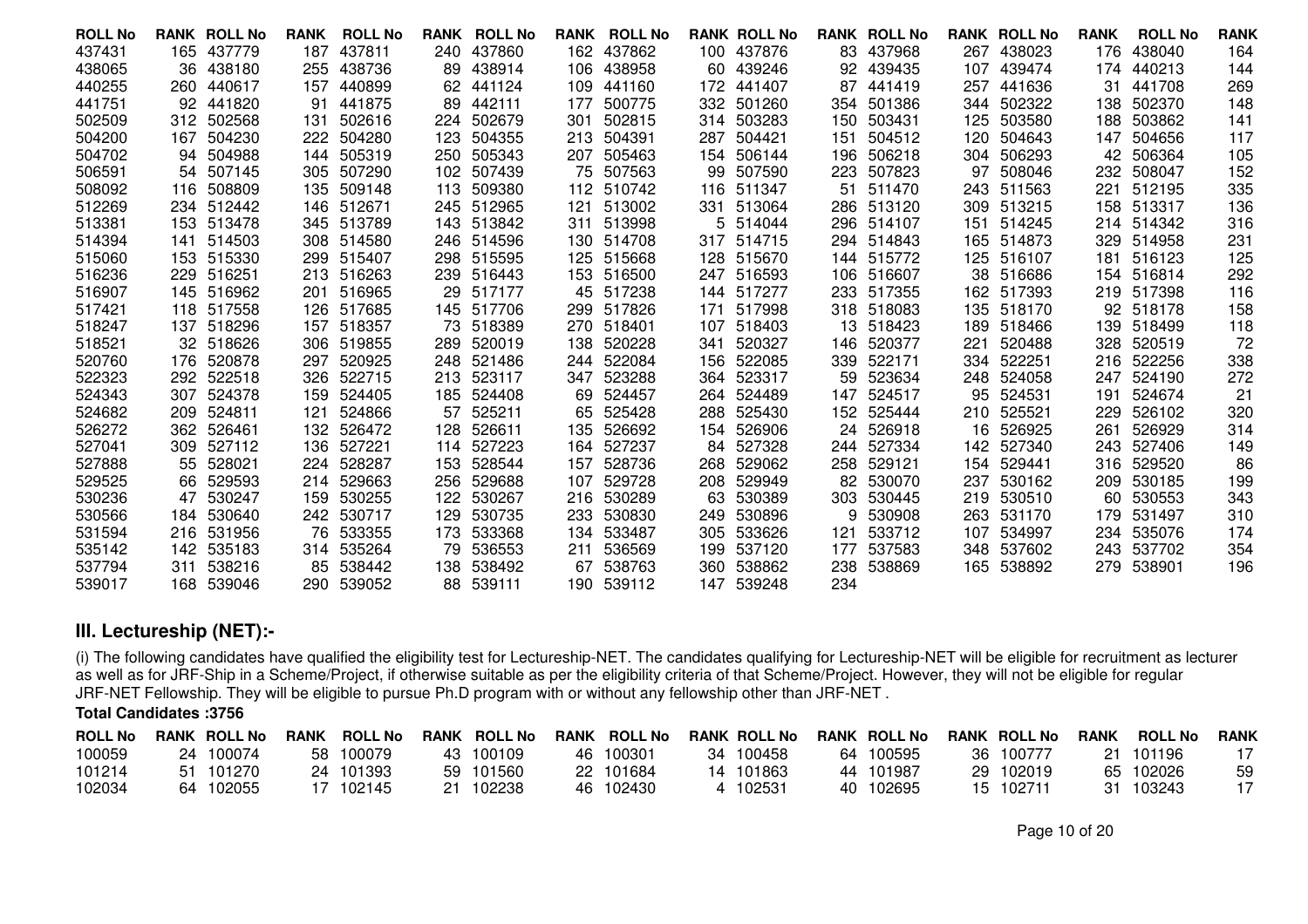| <b>ROLL No</b> |     | <b>RANK ROLL No</b> | RANK | <b>ROLL No</b> |    | <b>RANK ROLL No</b> |     | <b>RANK ROLL No</b> |     | <b>RANK ROLL No</b> |    | <b>RANK ROLL No</b> |     | <b>RANK ROLL No</b> | <b>RANK</b> | <b>ROLL No</b> | <b>RANK</b> |
|----------------|-----|---------------------|------|----------------|----|---------------------|-----|---------------------|-----|---------------------|----|---------------------|-----|---------------------|-------------|----------------|-------------|
| 103386         |     | 1 103416            | 20   | 103421         | 15 | 103478              |     | 50 103483           |     | 17 103484           |    | 40 103599           |     | 31 103612           | 51          | 103712         | 24          |
| 103717         |     | 29 103789           | 30   | 103810         | 50 | 103847              | 16  | 103855              | 16  | 103869              |    | 15 103882           | 36  | 103891              | 49          | 103897         | 13          |
| 103937         |     | 28 103965           | 23   | 103968         | 24 | 103971              |     | 43 104155           |     | 43 104170           | 65 | 104178              | 48  | 104223              | 38          | 104238         | 15          |
| 104255         |     | 13 104362           |      | 27 104388      |    | 54 104419           |     | 17 104536           | 15  | 104884              | 28 | 104932              | 27  | 104976              |             | 54 105053      | 25          |
| 105088         | 29. | 105098              | 23   | 105119         | 49 | 105222              | 58. | 105256              | 14  | 105271              | 26 | 105361              | 29. | 105422              | 36          | 105511         | 24          |
| 105582         |     | 40 105601           | 23   | 105678         | 29 | 105691              |     | 23 105702           |     | 22 105746           | 40 | 105753              | 11  | 105838              | 26          | 105859         | 36          |
| 105925         |     | 23 105952           | 27   | 105962         | 44 | 105986              | 40  | 105989              |     | 41 105993           |    | 54 106017           | 25  | 106018              | 38          | 106420         | 16          |
| 106539         | 23  | 106682              | 23   | 106821         | 38 | 106839              | 29  | 106840              | 67. | 107088              | 24 | 107157              | 25  | 107164              | 23          | 107264         | 48          |
| 107310         |     | 51 107339           |      | 40 107409      | 53 | 107525              | 68  | 107588              |     | 19 107598           | 23 | 107658              |     | 14 107781           |             | 43 107806      | 31          |
| 107884         |     | 13 107979           | 27   | 108059         | 21 | 108328              | 23. | 108525              |     | 20 108554           |    | 41 108666           |     | 37 108713           |             | 42 108751      | 54          |
| 108819         | 41. | 108993              | 58   | 108997         | 20 | 109175              | 16  | 109195              | 59  | 109264              |    | 19 109299           | 25  | 109332              | 31          | 109391         | 27          |
| 109462         |     | 61 109629           | 23   | 109669         | 26 | 109819              |     | 27 109907           |     | 21 110105           |    | 30 110149           |     | 20 110212           |             | 31 110252      | 31          |
| 110286         |     | 26 110306           | 30   | 110359         | 51 | 110383              |     | 63 110544           |     | 25 110572           |    | 49 110582           | 45  | 110660              |             | 19 110749      | 61          |
| 110763         | 40  | 110807              | 24   | 110984         | 36 | 111076              |     | 57 111354           |     | 16 111642           |    | 60 111691           | 57  | 111797              |             | 43 111886      | 37          |
| 111923         |     | 21 111944           |      | 45 112067      |    | 31 112145           |     | 13 112450           |     | 14 112542           |    | 44 112636           |     | 42 112702           |             | 39 112767      | 20          |
| 112888         |     | 50 113099           | 38   | 113352         |    | 44 113424           |     | 22 113484           |     | 48 113511           |    | 42 113601           | 44  | 113907              |             | 47 114013      | 41          |
| 114124         |     | 29 114219           | 46   | 114264         | 19 | 114557              | 48  | 114733              |     | 14 114744           |    | 58 114762           | 24  | 114807              | 19          | 114814         | 20          |
| 114830         |     | 30 114864           |      | 23 115024      |    | 59 115033           |     | 24 115076           |     | 48 115140           |    | 27 115187           | 31. | 115240              |             | 27 115242      | 59          |
| 115267         |     | 18 115277           |      | 47 115513      | 66 | 115529              |     | 37 115546           |     | 40 115735           |    | 19 115770           | 55  | 115861              | 26          | 115876         | 40          |
| 116103         |     | 31 116105           | 28   | 116168         | 45 | 116169              | 43  | 116209              |     | 27 116223           |    | 20 116261           | 24  | 116318              | 25          | 116339         | 16          |
| 116361         |     | 40 116380           |      | 18 116406      |    | 40 116424           |     | 20 116425           |     | 38 116458           |    | 51 116476           |     | 15 116507           |             | 17 116555      | 29          |
| 116604         |     | 51 116605           | 46   | 116610         |    | 14 116618           | 19  | 116646              |     | 42 116647           |    | 23 116801           | 26  | 116820              | 36          | 116837         | 23          |
| 116844         |     | 47 116845           | 18   | 116891         | 38 | 117101              | 58  | 117145              | 26  | 117241              | 29 | 117276              | 46  | 117310              |             | 24 117313      | 27          |
| 117398         |     | 22 117425           |      | 18 117428      |    | 45 117528           |     | 50 117582           |     | 43 117589           |    | 30 117611           |     | 25 117616           |             | 38 117651      | 13          |
| 117668         |     | 2 117718            | 14   | 117737         | 24 | 117825              |     | 42 117897           |     | 43 117908           |    | 15 117997           | 66  | 118008              | 49          | 118009         | 37          |
| 118016         |     | 45 118045           | 24   | 118056         | 30 | 118073              | 29. | 118092              | 48  | 118196              | 28 | 118198              | 31. | 118212              | 23          | 118228         | 8           |
| 118249         |     | 31 118263           |      | 47 118287      |    | 29 118311           |     | 25 118519           |     | 48 118555           |    | 19 118559           | 25. | 118605              |             | 40 118638      | 37          |
| 118670         |     | 44 118672           | 46   | 118687         | 22 | 118763              | 25  | 118832              |     | 41 118837           |    | 50 118862           | 19  | 118897              |             | 17 118909      | 51          |
| 118923         |     | 27 119010           | 29   | 119021         | 66 | 119071              |     | 37 119158           |     | 13 119195           |    | 14 119261           | 42  | 119263              | 15          | 119330         | 47          |
| 119357         |     | 16 119402           |      | 13 119414      | 26 | 119528              |     | 49 119531           | 25  | 119532              |    | 21 119550           | 27  | 119578              |             | 12 119601      | 22          |
| 119648         |     | 17 119653           | 30   | 119700         | 23 | 119709              | 48  | 119780              | 31. | 119801              |    | 23 119837           | 24  | 119866              | 49          | 119877         | 14          |
| 119885         |     | 17 119931           | 37   | 119968         | 21 | 120010              |     | 31 120026           | 50  | 120065              | 51 | 120069              | 31  | 120132              | 26          | 120141         | 18          |
| 120196         |     | 47 120216           |      | 31 120260      |    | 60 120301           |     | 49 120306           |     | 44 120406           |    | 38 120413           | 29. | 120437              |             | 20 120449      | 16          |
| 120450         |     | 42 120467           | 36   | 120469         | 31 | 120485              | 41. | 120544              |     | 54 120675           |    | 50 120765           | 23  | 120898              |             | 47 121088      | 23          |
| 121089         |     | 50 121090           | 51   | 121165         | 49 | 121190              | 29  | 121202              |     | 20 121236           | 36 | 121267              | 46  | 121315              |             | 64 121320      | 47          |
| 121338         |     | 25 121395           | 41   | 121406         | 58 | 121445              |     | 29 121482           | 36  | 121620              | 28 | 121675              | 42  | 121688              |             | 43 121706      | 50          |
| 121767         | 16  | 121818              | 30   | 121916         | 21 | 121936              |     | 17 121952           | 26  | 121989              | 45 | 122007              | 61  | 122020              | 31          | 122105         | 35          |
| 122127         |     | 27 122135           | 18   | 122146         | 23 | 122180              | 18  | 122239              | 39  | 122371              | 58 | 122383              | 49  | 122438              |             | 44 122456      | 42          |
| 122488         |     | 31 122593           | 9    | 122741         | 29 | 122871              |     | 44 122913           |     | 47 122970           |    | 51 123040           | 63  | 123097              |             | 37 123251      | 36          |
| 123455         | 68  | 123554              | 39   | 123656         | 44 | 123670              | 50  | 123696              | 17  | 123742              |    | 68 123795           | 28  | 123846              |             | 17 123875      | 21          |
| 123942         |     | 60 123959           | 28   | 123984         | 28 | 123995              | 28  | 124107              |     | 58 124143           |    | 54 124153           | 25  | 124187              |             | 30 124199      | 21          |
| 124284         |     | 25 124368           | 15   | 124405         | 26 | 124427              |     | 23 124438           | 68  | 124481              |    | 13 124485           |     | 17 124607           |             | 64 124668      | 19          |
| 124756         | 50  | 124841              | 59   | 124879         | 19 | 124982              | 47  | 125083              | 37  | 125232              | 68 | 125296              | 16  | 125304              | 16          | 125327         | 41          |
| 125386         |     | 31 125588           |      | 60 125645      |    | 59 125700           |     | 50 125764           |     | 37 125803           |    | 49 125845           |     | 39 125850           |             | 31 125964      | 58          |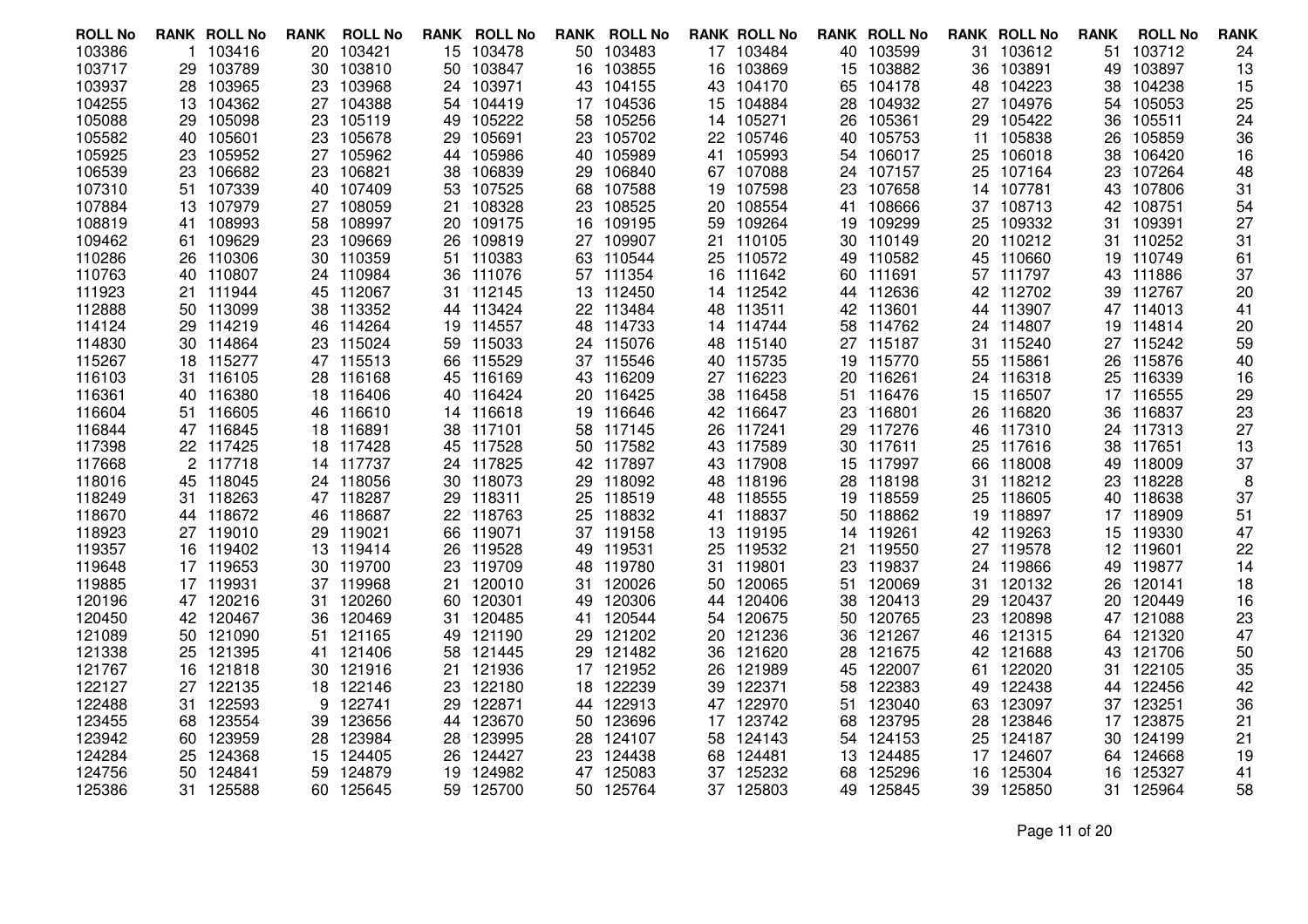| <b>ROLL No</b>   |     | <b>RANK ROLL No</b> | <b>RANK</b> | <b>ROLL No</b>   | RANK     | <b>ROLL No</b>   |     | <b>RANK ROLL No</b>    |           | <b>RANK ROLL No</b> |    | <b>RANK ROLL No</b> |          | <b>RANK ROLL No</b> | <b>RANK</b> | <b>ROLL No</b>   | <b>RANK</b> |
|------------------|-----|---------------------|-------------|------------------|----------|------------------|-----|------------------------|-----------|---------------------|----|---------------------|----------|---------------------|-------------|------------------|-------------|
| 126097           |     | 36 126180           | 40          | 126297           | 29       | 126367           |     | 39 127052              |           | 36 127112           |    | 48 127314           |          | 34 127338           | 49          | 127364           | 41          |
| 127400           |     | 47 127422           | 51          | 127542           | 22       | 127567           | 39  | 127576                 | 49        | 127785              | 61 | 127900              |          | 47 128133           | 41          | 128170           | 47          |
| 128213           |     | 25 128221           | 38          | 128349           | 39       | 128354           |     | 44 128495              | 57        | 128621              | 39 | 128756              | 59       | 128829              | 28          | 129034           | 48          |
| 129087           |     | 30 129092           | 25          | 129181           | 22.      | 129225           |     | 22 129306              | 38.       | 129322              |    | 47 129330           |          | 25 129539           |             | 24 129577        | 25          |
| 129637           | 43  | 129644              | 15          | 129830           | 45       | 130198           | 24  | 130454                 | 44        | 130490              |    | 15 130494           | 17       | 130498              | 25          | 130572           | 24          |
| 130583           |     | 19 130618           | 25          | 130723           | 13       | 130885           |     | 24 130910              | 58        | 130974              | 56 | 131024              | 20       | 131055              | 56          | 131066           | 41          |
| 131086           |     | 30 131126           | 14          | 131158           | 25       | 131175           |     | 37 131176              |           | 37 131193           |    | 45 131221           | 19       | 131248              | 59.         | 131264           | 28          |
| 131268           | 13  | 131270              | 29          | 131321           | 62       | 131327           |     | 62 131351              | 60        | 131358              | 61 | 131403              | 15       | 131475              | 57          | 131494           | 26          |
| 131495           |     | 19 131517           | 15          | 131573           | 61       | 131593           |     | 30 131728              |           | 18 131731           | 39 | 131749              | 54       | 131806              | 56          | 131828           | 42          |
| 131841           |     | 44 131848           | 15          | 131852           |          | 50 131884        |     | 60 131914              | 58        | 131980              |    | 64 132005           | 29.      | 132036              |             | 24 132041        | 30          |
| 132051           | 56. | 132052              | 61          | 132057           | 28       | 132074           | 26. | 132138                 | 49        | 132154              | 22 | 132161              | 13       | 132174              | 27          | 132252           | 29          |
| 132269           |     | 47 132318           |             | 57 132346        | 49       | 132358           |     | 20 132400              |           | 20 132403           |    | 22 132406           | 46       | 132437              |             | 16 132439        | 29          |
| 132441           |     | 26 132501           | 31          | 132502           | 61       | 132586           |     | 15 132607              |           | 42 132626           |    | 42 132630           | 21.      | 132669              | 39          | 132699           | 14          |
| 132728           | 26  | 132811              | 14          | 132818           | 25       | 132821           | 15  | 132909                 | 26        | 132928              | 38 | 132940              | 50       | 133018              | 13          | 133127           | 50          |
| 133199           |     | 23 133205           |             | 15 133220        | 28       | 133221           |     | 21 133281              |           | 27 133351           |    | 18 133362           | 20       | 133399              |             | 14 133455        | 46          |
| 133523           | 23  | 133534              | 58          | 133539           | 22       | 133594           | 48  | 133720                 | 16        | 133733              |    | 54 133759           | 30       | 133773              | 61          | 133779           | 23          |
| 133819           | 26  | 133924              | 31          | 133936           | 19       | 133951           | 24  | 133967                 | 23        | 133975              | 17 | 133981              | 28       | 133987              | 24          | 133993           | 24          |
| 134009           |     | 38 134036           |             | 19 134042        | 56       | 134063           |     | 65 134156              |           | 41 134285           |    | 29 134312           | 19       | 134314              |             | 45 134324        | 31          |
| 134398           | 30. | 134404              | 26          | 134534           |          | 41 134550        | 45  | 134586                 | 28        | 134610              |    | 47 134629           | 49       | 134720              |             | 50 134730        | 38          |
| 134754           | 21. | 134796              | 22          | 134899           | 22       | 135026           | 41  | 135039                 | 23        | 135048              | 46 | 135080              |          | 135093              | 19          | 135188           | 50          |
| 135275           |     | 57 135312           | 26          | 135324           | 20       | 135401           |     | 51 135494              |           | 61 135571           |    | 36 135793           | 21.      | 135957              |             | 27 136081        | 58          |
| 136173           | 49  | 136587              | 18          | 136614           | 64       | 136630           |     | 27 136647              | 46        | 136848              |    | 57 136930           | 49       | 136967              | 31          | 137050           | 54          |
| 137086           | 48  | 137231              | 58          | 137295           | 48       | 137548           | 30  | 137633                 | 21        | 137904              | 58 | 137969              | 51       | 138113              | 24          | 138260           | 38          |
| 138283           |     | 45 138325           | 36          | 138385           | 3        | 138430           |     | 62 138514              |           | 36 138666           |    | 66 138718           | 33       | 138809              |             | 30 138863        | 62          |
| 138991           | 45  | 139199              | 50          | 139208           | 47       | 139266           | 21  | 139270                 | 46        | 139276              | 40 | 139280              | 50       | 139361              | 30          | 139431           | 42          |
| 139486           | 40  | 139487              | 50          | 139585           | 66       | 139712           | 48  | 139790                 | 38        | 139816              | 41 | 139834              | 50       | 139874              | 13          | 139965           | 60          |
| 140024           |     | 27 140034           | 38          | 140301           | 30       | 140417           | 36. | 140505                 | 19        | 140594              |    | 24 140601           | 6        | 140627              |             | 48 140694        | 48          |
| 140789           | 23  | 140799              | 50          | 140978           | 44       | 141101           |     | 57 141175              | 40        | 141274              | 31 | 141517              | 28       | 141521              | 15          | 141550           | 46          |
| 141604           | 18  | 141637              | 16          | 141751           | 62       | 141868           |     | 51 141877              | 26        | 141879              | 15 | 142044              | 31.      | 142209              |             | 50 142220        | 18          |
| 142372           | 28  | 142562              | 26          | 143047           | 49       | 143077           |     | 40 143089              | 25        | 143106              | 47 | 143128              |          | 54 143169           | 28.         | 143381           | 31          |
| 143406<br>144319 | 49  | 143409<br>51 144404 | 68          | 143430<br>144551 | 19       | 143472<br>144553 |     | 29 143674<br>25 144569 | 25<br>31. | 143727<br>144595    | 63 | 143881<br>144612    | 45       | 144036<br>144642    | 26<br>28    | 144134<br>144648 | 45          |
| 144668           |     | 28 144917           | 13<br>30.   | 145070           | 50<br>44 | 145078           |     | 60 145166              |           | 42 145207           | 13 | 42 145322           | 46<br>68 | 145438              | 55          | 145498           | 66<br>52    |
| 145515           | 68. | 145613              | 66          | 145620           | 51       | 145645           | 24  | 145730                 | 51        | 145887              | 49 | 146166              | 14       | 146317              | 19          | 146393           | 14          |
| 146405           |     | 22 146516           | 21          | 146548           | 39       | 146599           | 25  | 146608                 | 5         | 146815              | 16 | 146820              | 42       | 146825              | 54          | 146865           | 23          |
| 146870           | 46. | 146943              | 26          | 147110           | 32.      | 147335           |     | 18 147501              |           | 31 147558           |    | 24 147670           | 28.      | 147696              |             | 48 147733        | 47          |
| 147777           |     | 42 147807           | 21          | 147868           | 31       | 147908           | 19. | 147915                 | 27        | 147954              | 24 | 148004              | 44       | 148091              |             | 27 148106        | 50          |
| 148225           |     | 37 148308           | 51          | 148369           | 20       | 148433           | 40  | 148633                 |           | 49 148653           | 19 | 148681              | 31.      | 148731              |             | 18 148733        | 29          |
| 149240           |     | 63 149359           | 58          | 149691           |          | 41 150152        |     | 41 150173              | 51        | 150618              |    | 18 150873           | 38.      | 150888              |             | 28 150974        | 26          |
| 150994           |     | 44 151037           | 17          | 151072           | 44       | 151082           |     | 24 151188              | 26        | 151189              | 46 | 151191              | 17       | 151279              | 50          | 151289           | 31          |
| 151346           |     | 24 151428           | 49          | 151466           | 48       | 151494           |     | 40 151516              | 31.       | 151536              | 25 | 151612              | 63       | 151617              |             | 37 151697        | 39          |
| 151712           |     | 15 151728           | 15          | 151758           |          | 44 151773        |     | 50 151823              | 56        | 151849              | 45 | 151889              |          | 30 151914           | 36          | 151918           | 28          |
| 151921           | 45  | 151936              | 10          | 151957           | 42       | 152008           | 43  | 152019                 | 48        | 152020              | 49 | 152071              | 47       | 152084              | 48          | 152096           | 55          |
| 152106           |     | 51 152123           |             | 37 152172        |          | 36 152228        |     | 48 152270              | 46        | 152372              |    | 15 152407           |          | 42 152414           |             | 46 152427        | 36          |
|                  |     |                     |             |                  |          |                  |     |                        |           |                     |    |                     |          |                     |             |                  |             |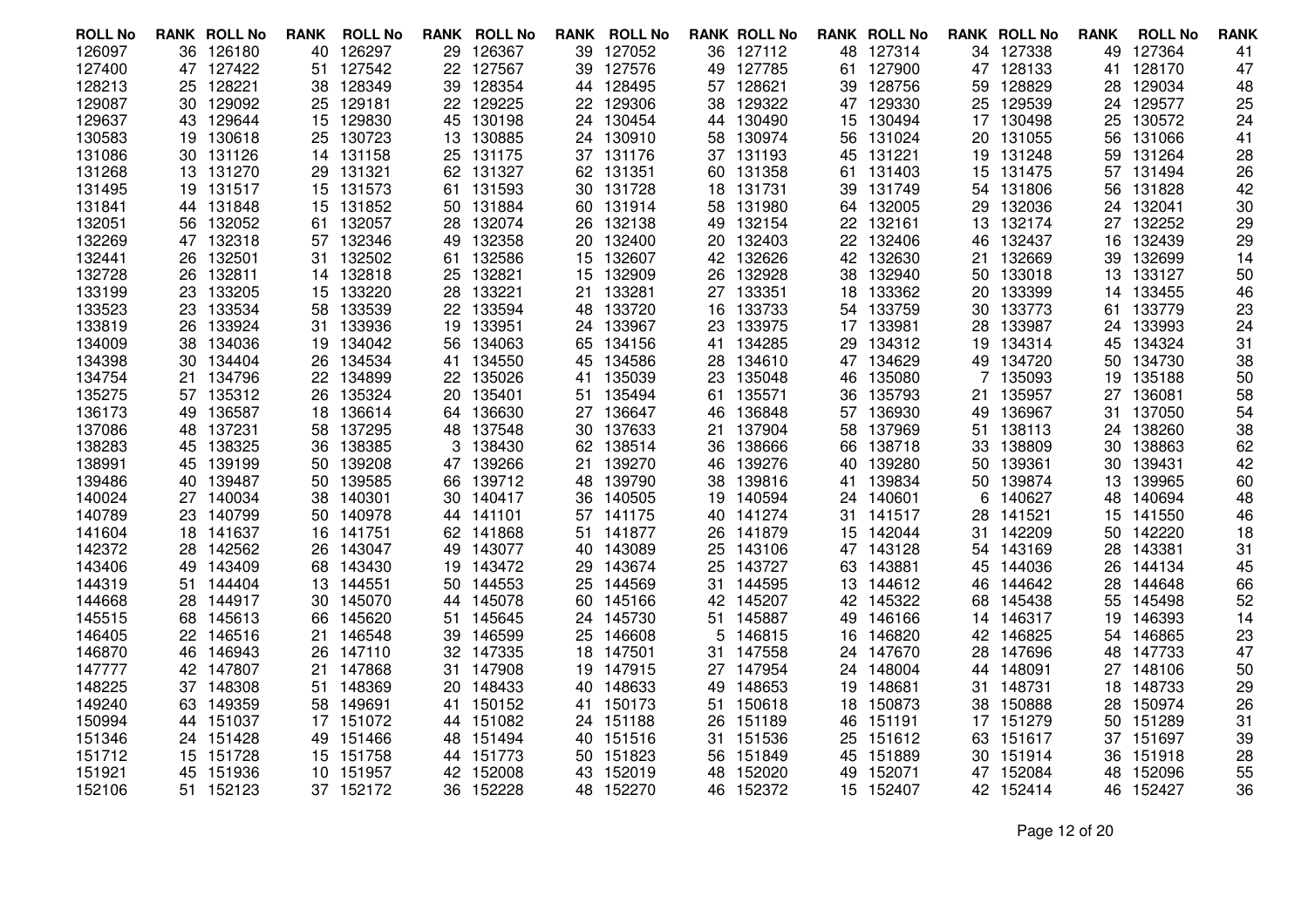| <b>ROLL No</b>   |          | <b>RANK ROLL No</b> | RANK     | <b>ROLL No</b>   | RANK     | <b>ROLL No</b>   |     | <b>RANK ROLL No</b> |          | <b>RANK ROLL No</b> |          | <b>RANK ROLL No</b> |          | <b>RANK ROLL No</b> | <b>RANK</b> | <b>ROLL No</b>   | <b>RANK</b> |
|------------------|----------|---------------------|----------|------------------|----------|------------------|-----|---------------------|----------|---------------------|----------|---------------------|----------|---------------------|-------------|------------------|-------------|
| 152455           |          | 47 152464           | 44       | 152508           |          | 64 152574        |     | 51 152609           |          | 38 152678           | 46       | 200021              |          | 113 200131          | 97          | 200162           | 99          |
| 200172           |          | 158 200184          | 19       | 200401           |          | 200427           |     | 22 200677           | 117      | 200696              | 121      | 200718              | 14       | 200730              | 132         | 200802           | 55          |
| 200837           | 45       | 200839              | 57       | 200935           | 54       | 200966           | 50  | 200973              |          | 114 200982          | 139      | 201021              | 167      | 201065              | 29          | 201083           | 67          |
| 201095           |          | 53 201183           | 66       | 201242           |          | 25 201249        |     | 55 201250           | 75       | 201253              |          | 60 201268           | 38       | 201269              | 61          | 201281           | 74          |
| 201347           | 65       | 201386              | 17       | 201394           | 89       | 201402           |     | 152 201489          | 33       | 201617              | 59       | 201685              | 116      | 201723              | 94          | 201727           | 166         |
| 201746           |          | 38 201755           | 131      | 201769           | 148      | 201802           |     | 76 201829           | 36       | 201959              |          | 52 201997           | 78       | 202027              | 15          | 202094           | 87          |
| 202118           |          | 154 202314          | 50       | 202325           | 63       | 202326           |     | 13 202333           | 92       | 202437              | 97       | 202480              | 16       | 202503              | 82          | 202536           | 8           |
| 202570           | 90       | 202600              | 163      | 202706           | 26       | 202729           | 107 | 202754              | 106      | 202773              | 106      | 202801              | 42       | 202807              | 72          | 202814           | 92          |
| 202848           | 98.      | 202849              | 129      | 202886           | 95       | 202936           |     | 109 202945          | 3        | 202959              |          | 162 203004          | 73       | 203094              | 145         | 203175           | 101         |
| 203234           |          | 27 203243           | 73       | 203350           | 126      | 203392           |     | 82 203400           | 165.     | 203437              | 86       | 203489              | 47       | 203527              |             | 130 203575       | 153         |
| 203582           | 19       | 203595              | 90       | 203609           | 73       | 203725           |     | 110 203879          | 100      | 203993              | 156      | 204014              | 79       | 204074              | 80          | 204345           | 108         |
| 204351           |          | 84 204354           |          | 115 204389       | 155      | 204424           |     | 43 204474           |          | 46 204494           |          | 160 204516          | 137      | 204521              |             | 48 204543        | 135         |
| 204567           |          | 100 204624          | 133      | 204801           | 20       | 204841           | 58  | 204852              | 123      | 204907              | 138      | 204916              | 64       | 204917              | 4           | 204937           | 57          |
| 204946           | 70       | 204952              | 85       | 204973           | 91       | 204981           | 141 | 204982              | 42       | 205001              | 5        | 205007              | 144      | 205120              | 34          | 205121           | 134         |
| 205143           | 51.      | 205163              |          | 45 205165        | 33       | 205203           |     | 77 205208           |          | 95 205249           | 49       | 205292              | 127      | 205294              |             | 143 205354       | 146         |
| 205430           |          | 39 205434           | 62       | 205442           | 44       | 205526           |     | 147 205532          |          | 104 205573          | 57       | 205600              | 15       | 205603              | 27          | 205607           | 20          |
| 205633           |          | 32 205641           | 21       | 205659           | 38       | 205679           | 111 | 205695              | 11       | 205703              | 149      | 205717              | 123      | 205723              | 68          | 205746           | 69          |
| 205782           |          | 103 205826          |          | 79 205879        | 118      | 205913           |     | 122 205998          |          | 157 206092          | 161      | 206208              | 30       | 206209              | 31          | 206222           | 115         |
| 206299           | 40       | 206331              | 9        | 206340           | 88       | 206355           | 41  | 206360              | 83       | 206367              | 56       | 206476              | 93       | 206608              |             | 206641           | 29          |
| 206769           |          | 142 206785          | 10       | 206793           | 28       | 206977           |     | 164 207022          | 35       | 207073              | 57       | 207141              | 23       | 207168              | 67          | 207362           | 18          |
| 207398           |          | 24 207425           | 61       | 207436           |          | 140 207517       |     | 108 207541          |          | 128 207556          |          | 102 207558          |          | 125 207575          | 81          | 207742           | 119         |
| 207806           |          | 150 207869          | 88       | 207892           | 6        | 207938           | 71  | 207987              |          | 207990              | 124      | 208102              | 112      | 208151              | 37          | 208164           | 105         |
| 208191           | 106      | 208209              | 159      | 208242           | 120      | 208251           | 96  | 208257              | 12       | 208263              | 34       | 208328              | 91       | 300105              | 41          | 300467           | 56          |
| 300470           |          | 87 300591           | 36       | 300697           | 33       | 300715           |     | 32 300720           |          | 32 300757           | 75       | 300833              | 43       | 300958              | 30          | 301028           | 72          |
| 301035           | 97       | 301077              | 39       | 301226           | 81       | 301249           | 32  | 301337              | 33       | 301401              | 26       | 301554              | 32       | 301713              | 30          | 301923           | 29          |
| 302295           | 43       | 302350              | 29       | 302380           | 27       | 302472           | 35  | 302564              | 30       | 302633              | 42       | 302648              | 73       | 302674              | 99          | 302780           | 65          |
| 302922           | 31.      | 302934              | 24       | 302960           | 26       | 303044           |     | 32 303207           | 58       | 303305              | 34       | 303465              | 57       | 303497              | 33          | 303523           | 57          |
| 303525<br>304645 | 55<br>23 | 303547<br>304665    | 61<br>31 | 303557<br>304673 | 37<br>29 | 303671<br>304729 | 56  | 303930<br>33 304820 | 26<br>53 | 304036<br>304861    | 36       | 304417<br>304913    | 43       | 304513<br>304981    | 73<br>40    | 304554<br>305014 | 44          |
| 305033           | 87       | 305096              | 40       | 305330           | 43       | 305353           | 27  | 305402              | 18       | 305419              | 80<br>64 | 305428              | 60<br>38 | 305479              | 89          | 305753           | 64<br>38    |
| 305789           | 87       | 305830              | 62       | 306043           | 86       | 306170           | 37  | 306361              | 64       | 306605              | 36       | 306679              | 32       | 306729              | 42          | 306731           | 43          |
| 306815           | 69       | 306887              | 30       | 306928           | 91       | 306944           | 38  | 306962              | 42       | 306973              | 56       | 307010              | 25       | 307105              | 76          | 307106           | 57          |
| 307122           | 57       | 307159              | 68       | 307195           | 39       | 307271           | 66. | 307283              | 68       | 307305              | 65.      | 307336              | 96.      | 307358              | 99          | 307463           | 69          |
| 307537           | 79       | 307565              | 66       | 307642           | 37       | 307656           | 64. | 307710              | 38       | 307816              | 37       | 307837              | 32       | 307885              | 87          | 307895           | 64          |
| 307923           | 36       | 307943              | 77       | 307945           | 96       | 307953           | 68  | 308033              | 35       | 308044              | 84       | 308055              | 53       | 308079              | 36          | 308148           | 40          |
| 308214           |          | 42 308281           | 24       | 308284           | 50       | 308349           |     | 63 308354           | 53       | 308387              | 68       | 308527              | 57       | 308539              | 60          | 308547           | 60          |
| 308639           | 69.      | 308651              | 40       | 308652           | 64       | 308655           | 77  | 308658              | 73       | 308661              | 81       | 308662              | 25       | 308672              | 40          | 308697           | 42          |
| 308722           | 77       | 308835              | 24       | 308891           | 37       | 308974           | 39  | 308996              |          | 52 309055           | 31       | 309237              | 76       | 309256              | 41          | 309266           | 27          |
| 309273           | 80.      | 309287              | 64       | 309320           | 102      | 309346           |     | 30 309395           | 25       | 309429              | 36       | 309606              | 42       | 309732              | 43          | 309792           | 69          |
| 309799           | 31       | 309817              | 25       | 309824           | 33       | 309841           | 36  | 309934              |          | 82 310051           | 26       | 310091              | 87       | 310134              | 32          | 310145           | 55          |
| 310252           |          | 37 310253           | 17       | 310258           | 91       | 310312           |     | 38 310346           |          | 30 310376           | 36       | 310415              | 69       | 310437              | 41          | 310466           | 43          |
| 310574           |          | 30 310576           | 73       | 310685           | 38       | 310748           |     | 66 310819           | 39       | 310884              | 41       | 310895              | 79.      | 310898              | 24          | 310926           | 25          |
| 311087           | 36       | 311287              | 85       | 311377           | 27       | 311385           | 39  | 311466              | 56       | 311550              | 31       | 311606              | 73       | 311673              | 40          | 311747           | 67          |
| 311840           |          | 32 311868           |          | 27 311915        |          | 42 311996        |     | 63 311998           |          | 37 312002           |          | 37 312017           |          | 37 312041           |             | 91 312052        | 73          |
|                  |          |                     |          |                  |          |                  |     |                     |          |                     |          |                     |          |                     |             |                  |             |

Page 13 of 20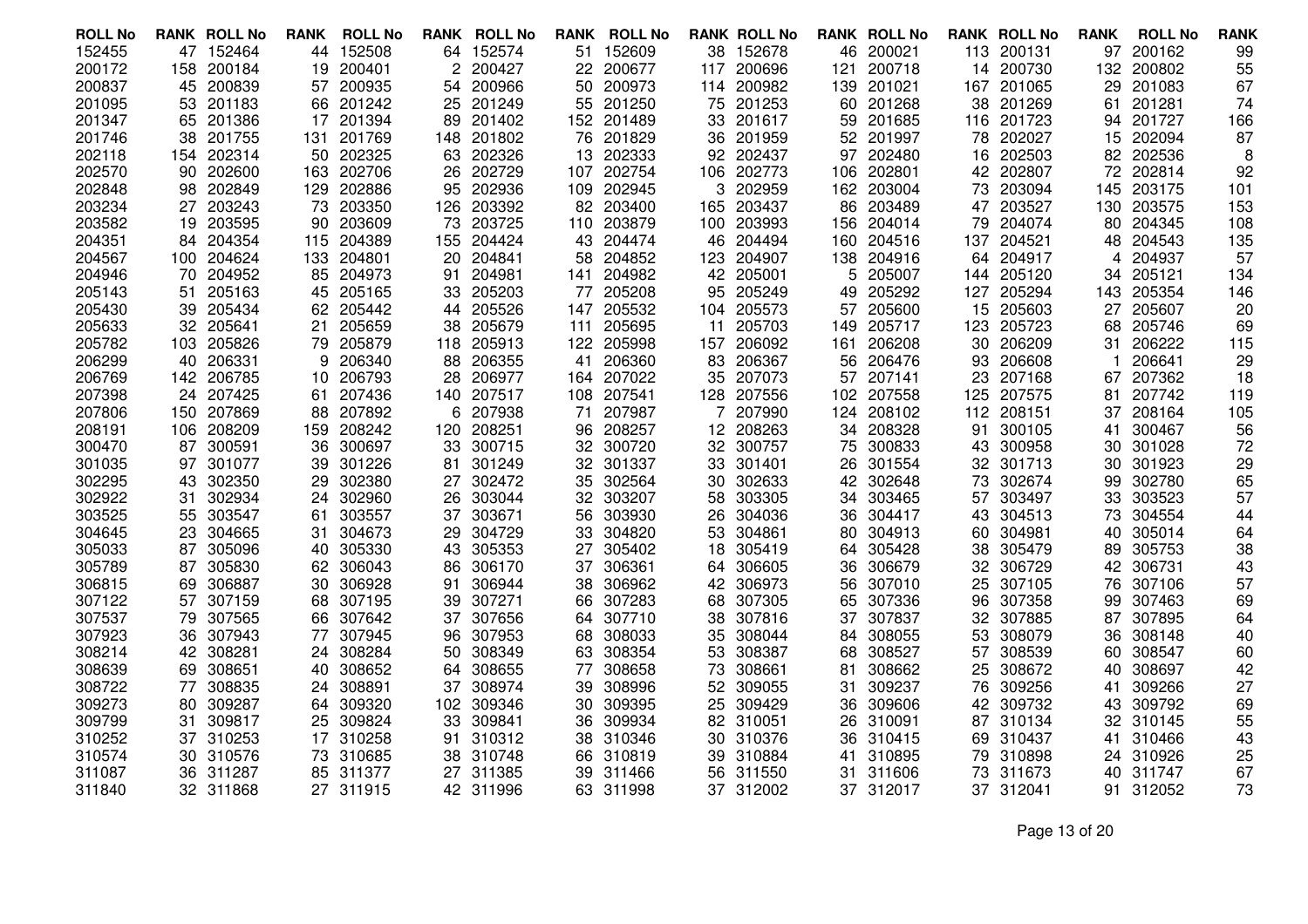| <b>ROLL No</b> | <b>RANK ROLL No</b> | <b>ROLL No</b><br><b>RANK</b> | <b>RANK ROLL No</b> | RANK<br><b>ROLL No</b> | <b>RANK ROLL No</b> | <b>RANK ROLL No</b> | <b>RANK ROLL No</b> | <b>RANK</b><br><b>ROLL No</b> | <b>RANK</b> |
|----------------|---------------------|-------------------------------|---------------------|------------------------|---------------------|---------------------|---------------------|-------------------------------|-------------|
| 312068         | 40 312098           | 80 312118                     | 75 312151           | 81 312200              | 29 312259           | 77 312385           | 40 312418           | 32 312500                     | 81          |
| 312569         | 35 312681           | 312715<br>62                  | 39<br>312720        | 312864<br>36           | 77 312872           | 312883<br>29        | 62 312910           | 312929<br>42                  | 66          |
| 313131         | 40 313132           | 68 313221                     | 40 313267           | 25 313270              | 82 313306           | 36 313385           | 37 313390           | 42 313540                     | 63          |
| 313646         | 62 313757           | 34 313807                     | 61 313839           | 43 313848              | 35 313859           | 16 314053           | 63 314072           | 314078<br>27                  | 22          |
| 314263         | 72 314351           | 314998<br>65                  | 315324<br>37        | 315417<br>61           | 65 315811           | 315845<br>99.       | 315894<br>67        | 315957<br>69                  | 58          |
| 316011         | 69 316118           | 69 316367                     | 27 316452           | 68 316460              | 64 316472           | 64 316542           | 316624<br>35        | 82 316660                     | 61          |
| 316795         | 101 316901          | 43 317094                     | 68 317142           | 65 317237              | 64 317245           | 68 317397           | 53 317401           | 81<br>317459                  | 37          |
| 317460         | 317493<br>75        | 317524<br>56                  | 317567<br>67        | 69 317575              | 317603<br>63        | 317655<br>39        | 317670<br>52        | 317701<br>57                  | 63          |
| 317703         | 35 317710           | 66 317857                     | 64 317925           | 4 318040               | 67 318088           | 318151<br>53        | 318194<br>63        | 64 318204                     | 32          |
| 318230         | 63 318385           | 90 318424                     | 64 318440           | 69 318598              | 58<br>318601        | 65 318655           | 318673<br>66        | 318697<br>41                  | 28          |
| 318940         | 54 318968           | 319041<br>29                  | 319070<br>38        | 67 319082              | 319090<br>23        | 319099<br>84        | 319139<br>39        | 319141<br>40                  | 22          |
| 319158         | 25 319163           | 96 319165                     | 53 319204           | 41 319237              | 65 319279           | 32 319298           | 319308<br>41        | 42 319316                     | 23          |
| 319346         | 37 319363           | 87 319387                     | 29<br>319423        | 27 319433              | 67 319453           | 75 319455           | 82 319469           | 319477<br>43                  | 28          |
| 319484         | 62 319522           | 319588<br>32                  | 319597<br>41        | 319659<br>67           | 319673<br>39        | 319689<br>56        | 68<br>319691        | 319758<br>41                  | 84          |
| 319852         | 27 319855           | 40 319879                     | 319920<br>29        | 39 319921              | 31 319939           | 52 319940           | 65 320019           | 43 320054                     | 31          |
| 320065         | 320200<br>94        | 320212<br>58                  | 320244<br>22.       | 320282<br>31           | 320322<br>36        | 78<br>320414        | 320456<br>23        | 320478<br>39                  | 38          |
| 320569         | 320588<br>64        | 320633<br>47                  | 320645<br>41        | 86<br>320709           | 320755<br>23        | 320757<br>85        | 320786<br>66        | 320827<br>56                  | 24          |
| 320830         | 320832<br>25        | 320842<br>59                  | 320858<br>22.       | 67 320860              | 33 320863           | 60 320887           | 320909<br>35        | 320968<br>82                  | 27          |
| 321002         | 321050<br>38        | 321072<br>52                  | 321074<br>24.       | 321196<br>31           | 321341<br>58        | 321348<br>25        | 321366<br>34        | 321397<br>95                  | 63          |
| 321460         | 35<br>321482        | 321494<br>62                  | 321553<br>79        | 30<br>321583           | 69<br>321619        | 321621<br>61        | 321666<br>41        | 321672<br>81                  | 43          |
| 321680         | 321773<br>34        | 92 321958                     | 321981<br>38        | 322042<br>24           | 322044<br>24        | 322108<br>41        | 322181<br>59.       | 322186<br>53                  | 35          |
| 322204         | 322230<br>66        | 322231<br>56                  | 322234<br>98        | 322276<br>38.          | 322368<br>34        | 52 322382           | 322390<br>23        | 322433<br>33                  | 67          |
| 322441         | 322463<br>36        | 322471<br>42                  | 322473<br>84.       | 80 322480              | 322526<br>54        | 27<br>322577        | 322582<br>56        | 322684<br>69                  | 32          |
| 322806         | 322811<br>35        | 322814<br>49                  | 322817<br>15        | 40 322848              | 43 322851           | 322863<br>65        | 322871<br>64        | 322927<br>26                  | 31          |
| 322957         | 323024<br>93        | 323191<br>28                  | 323226<br>66        | 40 323235              | 323311<br>63        | 323441<br>98        | 323443<br>73        | 323502<br>39                  | 54          |
| 323504         | 58<br>323505        | 323508<br>65                  | 323529<br>84.       | 42 323542              | 323566<br>25        | 323567<br>25        | 323580<br>84        | 323655<br>32                  | 29          |
| 323659         | 323663<br>36        | 323703<br>58.                 | 323731<br>30        | 79 323750              | 323759<br>34        | 323768<br>38        | 323775<br>77        | 323806<br>76                  | 65          |
| 323807         | 323849<br>56        | 323865<br>33                  | 323924<br>78        | 323934<br>32.          | 323944<br>23        | 323977<br>84        | 323978<br>62        | 324010<br>60                  | 38          |
| 324011         | 324038<br>87        | 324103<br>61                  | 324216<br>74        | 32 324263              | 324350<br>91        | 324368<br>69        | 324370<br>25        | 324397<br>29                  | 55          |
| 324398         | 324408<br>36        | 324457<br>43                  | 324498<br>67        | 42 324531              | 37 324628           | 324684<br>26        | 324718<br>40        | 324721<br>33                  | 90          |
| 324745         | 324810<br>63        | 324829<br>35                  | 324860<br>28        | 324916<br>67           | 324944<br>28        | 325024<br>38        | 325105<br>87        | 325157<br>77                  | 62          |
| 325169         | 325179<br>78        | 325320<br>87                  | 325348<br>55        | 325373<br>29           | 325434<br>27        | 325480<br>52        | 53<br>325484        | 325514<br>32                  | 22          |
| 325543         | 325572<br>68        | 325579<br>67                  | 325584<br>61        | 43 325588              | 325607<br>36.       | 38<br>325614        | 325615<br>24        | 325662<br>27                  | 92          |
| 325675         | 325677<br>39        | 63<br>325708                  | 325738<br>41        | 325747<br>54           | 66<br>325753        | 325783<br>27        | 325825<br>37        | 325831<br>82                  | 75          |
| 325916         | 325919<br>58        | 325974<br>66                  | 325991<br>43        | 68<br>326002           | 326014<br>35        | 326022<br>37        | 40<br>326042        | 326044<br>55                  | 59          |
| 326070         | 326096<br>25        | 326124<br>30                  | 35<br>326155        | 34 326175              | 326179<br>87        | 326221<br>41        | 326239<br>68        | 326251<br>31                  | 76          |
| 326265         | 326295<br>30        | 326306<br>35                  | 326347<br>27        | 326372<br>35           | 326414<br>41        | 326416<br>42        | 326426<br>35        | 326460<br>69                  | 82          |
| 326494         | 42 326543           | 326573<br>33                  | 326599<br>68        | 326606<br>22           | 32 326616           | 326627<br>39        | 326630<br>85        | 326744<br>24                  | 91          |
| 326774         | 65 326808           | 326860<br>69                  | 326868<br>34        | 54 326912              | 40<br>326918        | 326980<br>61        | 38<br>327005        | 327081<br>26                  | 54          |
| 327134         | 327141<br>22        | 327151<br>85                  | 327204<br>33        | 327217<br>30           | 327235<br>29        | 327247<br>77        | 327355<br>42        | 327368<br>43                  | 55          |
| 327456         | 327484<br>60        | 327576<br>63                  | 327734<br>60        | 55 327826              | 32 328011           | 328031<br>61        | 328078<br>24        | 328129<br>34                  | 34          |
| 328167         | 62 328184           | 328191<br>40                  | 328203<br>37        | 40<br>328428           | 76<br>328465        | 328482<br>61        | 328562<br>46        | 328668<br>32                  | 64          |
| 328737         | 328802<br>68        | 328970<br>34                  | 329123<br>27        | 329130<br>87           | 329174<br>35        | 329318<br>57        | 329360<br>65        | 329443<br>61                  | 41          |
| 329538         | 36 329712           | 67 329931                     | 330187<br>61        | 53 330537              | 56 330743           | 330766<br>100       | 98<br>330819        | 100 330890                    | 94          |
|                |                     |                               |                     |                        |                     |                     |                     |                               |             |

Page 14 of 20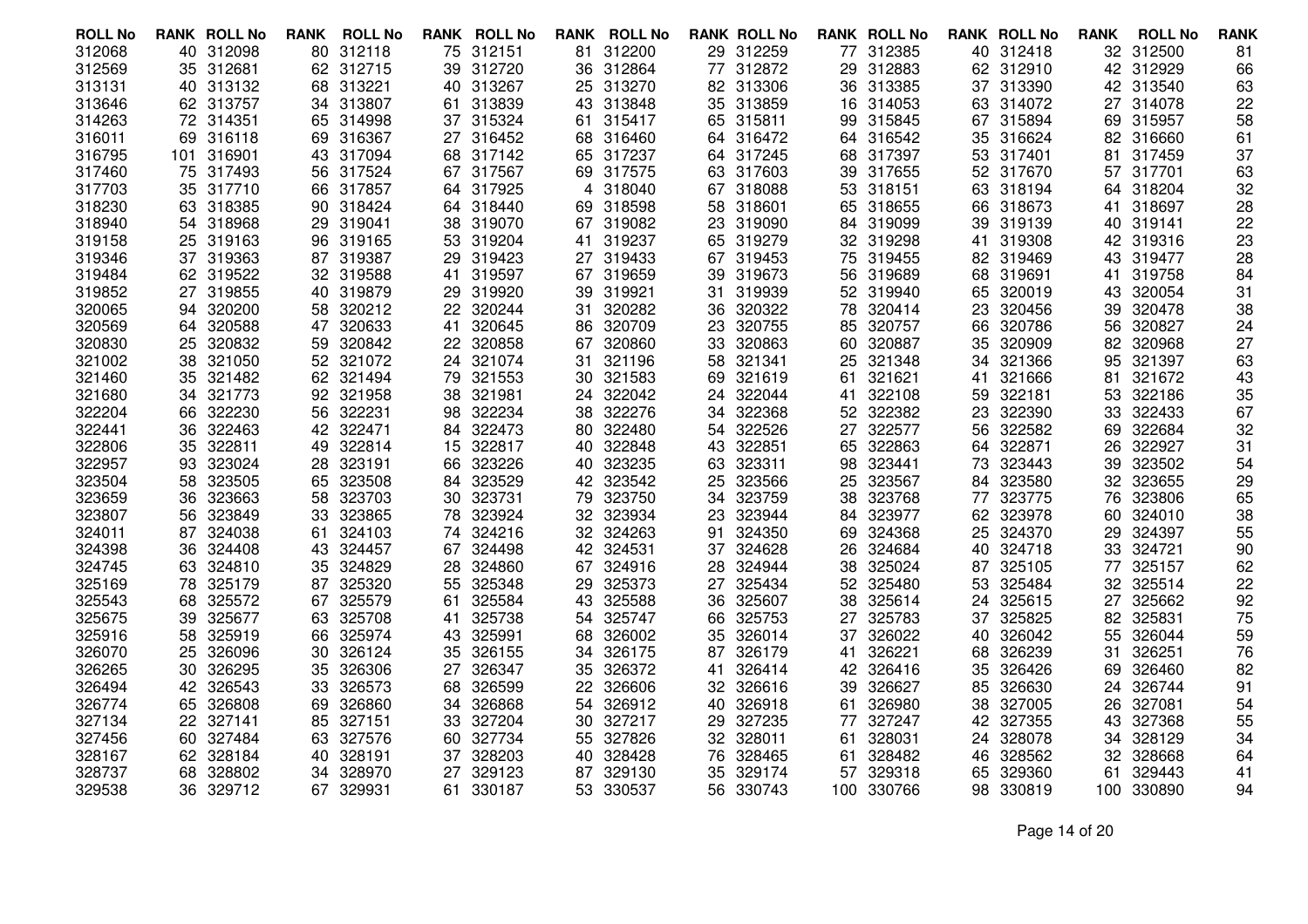| <b>ROLL No</b> | <b>RANK ROLL No</b> |        | <b>RANK</b> | <b>ROLL No</b> | RANK | <b>ROLL No</b> | RANK | <b>ROLL No</b> |     | <b>RANK ROLL No</b> |     | <b>RANK ROLL No</b> |     | <b>RANK ROLL No</b> | <b>RANK</b> | <b>ROLL No</b> | <b>RANK</b> |
|----------------|---------------------|--------|-------------|----------------|------|----------------|------|----------------|-----|---------------------|-----|---------------------|-----|---------------------|-------------|----------------|-------------|
| 330952         | 64 331041           |        |             | 33 331098      | 99   | 331246         |      | 83 331250      |     | 85 331254           |     | 92 331275           |     | 42 331277           | 93          | 331544         | 93          |
| 331655         | 95                  | 331743 | 101         | 331770         | 94   | 331844         | 90   | 331861         | 89  | 332074              | 33  | 332103              | 101 | 332108              | 98          | 332163         | 99          |
| 332212         | 97                  | 332339 | 31.         | 332491         | 95   | 332561         | 41   | 332572         | 36  | 332611              | 92  | 332707              | 100 | 332730              | 41          | 332754         | 101         |
| 333034         | 91.                 | 333097 | 39          | 333140         | 41   | 333150         | 41   | 333183         | 57  | 333291              | 55  | 333308              |     | 63 333321           | 32.         | 333336         | 63          |
| 333357         | 60                  | 333398 | 34          | 333644         | 54   | 333776         | 38.  | 333857         | 56  | 333921              | 68  | 334013              | 37  | 334198              | 84          | 334769         | 61          |
| 334995         | 26                  | 335001 | 30          | 335071         | 104  | 335181         |      | 33 335209      |     | 97 335486           | 28  | 335524              | 67  | 335632              | 89          | 335662         | 97          |
| 335672         | 84.                 | 335885 | 38          | 335939         | 59   | 335992         |      | 63 336131      | 35  | 336139              | 28  | 336270              | 75  | 336402              | 68          | 336582         | 76          |
| 336620         | 43                  | 336683 | 62          | 336761         | 92   | 336824         | 48   | 336870         | 89  | 336925              | 91  | 336941              | 63  | 336992              | 93          | 337068         | 58          |
| 337160         | 60                  | 337347 | 22          | 337407         | 89   | 337436         | 35   | 337759         | 55  | 337777              | 23  | 337787              | 29  | 337854              | 62          | 337868         | 87          |
| 337918         | 68                  | 338018 | 67          | 338038         | 91   | 338177         | 24.  | 338183         | 63  | 338205              | 68  | 338426              | 24  | 338432              | 43          | 338465         | 42          |
| 338480         | 43                  | 338625 | 26          | 338630         | 42   | 338741         | 73   | 338768         | 83  | 338780              | 101 | 338792              | 96  | 338870              | 62          | 338874         | 94          |
| 338900         | 93 338945           |        | 30          | 338956         | 41   | 338959         | 84   | 339076         |     | 42 339125           |     | 32 339158           | 55  | 339178              | 28          | 339202         | 54          |
| 339229         | 74                  | 339247 | 100         | 339266         | 40   | 339334         | 31   | 339348         | 40  | 339397              | 94  | 339499              | 73  | 339512              | 89          | 339582         | 93          |
| 339614         | 42                  | 339751 | 37          | 339878         | 29   | 340627         | 64   | 340649         | 87  | 340770              | 27  | 340830              | 27  | 340831              | 32          | 340869         | 64          |
| 340879         | 85                  | 340915 | 34          | 340965         | 86   | 341003         |      | 84 341023      |     | 76 341024           | 40  | 341025              |     | 66 341043           | 38          | 341079         | 26          |
| 341126         | 29                  | 341158 | 37          | 341166         | 92.  | 341177         | 69   | 341192         | 33  | 341194              | 66. | 341196              | 93  | 341206              | 30          | 341212         | 24          |
| 341216         | 38                  | 341237 | 54          | 341256         | 49   | 341317         | 21   | 341322         | 68  | 341367              | 79  | 341428              | 86  | 341429              | 35          | 341470         | 68          |
| 341504         | 33 341548           |        |             | 32 341586      | 24.  | 341603         |      | 80 341610      |     | 40 341630           | 33  | 341661              |     | 42 341698           | 29          | 341779         | 30          |
| 341814         | 42                  | 341820 | 35          | 341832         | 32   | 341875         | 26   | 341907         | 28  | 341928              | 32  | 341969              | 22  | 341971              | 23          | 341989         | 29          |
| 341991         | 29                  | 342029 | 8           | 342127         | 41   | 342129         | 76   | 342130         | 43  | 342189              | 40  | 342250              | 39  | 342268              | 29          | 342328         | 30          |
| 342339         | 58                  | 342379 | 34          | 342411         | 64.  | 342418         |      | 95 342434      | 33  | 342501              | 73  | 342504              | 27  | 342512              | 24          | 342596         | 33          |
| 342618         | 37                  | 342651 | 6           | 342735         | 35   | 342738         |      | 37 342778      | 31. | 342785              | 25  | 342802              | 40  | 342822              | 67          | 342824         | 24          |
| 342838         | 54                  | 342847 | 42          | 342891         | 84   | 342894         |      | 42 342908      | 41  | 342923              | 75  | 342977              | 68  | 342984              | 37          | 342986         | 40          |
| 343015         | 42 343128           |        | 28.         | 343242         | 56   | 343249         |      | 36 343278      | 43  | 343309              | 31  | 343333              | 28  | 343361              | 95          | 343369         | 29          |
| 343396         | 26                  | 343397 | 26          | 343454         | 85   | 343463         | 37   | 343530         | 101 | 343573              | 58  | 343584              | 28  | 343594              | 27          | 343632         | 40          |
| 343654         | 80                  | 343674 | 58          | 343731         | 78   | 343774         | 43   | 343780         | 37  | 343820              | 40  | 343860              | 35  | 343877              | 77          | 343940         | 20          |
| 343945         | 41                  | 343961 | 40          | 343992         | 78   | 344028         |      | 57 344056      | 85  | 344073              | 41  | 344145              | 25. | 344147              | 55          | 344154         | 35          |
| 344159         | 85                  | 344270 | 27          | 344291         | 42   | 344292         | 43   | 344318         | 29  | 344320              | 32  | 344330              | 65  | 344331              | 25          | 344345         | 81          |
| 344347         | 40                  | 344374 | 33          | 344385         | 51   | 344423         |      | 76 344427      | 67  | 344460              | 36  | 344510              | 22  | 344534              | 72          | 344540         | 64          |
| 344604         | 38.                 | 344755 | 95          | 344793         | 39   | 344836         |      | 42 344864      | 37  | 344890              | 34  | 344892              | 37  | 344985              | 28          | 345031         | 78          |
| 345053         | 36                  | 345072 | 31          | 345127         | 75   | 345131         | 36   | 345168         | 41  | 345200              | 22  | 345347              | 22  | 345425              | 30          | 345427         | 33          |
| 345432         | 54                  | 345492 | 30          | 345564         | 87   | 345597         | 75   | 345600         | 51  | 345662              | 29  | 345710              | 81  | 345749              | 28          | 345771         | 39          |
| 345828         | 78.                 | 345862 | 40          | 345902         | 41   | 345920         |      | 42 345960      |     | 72 345973           | 37  | 345981              | 41  | 345989              | 31          | 346057         | 37          |
| 346089         | 91                  | 346096 | 33          | 346135         | 29   | 346157         | 40   | 346194         | 86  | 346212              | 69  | 346225              | 37  | 346259              | 32          | 346263         | 72          |
| 346285         | 42 346310           |        | 37          | 346329         | 32   | 346356         |      | 39 346454      | 23  | 346463              | 23  | 346506              | 64  | 346565              | 22          | 346567         | 40          |
| 346594         | 43                  | 346621 | 37          | 346629         | 35   | 346679         | 26   | 346712         |     | 42 346720           | 2   | 346756              | 55  | 346758              | 39          | 346803         | 42          |
| 346844         | 23                  | 346848 | 55          | 346861         | 19   | 346878         | 56   | 346900         | 40  | 346913              | 32  | 346919              | 30  | 347094              | 41          | 347198         | 40          |
| 347232         | 64.                 | 347295 | 58          | 347329         | 42   | 347373         | 24   | 347420         | 40  | 347443              | 25  | 347467              | 61  | 347586              | 29          | 347894         | 27          |
| 347937         | 85.                 | 348027 | 14          | 348034         | 33   | 348062         |      | 37 348149      | 26  | 348207              | 26  | 348240              | 32. | 348241              | 81          | 348345         | 31          |
| 348394         | 85                  | 348442 | 30          | 348507         | 11   | 348545         | 67   | 348554         | 43  | 348653              | 30  | 348664              | 40  | 348674              | 52          | 348693         | 66          |
| 348695         | 69                  | 348794 | 41          | 348822         | 58   | 348911         |      | 63 348940      | 63  | 348984              | 33  | 349015              | 31  | 349089              | 64          | 349114         | 22          |
| 349122         | 54                  | 349137 | 66          | 349210         | 38   | 349215         | 23.  | 349293         | 26  | 349294              | 68  | 349312              | 33  | 349313              | 56          | 349329         | 52          |
| 349377         | 34                  | 349391 | 31          | 349445         | 38   | 349566         | 67   | 349666         | 67  | 349754              | 66  | 349806              | 77  | 349894              | 36          | 349924         | 66          |
| 350118         | 56 350184           |        |             | 9 350337       | 58   | 350368         |      | 37 350434      |     | 33 350498           | 64  | 350823              | 34. | 350963              |             | 20 351012      | 82          |
|                |                     |        |             |                |      |                |      |                |     |                     |     |                     |     |                     |             |                |             |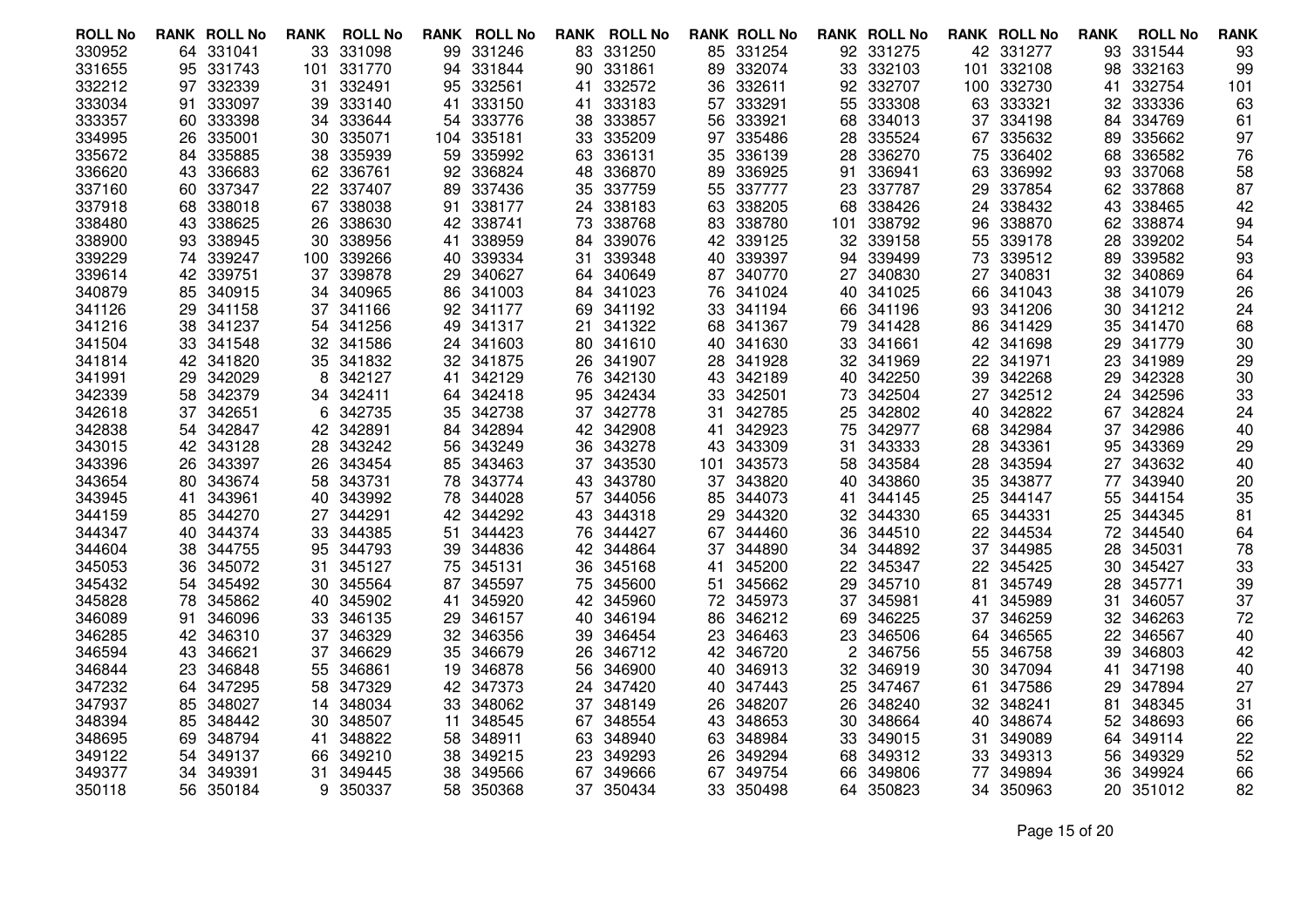| <b>ROLL No</b> |     | <b>RANK ROLL No</b> | <b>RANK</b> | <b>ROLL No</b> |    | <b>RANK ROLL No</b> |     | <b>RANK ROLL No</b> |    | <b>RANK ROLL No</b> |     | <b>RANK ROLL No</b> |     | <b>RANK ROLL No</b> | <b>RANK</b> | <b>ROLL No</b> | <b>RANK</b> |
|----------------|-----|---------------------|-------------|----------------|----|---------------------|-----|---------------------|----|---------------------|-----|---------------------|-----|---------------------|-------------|----------------|-------------|
| 351034         |     | 72 351136           | 59          | 351300         | 69 | 351455              |     | 103 351482          |    | 12 351722           |     | 52 351726           |     | 33 351812           | 42          | 351960         | 62          |
| 351979         | 66  | 352004              | 93          | 352015         | 69 | 352018              |     | 82 352172           | 29 | 352292              | 68  | 352297              | 82  | 352309              | 65          | 352338         | 28          |
| 352370         |     | 83 352401           | 60.         | 352416         | 39 | 352545              |     | 42 352550           |    | 52 352577           | 76  | 352673              |     | 74 352829           | 57          | 352862         | 24          |
| 352875         |     | 75 352962           | 10          | 353169         | 80 | 353266              |     | 36 353354           |    | 63 353386           |     | 55 353445           | 72. | 353463              | 61          | 353482         | 30          |
| 353517         | 57  | 353568              | 32          | 353601         | 84 | 353606              | 37  | 353703              | 66 | 353732              | 3   | 353769              | 27  | 353835              | 94          | 353889         | 68          |
| 353930         | 56  | 353990              | 25          | 354032         | 60 | 354083              |     | 30 354163           |    | 72 354180           | 55  | 354182              | 68  | 354258              | 76          | 354307         | 37          |
| 354417         |     | 52 354655           | 37          | 354736         | 28 | 354767              |     | 68 354791           | 54 | 354833              |     | 52 354959           | 63  | 355149              | 79          | 355170         | 34          |
| 355250         | 26  | 355335              | 25          | 355442         | 23 | 355696              | 63  | 355710              | 30 | 355711              | 23. | 355725              | 52  | 355727              | 41          | 355752         | 34          |
| 355772         |     | 56 355778           |             | 32 355787      | 39 | 355812              |     | 58 355872           |    | 22 355879           | 40  | 355894              | 68  | 355912              | 25          | 355927         | 42          |
| 355943         | 84  | 355962              | 56          | 356032         | 42 | 356108              |     | 43 356133           | 68 | 356141              | 70  | 356173              | 64  | 356200              | 37          | 356315         | 36          |
| 356358         | 38  | 356404              | 35          | 356472         | 28 | 356486              | 85  | 356494              | 37 | 356542              | 38  | 356561              | 34  | 356579              | 34          | 356638         | 60          |
| 356682         |     | 79 356717           | 84          | 356734         | 78 | 356745              |     | 42 356751           |    | 43 356804           | 30  | 356933              | 101 | 356936              | 41          | 357037         | 42          |
| 357210         | 41  | 357266              | 39          | 357326         | 40 | 357340              | 38  | 357380              | 60 | 357392              | 54  | 357455              | 42  | 357456              | 34          | 357504         | 42          |
| 357515         | 60  | 357535              | 72          | 357542         | 59 | 357560              | 77  | 357826              | 39 | 357879              | 42  | 357880              | 71  | 357907              | 30          | 357918         | 39          |
| 357920         |     | 63 358036           |             | 39 358122      | 60 | 358171              |     | 27 358186           |    | 41 358344           | 54  | 358475              |     | 43 358488           |             | 23 358703      | 25          |
| 358759         | 68  | 358760              | 81          | 358787         | 34 | 358824              | 79  | 358829              | 54 | 358893              |     | 37 358967           | 82  | 358983              | 39          | 359006         | 41          |
| 359047         | 90  | 359054              | 40          | 359075         | 24 | 359133              | 35  | 359153              | 46 | 359201              | 61  | 359203              | 38  | 359371              | 85          | 359431         | 42          |
| 359455         | 28. | 359464              | 39          | 359529         | 30 | 359535              |     | 43 359615           | 33 | 359635              | 38. | 359678              | 42  | 359708              | 37          | 359711         | 39          |
| 359712         | 34  | 359729              | 83          | 359747         | 82 | 359770              | 99  | 359776              | 66 | 359823              | 66  | 359833              | 37  | 359845              | 65          | 359916         | 32          |
| 359941         | 28  | 359947              | 38          | 360043         | 31 | 360050              | 78  | 360057              | 31 | 360137              | 76  | 360190              | 41  | 360245              | 28          | 360275         | 32          |
| 360289         | 27  | 360290              | 37          | 360298         | 39 | 360349              | 29. | 360360              |    | 60 360469           | 94  | 360521              | 43  | 360583              | 64          | 360617         | 22          |
| 360623         | 37  | 360753              | 52          | 360764         | 99 | 360790              | 98  | 360810              | 79 | 360852              | 22  | 360885              | 85  | 360902              | 62          | 360910         | 73          |
| 361022         | 5   | 361028              | 58          | 361062         | 63 | 361085              | 34  | 361095              | 68 | 361124              | 79  | 361127              | 31  | 361259              | 69          | 361391         | 65          |
| 361404         | 41  | 361433              | 34          | 361562         | 55 | 361575              | 61. | 361599              | 88 | 361708              | 100 | 361863              | 105 | 362333              | 101         | 362514         | 26          |
| 362569         | 99  | 362623              | 57          | 362737         | 59 | 362943              | 75  | 363171              | 61 | 363245              | 26  | 363382              | 24  | 363638              | 24          | 363682         | 33          |
| 363767         | 34  | 363845              | 83          | 363979         | 54 | 364193              | 30  | 364379              |    | 72 364380           | 95  | 364495              | 76  | 364631              | 26          | 364677         | 38          |
| 364693         | 31. | 364754              | 41          | 364806         | 28 | 364897              |     | 28 364953           | 28 | 364955              | 29  | 364996              | 35  | 365024              | 34          | 365045         | 22          |
| 365058         | 36  | 365063              | 91          | 365099         | 34 | 365107              | 69  | 365136              | 34 | 365171              | 26  | 365181              | 36  | 365223              | 36          | 365253         | 41          |
| 365271         | 4   | 365272              | 38          | 365292         | 41 | 365334              | 37  | 365374              | 40 | 365377              | 37  | 365386              | 40  | 365398              | 37          | 365415         | 24          |
| 365420         | 39  | 365519              | 36          | 365543         | 36 | 365550              | 35  | 365557              | 36 | 365558              | 42  | 365567              | 25  | 365628              | 41          | 365633         | 94          |
| 365712         | 27  | 365733              | 43          | 365749         | 43 | 365823              | 43  | 365830              | 62 | 365841              | 33  | 365872              | 38  | 365885              | 42          | 365910         | 38          |
| 365937         | 27  | 365958              | 69          | 365975         | 28 | 365998              | 62  | 366042              | 54 | 366053              | 56  | 366127              | 60  | 366232              | 22          | 366234         | 26          |
| 366247         |     | 42 366248           | 68          | 366308         | 57 | 366410              | 67  | 366453              | 29 | 366460              | 53  | 366575              | 26  | 366594              | 42          | 366687         | 61          |
| 366725         | 41  | 366731              | 36          | 366749         | 63 | 366786              |     | 366811              | 81 | 366860              | 80  | 366877              | 36  | 366947              | 67          | 366999         | 36          |
| 367016         | 47  | 367019              | 58          | 367049         | 65 | 367099              |     | 69 367147           |    | 34 367163           | 40  | 367169              | 59  | 367183              | 38          | 367189         | 62          |
| 367232         | 81. | 367238              | 33          | 367270         | 65 | 367313              |     | 33 367400           | 62 | 367421              | 33  | 367456              | 60  | 367489              | 39          | 367503         | 34          |
| 367529         | 105 | 367565              | 29          | 367587         | 29 | 367619              | 37  | 367680              | 36 | 367698              | 13  | 367721              | 42  | 367778              | 66          | 367809         | 42          |
| 367849         | 25  | 367876              | 23          | 367911         | 41 | 367927              | 28  | 367938              | 93 | 367976              | 64  | 367987              | 65  | 368010              | 39          | 368016         | 38          |
| 368026         | 34  | 368040              | 32.         | 368060         | 30 | 368108              |     | 67 368121           | 23 | 368159              | 34  | 368205              | 34  | 368221              | 84          | 368275         | 37          |
| 368384         | 53  | 368414              | 25          | 368435         | 30 | 368559              | 53  | 368776              | 41 | 368838              | 63  | 368905              | 40  | 369002              | 82          | 369126         | 35          |
| 369228         | 73  | 369322              | 62          | 369394         |    | 369563              |     | 92 369596           | 53 | 369706              | 19  | 369713              | 87  | 369783              | 24          | 369799         | 54          |
| 369865         | 57  | 369892              | 83          | 370296         | 31 | 370352              |     | 85 370440           | 61 | 370508              | 35  | 370524              | 40  | 370538              | 68          | 370558         | 74          |
| 370569         | 53  | 370583              | 54          | 370691         | 52 | 370815              | 35  | 370843              | 41 | 370878              | 34  | 370910              | 25  | 370918              | 65          | 370950         | 69          |
| 370956         |     | 73 370979           |             | 64 370995      |    | 68 371059           |     | 66 371078           |    | 60 371133           |     | 27 371161           |     | 26 371164           |             | 26 371235      | 28          |
|                |     |                     |             |                |    |                     |     |                     |    |                     |     |                     |     |                     |             |                |             |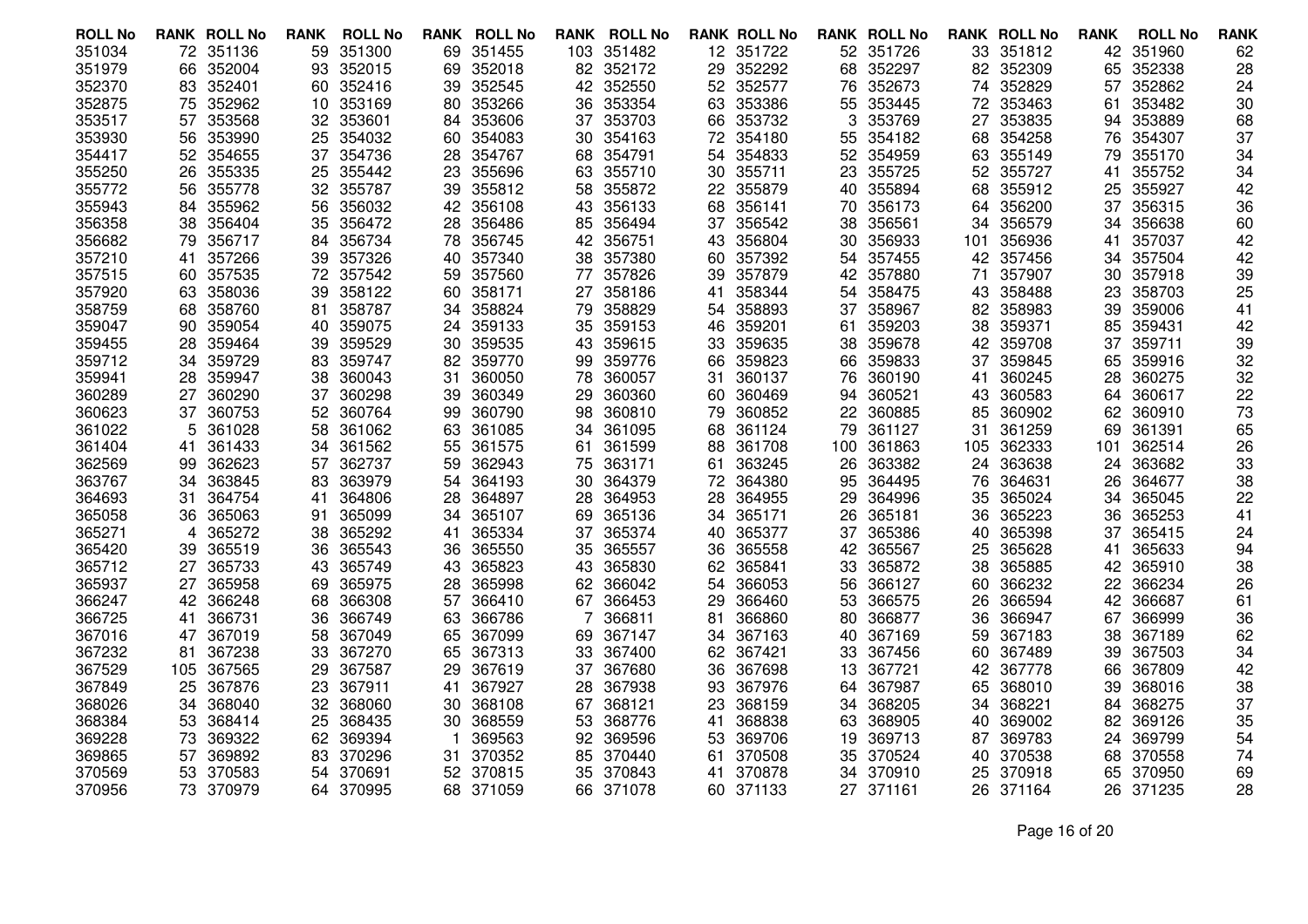| <b>ROLL No</b>   |     | <b>RANK ROLL No</b>    | <b>RANK</b> | <b>ROLL No</b>         |     | <b>RANK ROLL No</b>    |     | <b>RANK ROLL No</b>     |     | <b>RANK ROLL No</b> |     | <b>RANK ROLL No</b> |     | <b>RANK ROLL No</b>    | <b>RANK</b> | <b>ROLL No</b>         | <b>RANK</b> |
|------------------|-----|------------------------|-------------|------------------------|-----|------------------------|-----|-------------------------|-----|---------------------|-----|---------------------|-----|------------------------|-------------|------------------------|-------------|
| 371253           |     | 77 371261              | 39          | 371332                 |     | 40 371419              |     | 32 371445               |     | 34 371538           |     | 30 371587           |     | 66 371621              | 69          | 371622                 | 56          |
| 371688           | 39. | 371704                 | 24          | 371761                 | 96  | 371778                 |     | 92 371798               | 41  | 371809              | 25  | 371888              | 45  | 371905                 | 83          | 371936                 | 62          |
| 372043           |     | 68 372101              | 53          | 372174                 | 80  | 372217                 |     | 35 372251               |     | 42 372431           | 55  | 372478              | 60  | 372496                 | 69          | 372529                 | 81          |
| 372671           |     | 59 372837              | 60.         | 372861                 | 40  | 372929                 |     | 95 373004               |     | 105 373015          |     | 58 373141           | 28. | 373166                 | 36          | 373207                 | 68          |
| 373240           |     | 32 373290              | 43          | 373350                 | 61  | 373401                 |     | 62 373457               | 64  | 400090              |     | 64 400113           | 89  | 400153                 | 92          | 400285                 | 32          |
| 400349           |     | 29 400823              | 18          | 400824                 | 76  | 400886                 | 21  | 401035                  | 16  | 401201              | 93  | 401285              | 117 | 401552                 | 135         | 401572                 | 45          |
| 401643           |     | 34 401809              | 20          | 401866                 |     | 80 401894              |     | 52 401951               | 130 | 401999              |     | 54 402208           | 41  | 402324                 | 43          | 402411                 | 76          |
| 402698           | 73  | 402906                 | 131         | 402988                 | 83  | 403017                 | 75  | 403043                  | 87  | 403116              | 79  | 403131              | 64  | 403219                 | 37          | 403233                 | 63          |
| 403236           | 50  | 403378                 | 76          | 403619                 | 33  | 403653                 | 89. | 403687                  |     | 32 403716           | 45  | 403789              |     | 94 403795              | 111         | 403805                 | 30          |
| 403809           |     | 38 403940              | 43          | 404095                 |     | 2 404356               |     | 33 404449               |     | 12 404539           |     | 41 404565           |     | 112 404608             | 21          | 404621                 | 26          |
| 404905           | 9   | 404952                 | 20          | 404993                 | 23  | 405040                 | 49  | 405198                  | 30  | 405445              | 68  | 405461              | 19  | 405524                 | 3           | 405529                 | 76          |
| 405699           | 51  | 405728                 | 49          | 405782                 | 50  | 405798                 |     | 117 405804              |     | 45 405841           | 118 | 405886              | 23  | 405962                 |             | 24 406074              | 87          |
| 406234           |     | 62 406276              | 88          | 406336                 |     | 24 406362              | 39  | 406413                  | 71  | 406452              | 81  | 406499              | 56  | 406678                 | 129         | 406697                 | 80          |
| 406757           | 46  | 406921                 | 19          | 406945                 | 92  | 406968                 |     | 44 407041               | 15  | 407172              | 32  | 407189              | 85  | 407214                 | 22          | 407310                 | 86          |
| 407385           |     | 53 407450              |             | 17 407499              | 35  | 407575                 |     | 4 407583                |     | 98 407603           | 9   | 407617              | 85  | 407669                 |             | 78 407760              | 44          |
| 407780           | 51. | 407791                 | 14          | 407806                 |     | 84 407811              |     | 96 407812               |     | 67 407923           |     | 42 408140           | 42  | 408155                 | 28          | 408321                 | 35          |
| 408404           | 48  | 408582                 | 53          | 408805                 | 82. | 408896                 | 110 | 409351                  | 42  | 409364              | 49  | 409443              | 14  | 409639                 | 18          | 409856                 | 77          |
| 409888           |     | 61 410389              |             | 93 410491              |     | 80 410504              |     | 29 410599               |     | 31 410609           | 83  | 410651              |     | 27 410880              |             | 83 411027              | 49          |
| 411045           | 16. | 411090                 | 94.         | 411478                 |     | 94 411530              | 28. | 411537                  | 53  | 411766              |     | 112 411776          | 93  | 411832                 | 88          | 411986                 | 26          |
| 412045           | 81  | 412140                 | 8           | 412225                 | 6   | 412569                 | 51  | 412688                  | 92  | 412728              |     | 60 412730           | 71  | 412769                 | 74          | 413098                 | 106         |
| 413099           |     | 80 413110              |             | 32 413111              |     | 44 413166              |     | 11 413171               |     | 105 413181          |     | 42 413304           |     | 43 413361              |             | 54 413395              | 43          |
| 413627           |     | 22 413629              |             | 32 413658              |     | 107 413721             |     | 86 413844               | 98  | 413881              | 61  | 413892              | 90  | 413901                 |             | 17 413902              | 66          |
| 413935           | 21  | 414058                 | 29          | 414086                 | 41  | 414103                 | -1  | 414214                  | 52  | 414339              |     | 84 414369           | 81  | 414378                 | 76          | 414419                 | 44          |
| 414430           |     | 38 414446              | 131.        | 414450                 |     | 73 414454              |     | 10 414586               |     | 82 414689           |     | 59 414701           |     | 37 414794              | 39          | 414810                 | 37          |
| 414817           | 51  | 414840                 | 115         | 414843                 | 30  | 414847                 |     | 86 414894               | 35  | 414916              |     | 50 414938           | 65  | 414965                 |             | 54 415247              | 60          |
| 415283           |     | 51 415292              | 77          | 415304                 | 51  | 415311                 |     | 99 415326               |     | 73 415383           |     | 72 415397           |     | 34 415451              | 36          | 415618                 | 62          |
| 415681           |     | 23 415733              |             | 50 415782              |     | 26 415783              |     | 115 415789              |     | 16 415890           |     | 83 415891           |     | 67 415965              |             | 38 415984              | 53          |
| 416035           |     | 60 416087              | 81          | 416090                 | 75  | 416141                 | 51  | 416211                  | 85  | 416271              |     | 30 416301           |     | 24 416346              | 89          | 416412                 | 28          |
| 416446           | 91. | 416460                 | 10          | 416505                 | 95  | 416550                 |     | 96 416564               |     | 47 416590           |     | 47 416639           | 11  | 416647                 | 53          | 416669                 | 32          |
| 416683           |     | 87 416736              | 25          | 416812                 | 91  | 416851                 |     | 43 416894               | 66  | 416900              |     | 84 416901           |     | 83 416903              | 101         | 416915                 | 15          |
| 416986           |     | 74 416990              | 36          | 417004                 |     | 94 417029              |     | 50 417059               | 68  | 417073              | 18  | 417113              | 19  | 417117                 | 11          | 417141                 | 41          |
| 417174<br>417605 |     | 98 417181<br>47 417620 |             | 47 417209<br>13 417632 |     | 42 417210<br>10 417658 |     | 40 417226               | 5.  | 417317<br>417832    | 27  | 417360<br>94 417844 |     | 17 417422<br>50 417848 |             | 83 417459<br>48 417894 | 31          |
| 417942           |     | 119 417962             | 90.         | 417984                 |     | 13 418031              |     | 114 417787<br>45 418045 | 15  | 12 418082           |     | 33 418085           | 129 | 418098                 |             | 50 418103              | 71<br>77    |
| 418119           |     | 52 418136              | 123         | 418183                 |     | 36 418212              |     | 119 418234              |     | 36 418247           |     | 134 418263          | 51  | 418273                 |             | 42 418289              | 114         |
| 418365           |     | 22 418468              | 65          | 418484                 | 39  | 418513                 |     | 41 418541               |     | 93 418618           |     | 20 418677           |     | 16 418696              |             | 32 418807              | 60          |
| 418828           |     | 54 418832              |             | 104 418836             | 19  | 418868                 |     | 15 418872               | 89  | 418936              | 89  | 418943              | 126 | 418950                 | 95          | 419010                 | 72          |
| 419069           | 21  | 419083                 | 10          | 419141                 | 21  | 419143                 |     | 19 419197               |     | 77 419218           |     | 72 419222           |     | 49 419252              |             | 102 419284             | 69          |
| 419306           |     | 93 419309              |             | 22 419320              |     | 83 419353              |     | 80 419356               |     | 15 419368           |     | 61 419398           |     | 54 419431              |             | 91 419435              | 80          |
| 419447           |     | 115 419454             | 15          | 419475                 |     | 12 419487              |     | 22 419491               |     | 70 419498           |     | 97 419580           |     | 83 419614              | 89          | 419627                 | 113         |
| 419655           |     | 93 419680              | 33          | 419764                 | 91  | 419809                 |     | 65 419818               |     | 30 419881           | 35  | 419937              |     | 132 419951             | 88          | 419963                 | 27          |
| 419983           |     | 20 420022              | 117         | 420031                 | 36  | 420035                 |     | 52 420105               | 67  | 420122              |     | 135 420744          |     | 132 420868             | 61          | 421153                 | 115         |
| 421200           | 31  | 421305                 | 119         | 421381                 | 115 | 421475                 | 54  | 421488                  | 128 | 421489              | 93  | 421513              | 93  | 421553                 | 37          | 421632                 | 99          |
| 421636           |     | 7 421728               |             | 128 421788             | 25  | 421799                 |     | 43 421802               |     | 25 421804           |     | 20 421905           |     | 106 421974             |             | 76 422137              | 74          |
|                  |     |                        |             |                        |     |                        |     |                         |     |                     |     |                     |     |                        |             |                        |             |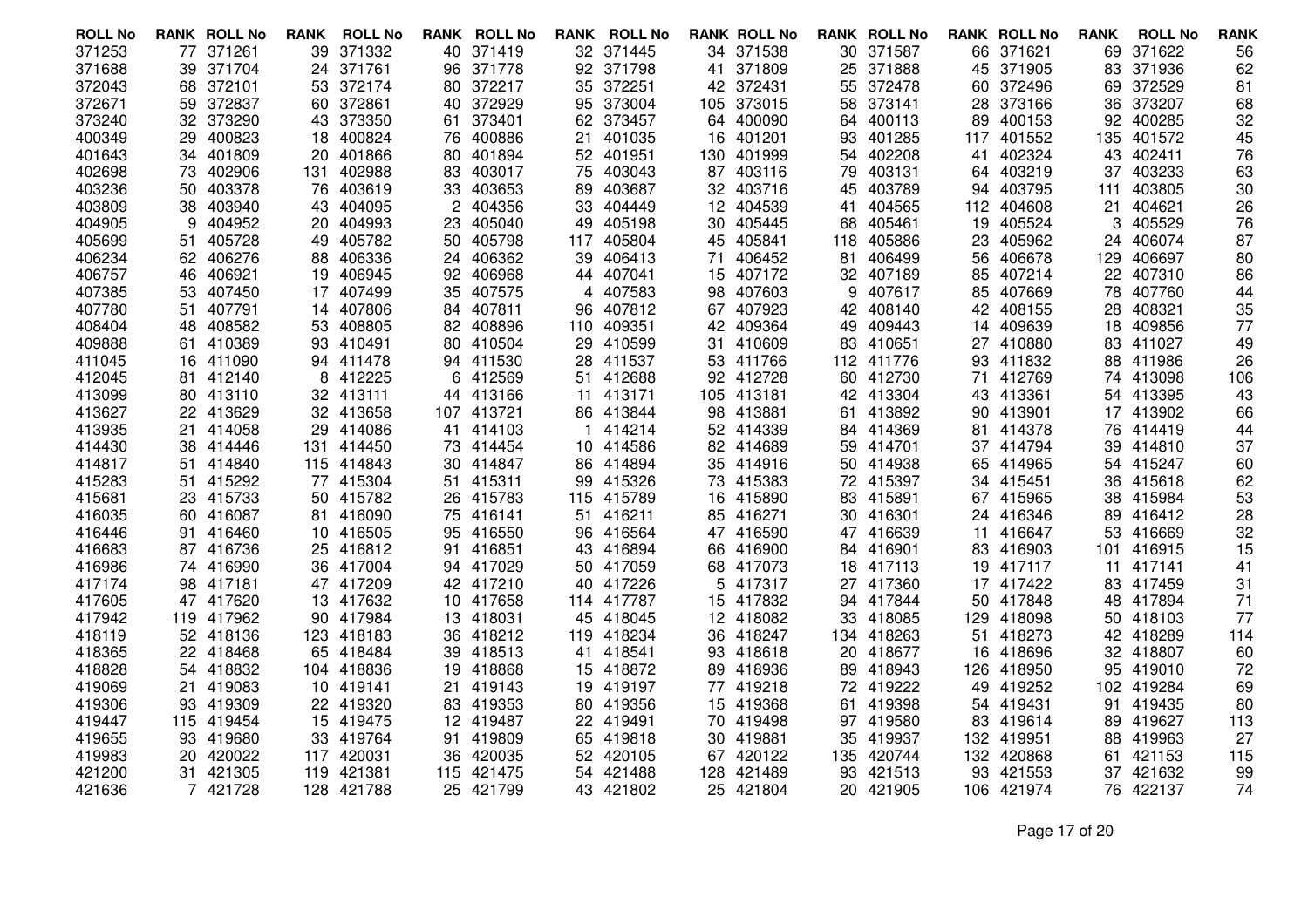| <b>ROLL No</b>   |      | <b>RANK ROLL No</b>  | RANK | <b>ROLL No</b>      | RANK     | <b>ROLL No</b>      |     | <b>RANK ROLL No</b>     |          | <b>RANK ROLL No</b> |          | <b>RANK ROLL No</b> |     | <b>RANK ROLL No</b> | <b>RANK</b> | <b>ROLL No</b>      | <b>RANK</b> |
|------------------|------|----------------------|------|---------------------|----------|---------------------|-----|-------------------------|----------|---------------------|----------|---------------------|-----|---------------------|-------------|---------------------|-------------|
| 422563           |      | 74 422868            | 38   | 422939              | 74       | 422967              |     | 64 423119               |          | 98 423534           |          | 57 423561           |     | 86 423888           |             | 52 423991           | 112         |
| 424021           |      | 63 424214            | 109  | 424263              | 120      | 424293              |     | 125 424494              |          | 127 424727          | 125      | 424946              | 17  | 425057              | 91          | 425278              | 100         |
| 425624           |      | 69 425682            | 73   | 425904              | 81       | 425933              |     | 17 425945               | 11       | 425954              | 39       | 425989              | 120 | 426020              | 75          | 426120              | 46          |
| 426127           |      | 74 426142            | 106  | 426145              |          | 113 426163          | 41  | 426217                  | 43       | 426328              |          | 43 426405           | 70  | 426436              | 31          | 426473              | 37          |
| 426491           |      | 113 426501           | 51   | 426507              | 93       | 426511              | 89. | 426547                  | 51       | 426551              | 116      | 426561              | 19  | 426591              | 54          | 426626              | 75          |
| 426639           |      | 39 426690            | 23   | 426737              | 39       | 426743              |     | 28 426754               |          | 51 426759           | 105      | 426792              |     | 47 426796           | 52          | 426810              | 42          |
| 426842           |      | 42 426913            | 19   | 426940              | 32.      | 426977              |     | 55 427009               | 63       | 427035              | 88       | 427075              | 68  | 427101              | 24          | 427131              | 54          |
| 427134           | 41.  | 427203               | 81   | 427241              | 115      | 427254              | 97  | 427281                  | 111      | 427312              | 89       | 427333              | 101 | 427394              | 35          | 427413              | 84          |
| 427485           |      | 27 427578            |      | 73 427613           | 10       | 427637              |     | 97 427696               | 39       | 427750              | 18       | 427793              | 69  | 427814              | 88          | 427831              | 32          |
| 427858           |      | 47 427862            |      | 33 427889           |          | 47 427902           |     | 24 427915               | 13       | 427952              | 25       | 427995              | 61  | 428041              | 53.         | 428108              | 91          |
| 428143           |      | 52 428158            | 72   | 428179              | 95       | 428192              |     | 110 428222              | 97       | 428264              | 14       | 428302              | 64  | 428315              | 75          | 428369              | 75          |
| 428468           |      | 124 428523           | 107  | 428550              |          | 114 428563          |     | 118 428572              |          | 115 428592          | 106      | 428615              | 38  | 428647              | 21          | 428666              | 105         |
| 428679           | 121  | 428682               | 106  | 428708              | 14       | 428718              |     | 61 428772               | 65       | 428781              | 60       | 428805              | 23  | 428810              | 53          | 428834              | 42          |
| 428836           | 74   | 428837               | 40   | 428883              | 102      | 429005              | 33  | 429012                  | 91       | 429052              | 64       | 429062              | 96  | 429084              | 46          | 429113              | 71          |
| 429124           |      | 27 429187            | 94   | 429222              | 67       | 429223              |     | 114 429325              |          | 122 429385          |          | 12 429387           | 93  | 429428              |             | 117 429461          | 86          |
| 429547           |      | 114 429575           |      | 87 429606           | 13       | 429626              | 121 | 429650                  | 44       | 429703              |          | 83 429792           |     | 47 429808           | 105         | 430167              | 12          |
| 430258           | 50   | 430289               | 22   | 430302              | 46       | 430359              |     | 70 430364               | 33       | 430533              | 29       | 430546              | 107 | 430610              | 90          | 430637              | 40          |
| 430658           |      | 50 430862            | 71   | 430920              | 35       | 430954              |     | 92 430964               |          | 68 431038           |          | 92 431041           |     | 82 431117           |             | 19 431276           | 120         |
| 431393           | 58   | 431497               | 32   | 431861              | 48       | 431992              |     | 95 432241               | 95       | 432376              | 54       | 432437              | 13  | 432510              | 26          | 432560              | 84          |
| 432614           | 51   | 432618               | 40   | 432627              | 50       | 432687              | 41  | 432695                  | 79       | 432754              | 20       | 432781              | 105 | 432831              | 76          | 432846              | 79          |
| 432904           |      | 88 432928            |      | 110 432975          |          | 24 433029           |     | 39 433081               |          | 35 433170           |          | 64 433195           |     | 74 433316           |             | 66 433469           | 82          |
| 433590           | 80.  | 433600               | 88   | 433608              |          | 118 433632          |     | 93 433657               | 76       | 433778              | 75       | 433793              | 123 | 433837              |             | 112 433861          | 81          |
| 434078           | 11   | 434187               | 40   | 434349              | 22       | 434414              |     | 100 434416              | 49       | 434483              | 81       | 434591              | 23  | 434770              |             | 42 434772           | 78          |
| 434780           |      | 36 434814            | 95   | 434823              | 39       | 434829              |     | 17 434848               | 39       | 434862              | 56       | 434864              | 49  | 434957              | 23          | 434966              | 69          |
| 435166           | 34   | 435287               | 60   | 435340              | 52       | 435361              |     | 50 435388               | 45       | 435436              | 65       | 435500              | 29  | 435569<br>436247    | 118         | 435644              | 51          |
| 435660<br>437236 | 11   | 435728<br>108 437334 | 25   | 62 435768<br>437352 | 18       | 435873<br>54 437519 |     | 132 436056<br>20 437700 | 60<br>33 | 436079<br>437750    | 63<br>83 | 436204<br>437817    | 17  | 76 437847           | 23          | 436364<br>88 437907 | 98<br>43    |
| 437915           | 83.  | 437977               | 24   | 438031              |          | 438054              |     | 112 438207              | 47       | 438471              | 78       | 438621              | 95  | 438626              | 79          | 438674              | 91          |
| 438710           |      | 32 438832            | 62   | 438849              | 63<br>43 | 438901              |     | 74 438920               | 82       | 438944              | 45       | 438954              | 37  | 439001              | 48          | 439049              | 95          |
| 439077           |      | 11 439138            | 66   | 439315              | 54       | 439632              |     | 54 439674               | 25       | 439682              | 38       | 439695              |     | 14 439792           | 128         | 439838              | 89          |
| 439939           | 132. | 440045               | 103  | 440075              | 117      | 440105              |     | 133 440198              | 126      | 440244              | 11       | 440359              | 88  | 440539              | 79          | 440612              | 77          |
| 440684           | 51.  | 440714               | 80   | 440749              | 13       | 440794              |     | 74 440795               |          | 72 441002           | 107      | 441086              | 53  | 441190              | 102         | 441386              | 51          |
| 441408           |      | 72 441417            |      | 47 441433           |          | 14 441511           |     | 75 441782               | 94       | 441827              | 73       | 441891              |     | 70 441908           | 59          | 441965              | 19          |
| 442040           | 76   | 442066               | 75   | 442094              |          | 52 442284           |     | 53 442324               | 76       | 442339              | 44       | 442384              | 77  | 500228              | 63.         | 500255              | 74          |
| 500501           |      | 38 500719            |      | 132 501578          | 81       | 502095              |     | 98 502204               | 119      | 502309              | 115      | 502389              | 78  | 502407              | 17          | 502418              | 60          |
| 502425           |      | 160 502469           | 147  | 502496              | 97       | 502504              |     | 25 502530               | 85       | 502613              | 135      | 502656              | 207 | 502670              |             | 92 502695           | 51          |
| 502719           | 120  | 502770               | 78   | 502785              | 46       | 502818              | 19  | 502899                  |          | 234 502961          | 151      | 502981              | 203 | 502987              | 86          | 503054              | 238         |
| 503227           | 25   | 503230               | 105  | 503231              | 26       | 503267              | 38  | 503365                  | 78       | 503400              | 64       | 503411              | 32  | 503526              | 71          | 503600              | 155         |
| 503626           |      | 67 503769            | 155  | 503807              |          | 162 503922          |     | 83 503939               | 113      | 504075              | 159      | 504091              | 73  | 504142              |             | 237 504155          | 141         |
| 504268           | 130  | 504286               | 145  | 504307              | 8        | 504332              | 14  | 504383                  | 151      | 504513              | 242      | 504530              | 65  | 504537              | 150         | 504555              | 71          |
| 504606           |      | 134 504666           | 140  | 504778              | 113      | 504812              |     | 187 504826              | 41       | 504981              | 68       | 505155              | 95  | 505230              | 156         | 505249              | 151         |
| 505287           | 28   | 505289               | 80   | 505293              | 150      | 505409              |     | 195 505437              | 12       | 505438              | 19       | 505589              | 69  | 505605              | 66          | 505713              | 72          |
| 505876           | 189  | 505901               | 55   | 505919              | 75       | 505992              | 28  | 506013                  | 24       | 506089              | 32       | 506094              | 45  | 506173              | 197         | 506273              | 95          |
| 506279           |      | 29 506394            |      | 148 506841          |          | 43 507056           |     | 217 507133              |          | 17 507183           |          | 49 507194           |     | 137 507523          |             | 87 507639           | 39          |
|                  |      |                      |      |                     |          |                     |     |                         |          |                     |          |                     |     |                     |             |                     |             |

Page 18 of 20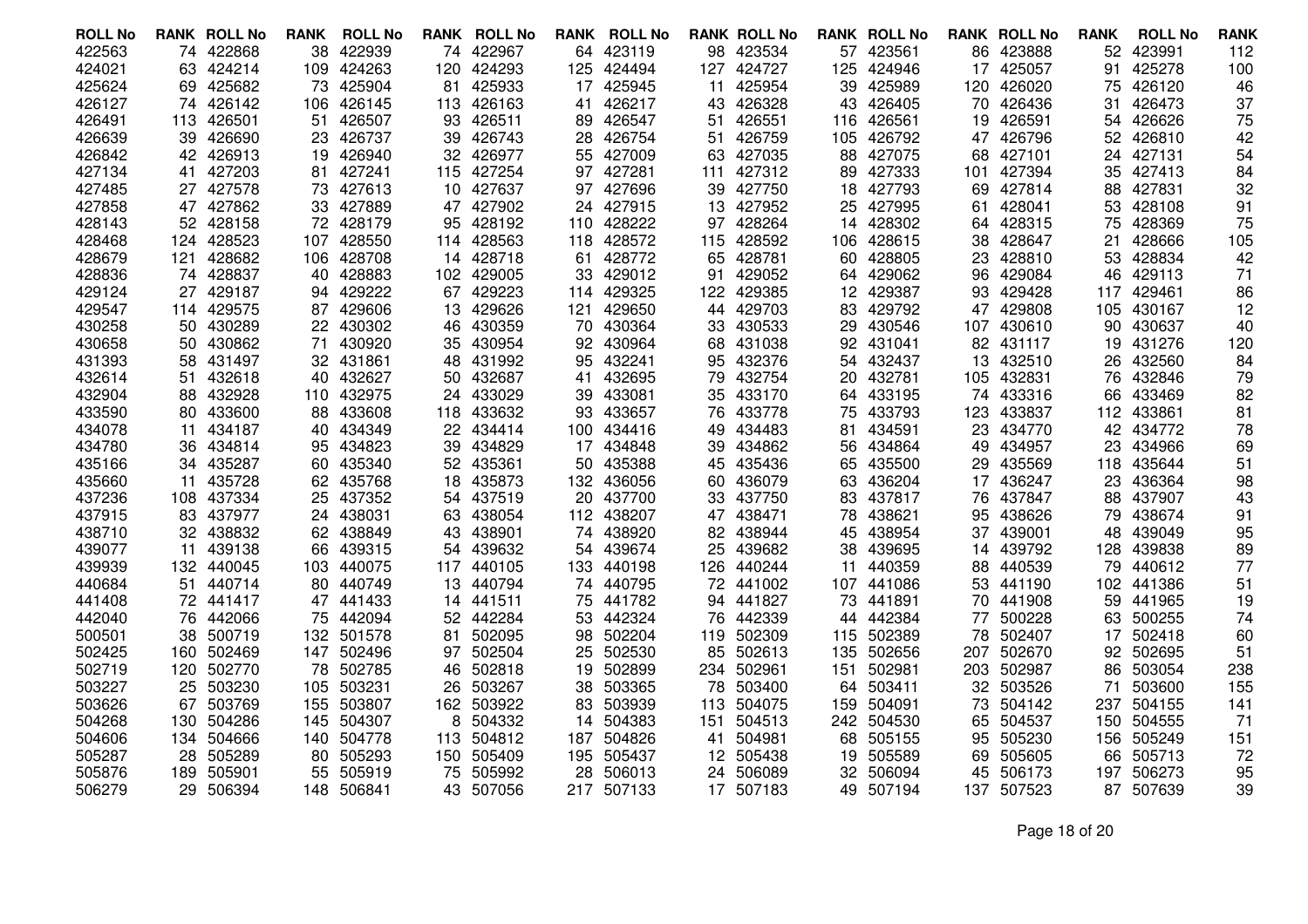| <b>ROLL No</b>   | <b>RANK ROLL No</b>    | RANK | <b>ROLL No</b>      |            | <b>RANK ROLL No</b> |      | <b>RANK ROLL No</b>     |           | <b>RANK ROLL No</b> |     | <b>RANK ROLL No</b> |           | <b>RANK ROLL No</b> | <b>RANK</b> | <b>ROLL No</b>   | <b>RANK</b> |
|------------------|------------------------|------|---------------------|------------|---------------------|------|-------------------------|-----------|---------------------|-----|---------------------|-----------|---------------------|-------------|------------------|-------------|
| 507644           | 66 507736              | 74   | 507806              | 61         | 507859              |      | 46 507990               |           | 8 508118            |     | 93 508137           |           | 163 508148          | 6           | 508203           | 194         |
| 508570           | 146 509125             | 90   | 509371              | 34         | 509729              |      | 118 509860              |           | 86 510032           |     | 116 510127          |           | 148 510441          | 68          | 510554           | 104         |
| 510562           | 46 510629              |      | 158 510745          | 101        | 510853              |      | 23 511009               |           | 98 511068           |     | 152 511364          |           | 87 511414           |             | 58 511464        | 72          |
| 511813           | 17 511835              | 241  | 511916              |            | 52 512112           |      | 145 512178              |           | 106 512193          | 26  | 512372              |           | 98 512562           | 19          | 512588           | 25          |
| 512622           | 40 512651              |      | 143 512698          | 186        | 512707              |      | 140 512745              |           | 186 512789          |     | 162 512801          |           | 194 512826          | 64          | 512864           | 221         |
| 512879           | 162 512893             |      | 137 512912          |            | 158 512928          |      | 110 512930              |           | 131 513009          |     | 87 513012           |           | 192 513075          |             | 44 513096        | 76          |
| 513110           | 52 513135              | 58   | 513189              | 31         | 513214              |      | 211 513264              |           | 22 513307           |     | 208 513373          |           | 19 513415           |             | 43 513469        | 53          |
| 513516           | 63 513533              | 86   | 513539              | 78         | 513599              |      | 63 513707               |           | 168 513747          |     | 103 513799          | 50        | 513816              | 66          | 513822           | 95          |
| 513863           | 72 513929              | 161  | 513932              | 153        | 514093              |      | 210 514099              |           | 99 514113           |     | 156 514133          |           | 54 514197           |             | 59 514309        | 160         |
| 514355           | 73 514397              |      | 16 514425           | 121        | 514432              |      | 59 514494               | 39        | 514524              | 86  | 514526              |           | 106 514568          |             | 43 514582        | 55          |
| 514680           | 27 514724              | 71   | 514754              | 86         | 514798              |      | 37 514832               |           | 118 514833          |     | 230 514880          |           | 49 514921           | 23          | 514939           | 23          |
| 515003           | 70 515037              |      | 130 515042          |            | 13 515054           |      | 78 515066               |           | 154 515121          |     | 63 515199           |           | 102 515202          |             | 162 515207       | 39          |
| 515346           | 64 515443              | 140  | 515672              |            | 13 515703           | 71   | 515749                  |           | 149 515758          |     | 105 515830          | 30        | 515897              |             | 87 515976        | 146         |
| 516060           | 92 516092              |      | 102 516096          | 130        | 516129              |      | 229 516131              |           | 124 516138          | 85  | 516173              | 73        | 516188              | 146         | 516243           | 82          |
| 516257           | 174 516317             |      | 67 516377           |            | 188 516433          |      | 72 516464               |           | 82 516499           |     | 33 516649           |           | 56 516664           |             | 19 516689        | 173         |
| 516726           | 36 516743              |      | 133 516772          | 27         | 516774              |      | 15 516777               |           | 516791              | 61  | 516861              |           | 12 516867           | 49          | 516873           | 149         |
| 516874           | 138 516910             |      | 148 516989          | 79         | 517037              |      | 136 517085              |           | 110 517086          | 135 | 517095              |           | 206 517170          |             | 200 517181       | 59          |
| 517234           | 142 517250             |      | 88 517272           |            | 155 517284          |      | 218 517299              |           | 41 517403           |     | 196 517451          |           | 93 517464           |             | 65 517466        | 17          |
| 517470           | 130 517514             | 86   | 517520              | 26         | 517531              | 111  | 517548                  |           | 60 517607           |     | 139 517619          |           | 175 517623          | 135         | 517657           | 51          |
| 517664           | 201 517671             |      | 48 517769           | 159        | 517779              |      | 239 517792              | 46        | 517829              |     | 110 517854          |           | 63 517887           | 21          | 517914           | 16          |
| 517916           | 137 517954             |      | 84 518030           |            | 111 518046          |      | 151 518049              |           | 108 518052          |     | 20 518070           |           | 150 518091          | 41          | 518122           | 166         |
| 518136           | 142 518169             |      | 62 518211           | 150        | 518238              |      | 100 518275              | 145       | 518309              |     | 107 518317          | 61        | 518318              | 71          | 518343           | 75          |
| 518380           | 134 518417             |      | 137 518419          |            | 234 518430          |      | 27 518434               |           | 103 518469          | 111 | 518604              |           | 128 518628          | 99          | 518687           | 206         |
| 518688           | 64 518719              |      | 75 518737           |            | 42 518770           |      | 65 519315               |           | 225 519352          |     | 219 519380          |           | 106 519438          |             | 218 519440       | 223         |
| 519499           | 244 519521             |      | 210 519566          | 86         | 519660              |      | 74 519669               |           | 234 519678          | 118 | 519703              |           | 220 519709          | 31          | 519796           | 41          |
| 519965           | 210 519991             | 89   | 520005              | 198        | 520103              |      | 136 520227              |           | 205 520230          |     | 215 520234          |           | 127 520251          | 23          | 520281           | 204         |
| 520326           | 78 520336              |      | 122 520446          | 34         | 520580              |      | 2 520651                |           | 128 520653          |     | 82 520734           |           | 82 520779           |             | 48 520936        | 72          |
| 520952<br>521871 | 206 520981<br>3 521896 | 191  | 521029<br>60 522035 | 169        | 521089<br>522133    |      | 186 521093<br>98 522145 | 63<br>233 | 521264<br>522157    | 41  | 521367<br>522174    | 173<br>91 | 521567<br>522233    | 86<br>122   | 521706<br>522235 | 160         |
| 522310           | 211 522365             |      | 212 522412          | 131<br>150 | 522462              | 157  | 522707                  | 181       | 523024              | 209 | 245 523037          | 77        | 523126              | 25          | 523159           | 115<br>197  |
| 523182           | 227 523216             |      | 236 523276          | 207        | 523299              | 127  | 523304                  |           | 28 523310           | 29  | 523316              | 185       | 523387              |             | 152 523471       | 223         |
| 524055           | 57 524056              | 53   | 524130              | 77         | 524154              | 56   | 524171                  |           | 77 524186           | 72  | 524207              | 10        | 524246              | 73          | 524270           | 104         |
| 524327           | 210 524373             | 36   | 524403              |            | 26 524415           |      | 82 524423               | 11        | 524446              |     | 204 524459          | 81        | 524484              |             | 216 524500       | 14          |
| 524574           | 36 524611              | 58   | 524614              | 23         | 524633              |      | 69 524660               |           | 176 524684          |     | 181 524757          | 59.       | 524813              | 147         | 524825           | 22          |
| 524826           | 46 524856              | 77   | 524905              | 69         | 524907              |      | 120 524957              | 169       | 525057              | 70  | 525069              | 141       | 525071              |             | 114 525089       | 17          |
| 525098           | 42 525122              |      | 165 525186          | 189        | 525223              |      | 207 525226              |           | 211 525230          | 60  | 525253              | 177       | 525269              |             | 183 525295       | 45          |
| 525319           | 203 525356             | 80   | 525365              | 145        | 525374              | 174  | 525413                  | 17        | 525449              | 9   | 525450              | 112       | 525453              | 32          | 525501           | 170         |
| 525532           | 106 525611             | 145  | 525619              | 47         | 525635              | 156. | 525670                  |           | 35 525750           | 120 | 525757              | 79        | 525765              | 96          | 525767           | 14          |
| 525791           | 82 525807              | 174  | 525834              | 53         | 525851              |      | 60 525883               |           | 31 525892           |     | 17 525897           |           | 155 525931          |             | 104 525943       | 56          |
| 525991           | 42 525997              | 53   | 526023              |            | 526030              | 52   | 526032                  | 127       | 526047              | 99  | 526088              | 9         | 526107              | 65          | 526135           | 27          |
| 526162           | 54 526164              | 58   | 526200              | 107        | 526222              |      | 194 526263              | 187       | 526271              | 89  | 526297              | 199       | 526327              | 67          | 526335           | 58          |
| 526348           | 140 526385             | 238  | 526474              | 119        | 526560              | 141  | 526598                  |           | 147 526600          | 181 | 526645              | 128       | 526698              | 30          | 526711           | 29          |
| 526715           | 182 526734             | 104  | 526755              | 18         | 526757              | 31   | 526764                  | 13        | 526769              | 153 | 526836              | 77        | 526857              | 114         | 526874           | 88          |
| 526888           | 32 526911              |      | 119 526962          |            | 60 526967           |      | 94 526986               | 1.        | 527006              | 86  | 527009              | 11        | 527011              |             | 71 527046        | 125         |
|                  |                        |      |                     |            |                     |      |                         |           |                     |     |                     |           |                     |             |                  |             |

Page 19 of 20